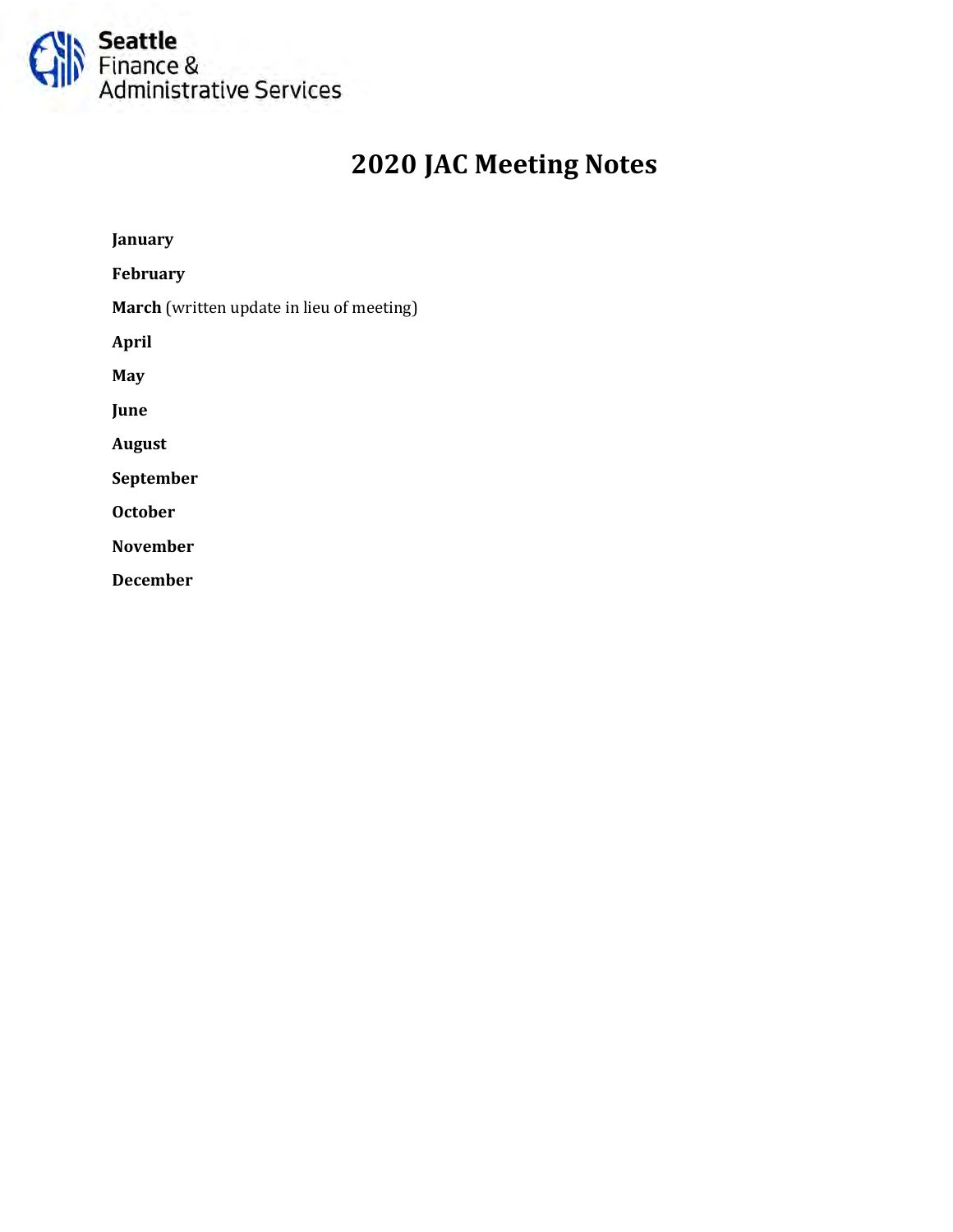<span id="page-1-0"></span>

#### **City of Seattle CWA Joint Administrative Committee (JAC) January 28, 2020 – 11:00 a.m. - 12:00 p.m. Seattle Building and Construction Trades Council Office, Small Auditorium 14675 Interurban Ave. S., Tukwila, WA 98168**

#### **Introductions**

Meeting minutes from the November JAC meeting were not available due to technical matters. Committee members were encouraged to connect with City staff if they had requests regarding the November minutes.

#### **Update on Work Progress, Workforce Needs and Reports and Safety** AAC Package 1

The project is 20% complete. No safety issues. They have updated their data in LCP tracker and noted that it will be reflected on the next performance report. They are currently utilizing cement masons, operators and laborers. There are no workforce needs and no safety issues to report.

#### 2019 AA Package 2

The project is 85% complete. Current work includes roadway work on Alaska. There are no workforce needs and no safety issues to report.

#### 2019 Safe Routes to Schools

The project is 65% done. Current work includes underground drainage and roadway work. They plan to extend the project a month and a half via change order. They are seeking a priority hire laborer apprentice. They reported having two safety incidents this last month.

#### Brighton Playfield

The project is about 70-80% complete. Due to wet weather and additional added scope, they are seven out of ten months complete. They are looking to hire a laborer priority hire apprentice. They hired two priority hire apprentices in mid-December, but wet weather has made it hard for them to work. One of the apprentices has not been in contact so they may submit another dispatch. There are no safety issues to report.

#### Burke-Gilman Trail – Phase 1

Current work includes signal work. There will be a thirty-day hold on the project, then on March 2nd Metro will begin work on the project. They are still waiting on SDOT for final configuration due to litigation. They reported one safety incident with no injuries.

#### City Wide Pools

Biwell is working on their seventh pool. They have encountered erosion problems and are working to fix it. There are no safety incidents to report.

#### Pier 62/63

Pacific Pile & Marine was not in attendance. There are roughly five to six weeks remaining on the project. The City anticipates discussing project performance at their 360 review.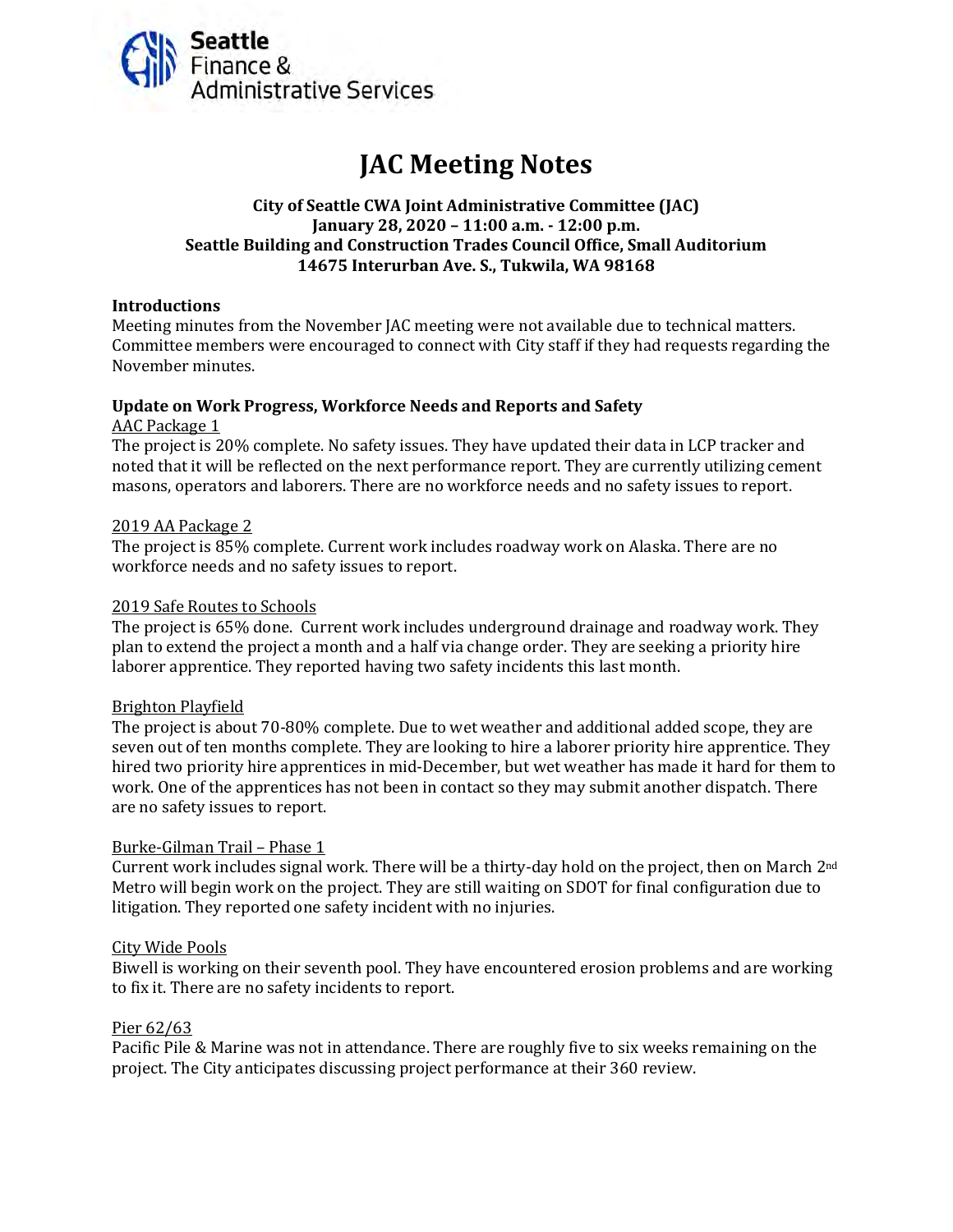

#### Portage Bay

The project is 75-80% complete. Upcoming work includes carpentry timber work and Belarde will begin pouring concrete. They have a priority hire journey worker on the job and a second priority hire journey worker that is coming from another project to work on Portage Bay. There are no workforce needs and no safety issues to report. The City noted that they have 100% preferred entry performance.

#### Pump Station No. 22 Retrofit

The project is 40% complete. Current work includes drainage and concrete work. They anticipate slowing down in February. They hired a priority hire apprentice. The City noted that they plan to discuss updating workforce projections.

#### SMT Chiller Plant Replacement

The project is 50% complete. The project is located in the Seattle Municipal Tower. In a couple months they anticipate being 75-80% complete. They hired a pre-apprenticed graduate, who is working as a carpenter. There are no safety issues to report.

#### Waterfront Seattle Alaskan Way

The project is 2% complete. They are performing utility work along Alaskan Way, which will go on for several months. They will have three priority hire operators starting work and two of the three are pre-apprentice graduates. There are no safety incidents to report.

#### Ship Canal Water Quality Project - Tunnel Storage

Lane Construction is the prime contractor. They anticipate having workers begin in March. They have a sub-contractor scheduled to attend a pre-job next week. They shared that they will need workers that have HAZWOPER training.

#### Northgate Bridge & 1st Ave NE Protected Bike Lane

Kraemer received their notice to proceed yesterday and the project will start tomorrow. They will begin installing bmp. They have to divert a stream to start installing shafts, but they are awaiting the City. They plan to hire an operator and anticipate hiring pile bucks, and carpenters.

#### **Labor Compliance Issues**

An Operators business agent reminded contractors to check prevailing rates if you are working overnights because it is not a continuation of a shift.

A Laborer business agent reminded contractors that zone pay is required under the Laborers CBA for work in the downtown area.

Failure to assign a scope of work is a grievance worthy offense.

A member of the Labor Equity Team reminded contractors that anytime the CWA is silent on an issue, it reverts to the applicable CBA.

#### **Grievances**

There are no new active grievances.

#### **Pre-Apprenticeship and Outreach Updates**

Carpenters are generating a spreadsheet with pre-apprentice graduate data.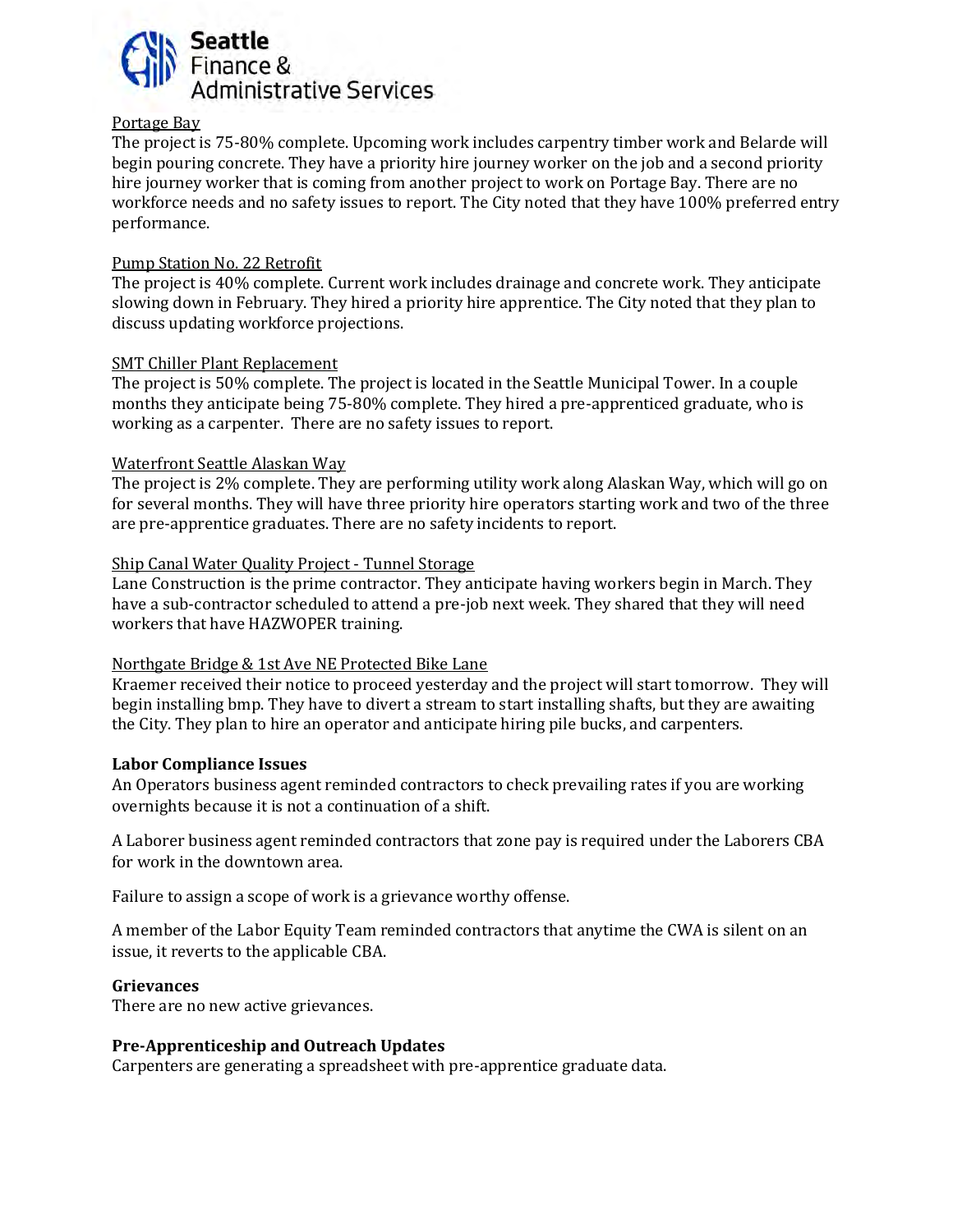

ANEW began a cohort of twenty-seven students yesterday. They have a female preferred entry apprentice from Laborers Local 242, ready to dispatch in a week. Mock interviews will be held March 25.

PACE has a current cohort of fifteen students. Mock interviews will be held March 18.

Cement Masons will hold their survival date on March 21st and are still accepting applications.

PACT has four carpenters that are ready for work and six graduates that will be completing their orientations in February.

Seattle Conservation Corps has two carpenters that are looking for work, and one is priority hire eligible.

#### **Apprenticeship Updates**

Cement Masons have priority hire apprentices available to work.

Operators are in the middle of interviews and have some apprentices available right now.

Electricians have apprentices available to work.

#### **Old/Unfinished/New Business**

None.

#### **Next JAC Meeting**

**February 25, 2020 –** 11 a.m. – 12 p.m. Seattle Building and Construction Trades Council Office 14675 Interurban Ave S, Tukwila, WA 98168, Small Auditorium

#### **JAC Member Attendees**

| City of Seattle – Finance and Administrative Services |
|-------------------------------------------------------|
| City of Seattle - Finance and Administrative Services |
| <b>Seattle Building Trades</b>                        |
| Laborers 242                                          |
| Seattle Public Utilities                              |
| City of Seattle - Finance and Administrative Services |
| City of Seattle – Finance and Administrative Services |
| City of Seattle - Finance and Administrative Services |
| <b>IBEW 46</b>                                        |
| <b>IBEW 46</b>                                        |
| City of Seattle - Finance and Administrative Services |
| <b>IUPAT</b>                                          |
| OPCMIA 528                                            |
| <b>IUOE 302</b>                                       |
| City of Seattle - SDOT                                |
| City of Seattle - Finance and Administrative Services |
| City of Seattle - Finance and Administrative Services |
| <b>NWCI</b>                                           |
| City of Seattle - SDOT                                |
| <b>PNWRCC</b>                                         |
| City of Seattle - Finance and Administrative Services |
| <b>IUOE 302</b>                                       |
|                                                       |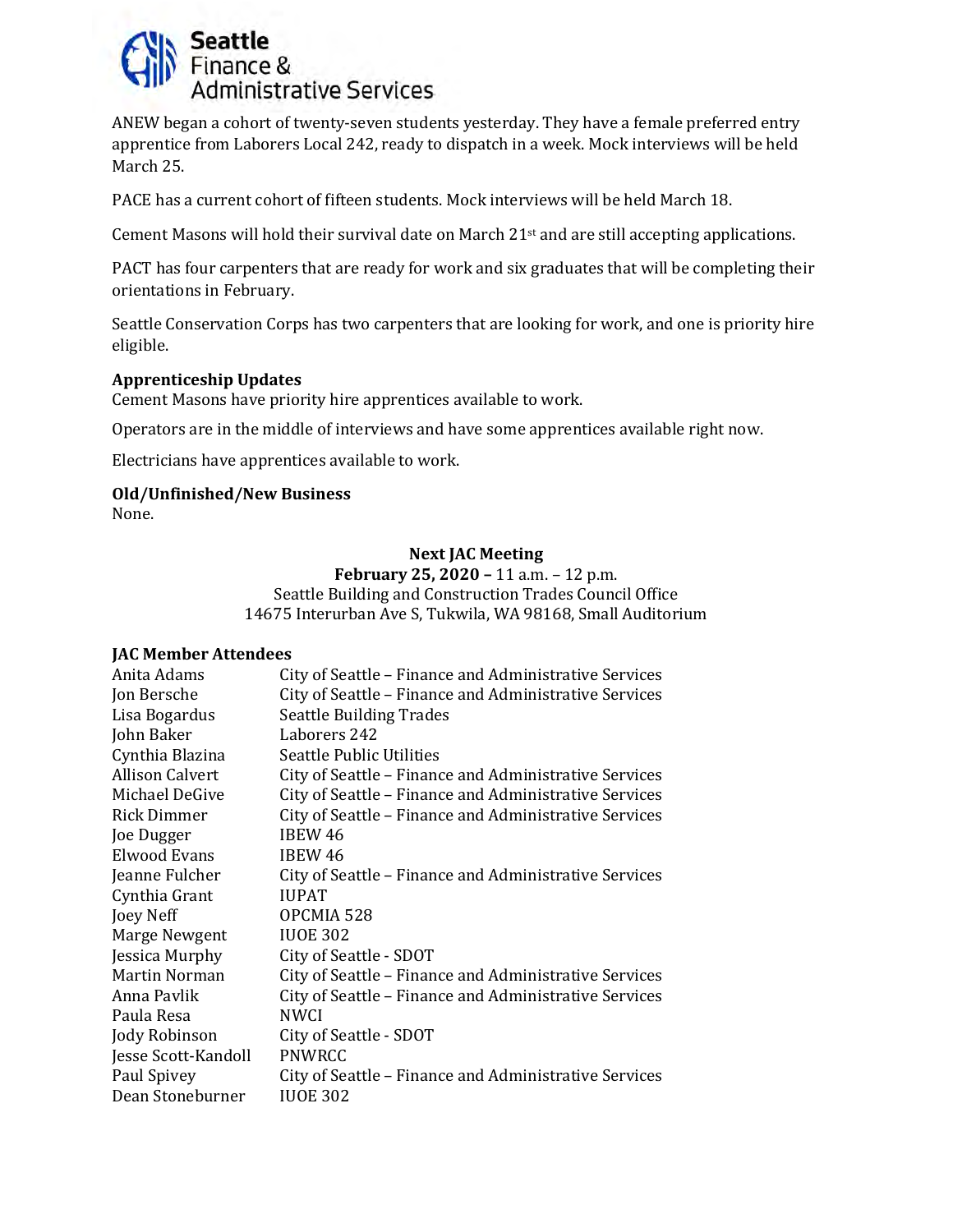

Marianna Talbot NWCI<br>Julianna Tesfu City of City of Seattle – Finance and Administrative Services<br>IBEW  $46\,$ Frank Woolsey

## **Contractor Representatives**

| Patrick Broussard   | Jansen                |
|---------------------|-----------------------|
| Jack Campbell       | Ceccanti              |
| Ryan Carlisle       | Western Ventures      |
| John Falk           | Ohno Construction     |
| Patrick Farrell     | Stellar J             |
| <b>Gary Fleming</b> | Orion                 |
| <b>Todd Hassing</b> | Kraemer North America |
| Shauna June         | Lane Construction     |
| Dan Peters          | C.A. Carey            |
| Josh Parrish        | C.A. Carey            |
| Austin Serdahl      | Ohno Construction     |
| Mike Wagner         | <b>Biwell</b>         |
| Michele Shultz      | MidMountain           |
| Heidi Weber         | MidMountain           |
| Jim Wilde           | Gary Merlino          |
|                     |                       |

| Ruth Blaw            | <b>SCC</b> |
|----------------------|------------|
| Tami Breckenridge    | RPAC       |
| Megan Clark          | ANEW       |
| <b>Suzanne Estey</b> | Consultant |
| Marline Pedregosa    | LELO       |
|                      |            |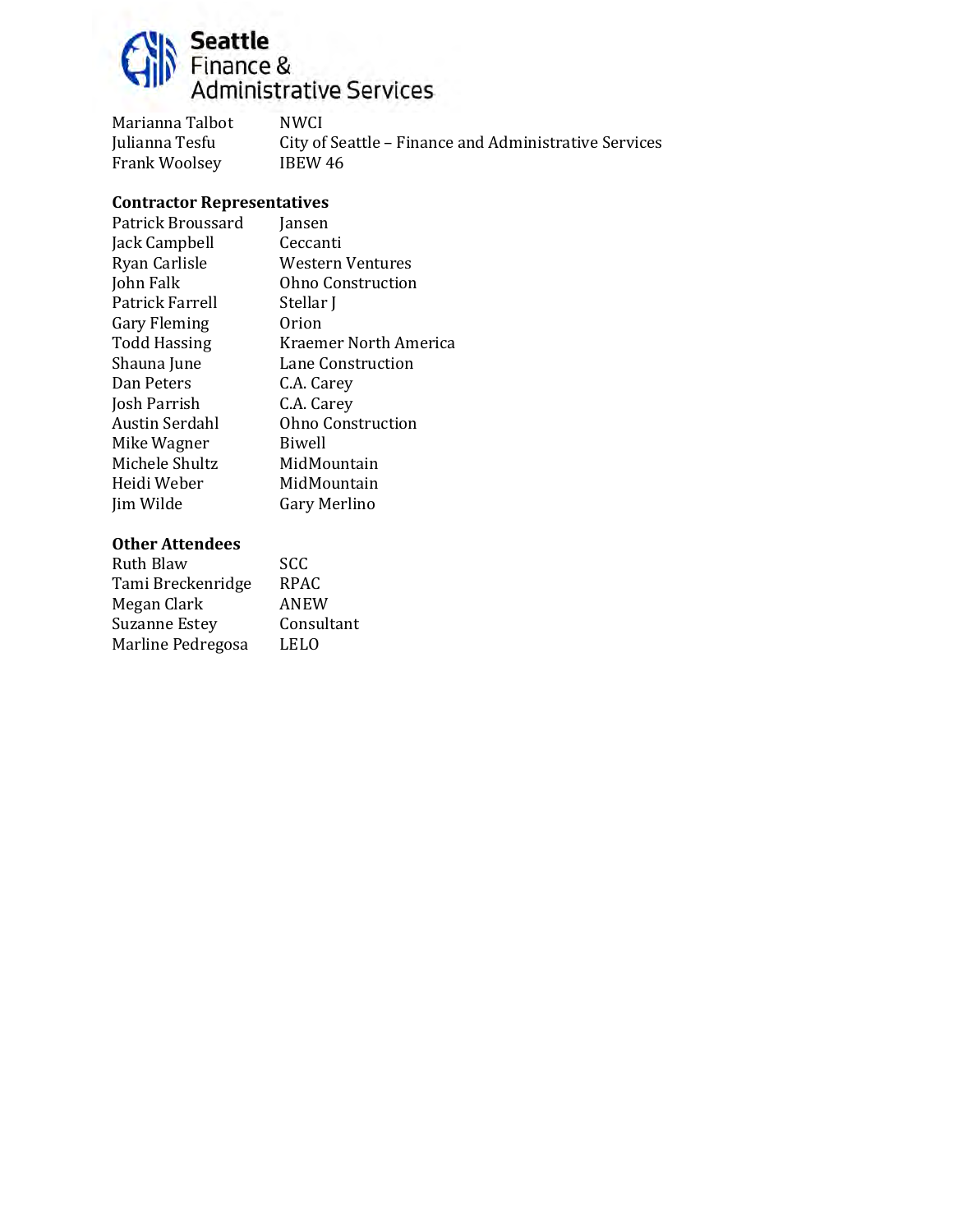<span id="page-5-0"></span>

#### **City of Seattle CWA Joint Administrative Committee (JAC) February 25, 2020 – 11:00 a.m. - 12:00 p.m. Seattle Building and Construction Trades Council Office, Small Auditorium 14675 Interurban Ave. S., Tukwila, WA 98168**

#### **Introductions**

Meeting minutes from the January 2020 JAC meeting were reviewed and approved with no edits.

## **Update on Work Progress, Workforce Needs and Reports and Safety**

#### 2019 AAC Package 1

The project is 30% complete. They are currently working on removing concrete, asphalt, and will start curbs. There are approximately 36 workers onsite. There are no workforce needs and no safety issues to report.

#### 2019 AA Package 2

The project is 90% complete. Current work includes roadway concrete paving. Jansen recently hired 2 apprentices and 2 journey concrete workers. There are no safety issues to report, and no workforce needs currently. NOTE: The City explained Good Faith Efforts are marked in blue when a contractor provides sufficient documentation of priority hiring efforts to exceed the priority hire requirements.

#### 2019 Safe Routes to Schools

The project is 80% done. Current work includes sidewalks and grading. They will be looking to bring on a woman that is a Priority Hire and people of color (POC) to perform flagging. There are no safety issues to report.

#### Brighton Playfield

The project is about 85% complete. The project has been delayed due to wet weather. They have 2 laborers, 2 operators and 1 preferred entry onsite working. There are no safety issues to report. The project is approximately 8 out of 11 months complete.

#### Burke-Gilman Trail – Phase 1

The project is 80% complete about 11 out of 15 months. Current work includes clean-up work. Metro is scheduled to come and start work and MidMountain will provide traffic control during this time. Approximate project completion should be June 2020, and there are no safety issues.

#### City Wide Pools

The project is 90% complete, approximately 15 out of 17 months. Biwell is working on their last pool. They have encountered fiberglass issues, and engineers are onsite looking at problems with rebar. There are no safety incidents to report.

#### Pier 62/63

There are roughly two to three weeks remaining on the project. The final work will consist of two concrete pours and electrical fire protection. They don't believe they will meet Priority Hire but will work with Allison before final 360 review to put together Good Faith Efforts. The City anticipates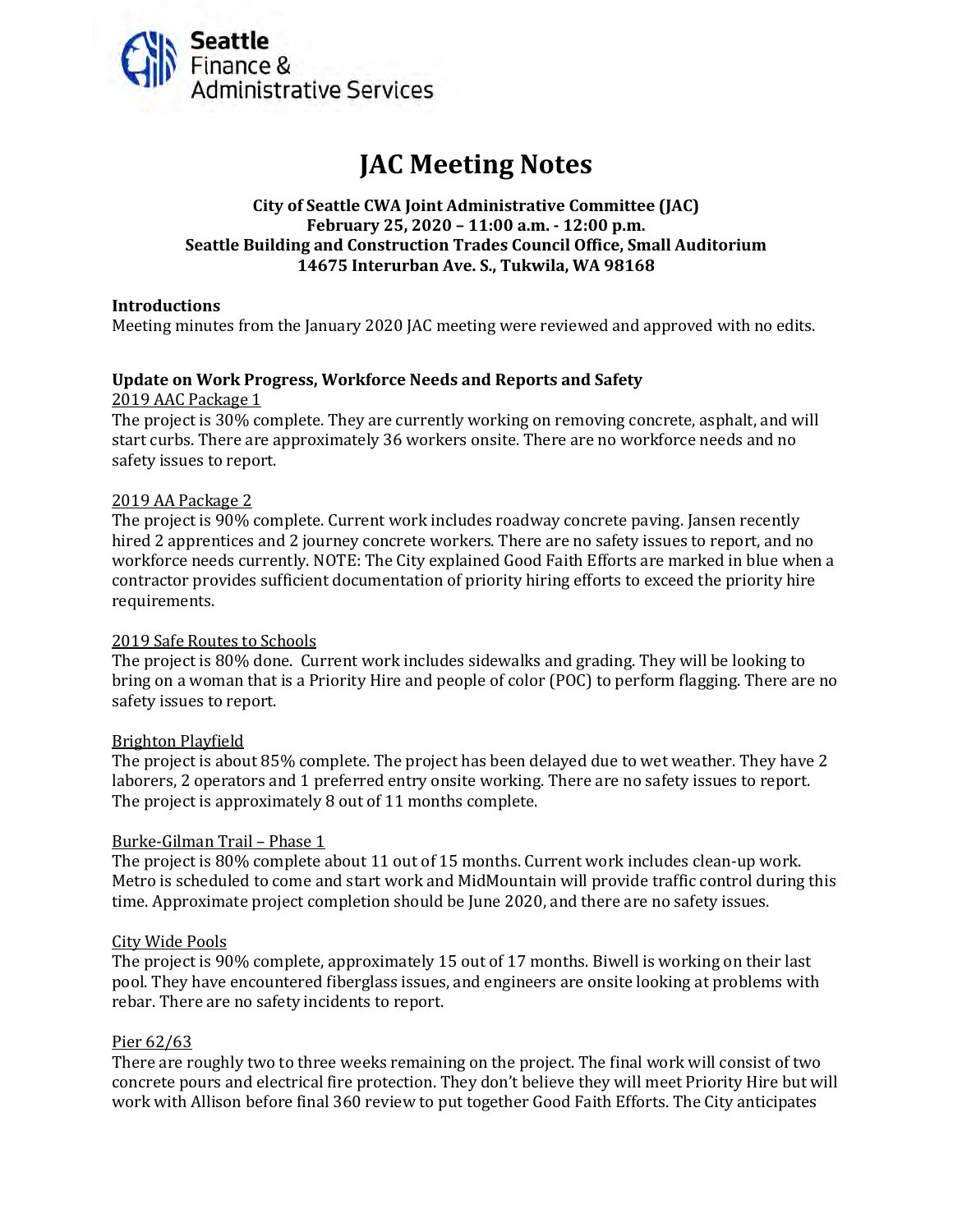

discussing project performance at their 360 review. There was one safety issue, a chain hit the bridge of a worker's nose. This was addressed right away onsite and there was no time loss for the worker.

#### Portage Bay

The project is 75-80% complete, about 17 out of 21 months. Work includes carpentry timber framing and form work. They have two priority hire journey workers on the job and will be looking to bring on one Priority Hire journey carpenter. There are no safety issues to report.

#### Pump Station No. 22 Retrofit

The project is 40-45% complete. Current work includes re-doing screeds, demo and concrete paving. They will start putting in a 12" gravity line in a couple of weeks. They will work on filling the Priority Hire responsibilities. No safety issues to report.

#### SMT Chiller Plant Replacement

The project is 60% complete, about 5 out of 12 months. The project is in the Seattle Municipal Tower. Western Ventures is complete with their scope of work so will lean on subcontractors to make up Priority Hire. Next month apprenticeship numbers should increase. They are now requesting a journey-level woman. Workforce needs will consist of electricians and pipefitters. There are no safety issues to report.

#### Waterfront Seattle Alaskan Way

The project is 5% complete. They are continuing utility work along Alaskan Way, which will go on for several months. They have a plan in place to hit the Preferred Entry requirement by teaming up with ANEW. There are no safety incidents to report.

#### Ship Canal Water Quality Project - Tunnel Storage

Lane Construction is the prime contractor. They have 2 operators 3 laborers and 1 apprentice now onsite at the west shaft Ballard location (24th & Shilshole). They are currently doing site-prep work. Employment needs will start early summer and Lane will be mobilizing for the  $3rd \& 34$  site. Again, they shared that they would need workers that have HAZWOPER training.

#### Northgate Bridge & 1st Ave NE Protected Bike Lane

Kraemer was not in attendance.

#### **Labor Compliance Issues**

None

A member of the Labor Equity Team reminded contractors that anytime the CWA is silent on an issue, it reverts to the applicable CBA.

#### **Grievances**

There are two active grievances. There is a grievance on the Waterfront Seattle Alaskan Way-Elliot Way project regarding Zone Pay and the next meeting is scheduled for Thursday February 27, 2020. There is a grievance on the Brighton Playfield project regarding dispatches and the contractor and union are actively working to resolve this issue.

#### **Pre-Apprenticeship and Outreach Updates**

ANEW mock interviews will be held March 18. ANEW graduation is scheduled for April 9. PACE graduation scheduled for March 26, 2020.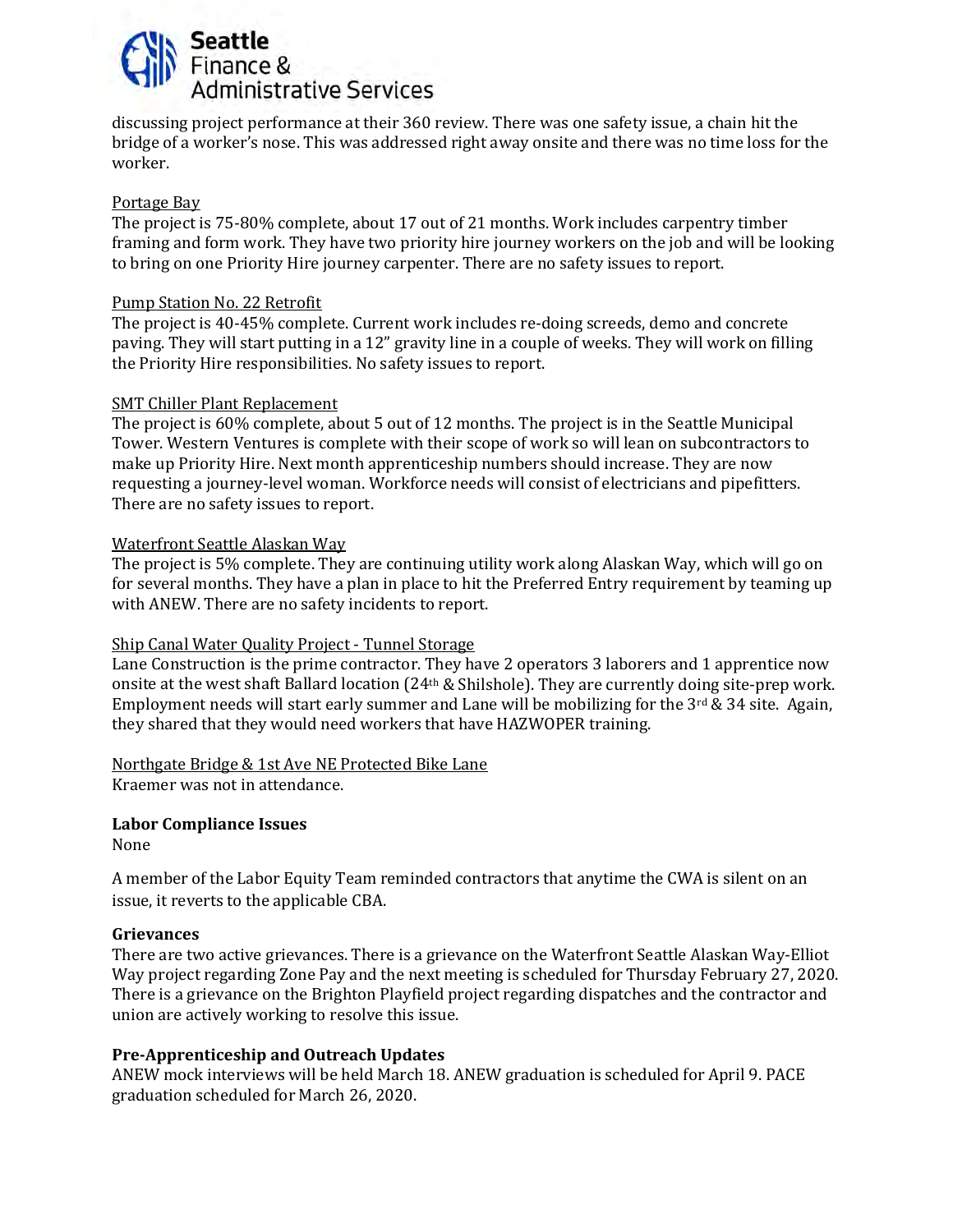

Cement Masons will hold their survival date on March 21st Application Deadline is March 11, 2020

PACT has four workers that are ready for work. Jason will update the RPAC website with event information.

Seattle Conservation Corps has one carpenter that is looking for work who is priority hire eligible.

**Apprenticeship Updates** None

**Old/Unfinished/New Business** None.

#### **Next JAC Meeting March meeting is cancelled**

**JAC Member Attendees** Attendance list available upon request

**Contractor Representatives** Attendance list available upon request

**Other Attendees** Attendance list available upon request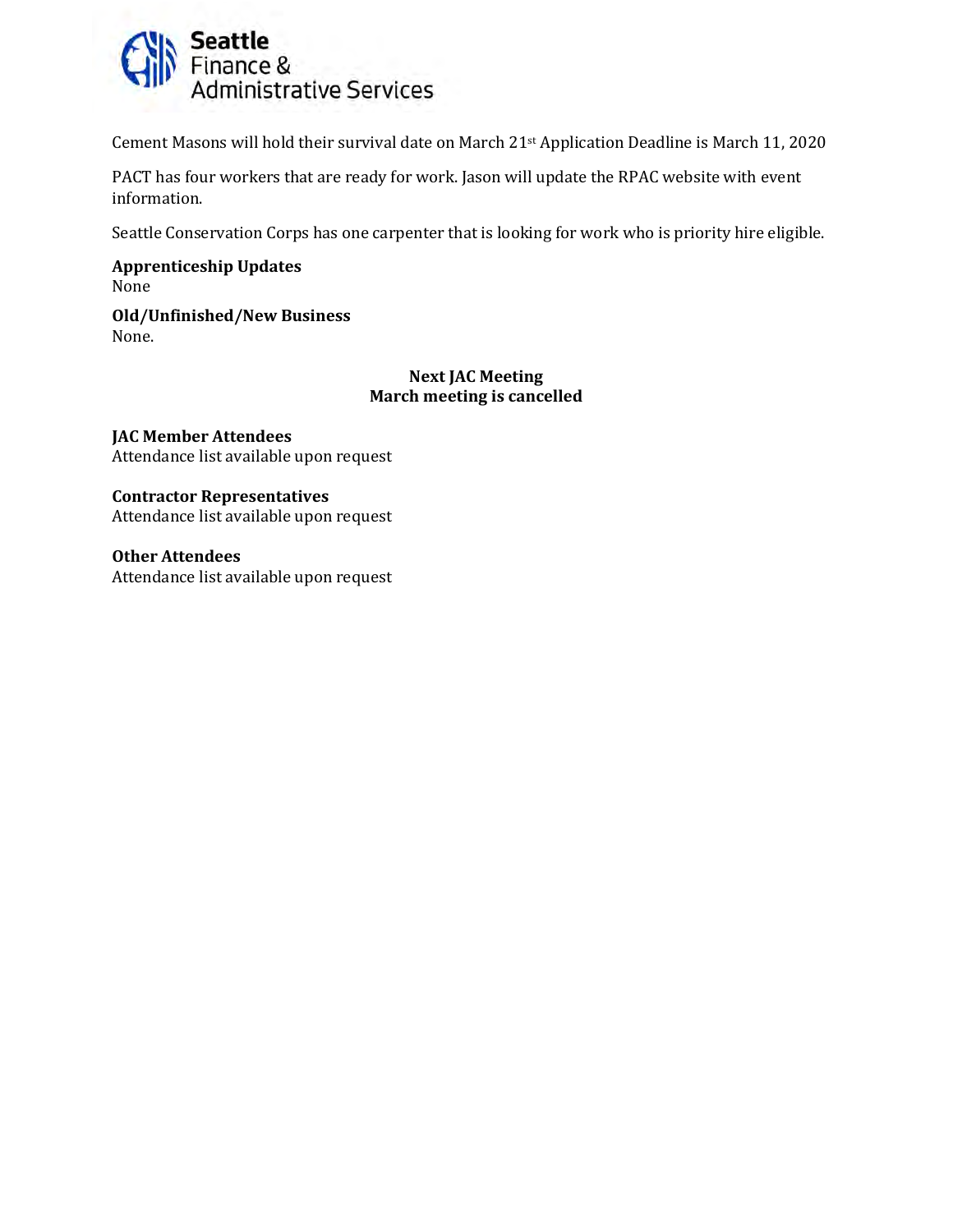# **JAC Project Updates**

#### <span id="page-8-0"></span>**Update on Work Progress, Workforce Needs, Reports and Safety**

#### 2019 AAC Package 1

#### **Update received March 30,2020**

Ceccanti's forecast of construction activity for the next month will be the same as it is for this past month. Their workforce needs will also stay the same. They have updated their health and safety plan to include a section specifically for Covid-19. They have made it available to their employees. They do not anticipate a project shutdown.

#### 2019 AAC Package 2

#### **Update received March 25, 2020**

Jansen has one more week of concrete sidewalks on Alaska way. After that all that is left is milling and paving on Avalon between Fauntroy and  $35<sup>th</sup>$  and final striping. They have updated their Health and Safety plan and submitted it to SDOT for approval.

SDOT has informed them that the project will not be affected by Covid-19.

#### 2019 Safe Routes to Schools

#### **Update received March 25, 2020**

C.A. Carey believes their performance is on track. Their activities for the coming month are grade and pour sidewalks, install drainage and NDS drainage. There is no workforce need at this time. There are no safety incidents or accidents. We are continuing work per SDOT. No shut down as of today.

#### Brighton Playfield

#### **Update received March 31, 2020**

Parks and Recreation is a go for construction. April  $3<sup>rd</sup>$  there will be a big asphalt pour and ADA parking stalls need to be painted. Ohno projects to wrap up the project by the end of May.

#### Burke-Gilman Trail – Phase 1

#### **Update received March 19, 2020**

MidMountain's priority hire performance continues to improve. Currently, they have a minimal Traffic Control crew supporting King County Metro's installation of their OCS Trolley Wires. KCM will continue working through the end of March, potentially longer. After King County Metro completes their work, we will have finishing work to complete. Without the Trailway, they estimate a new end date of June 25th. There have been no safety incidents.

Current company communication about this safety issue: They want to maintain a safe workplace and encourage and/or adopt practices protecting the health of employees. They ask all MidMountain employees to cooperate in taking proactive steps to reduce the transmission of communicable diseases in the workplace. They are restricting outside visitors at the Bellevue Corporate office as well as the Maltby Shop and major Field Offices. Notices have been posted at these locations. Additional deep cleaning is being implemented our workplaces. Within their workplaces, they ask that you limit direct personal interaction with others as much as possible. Use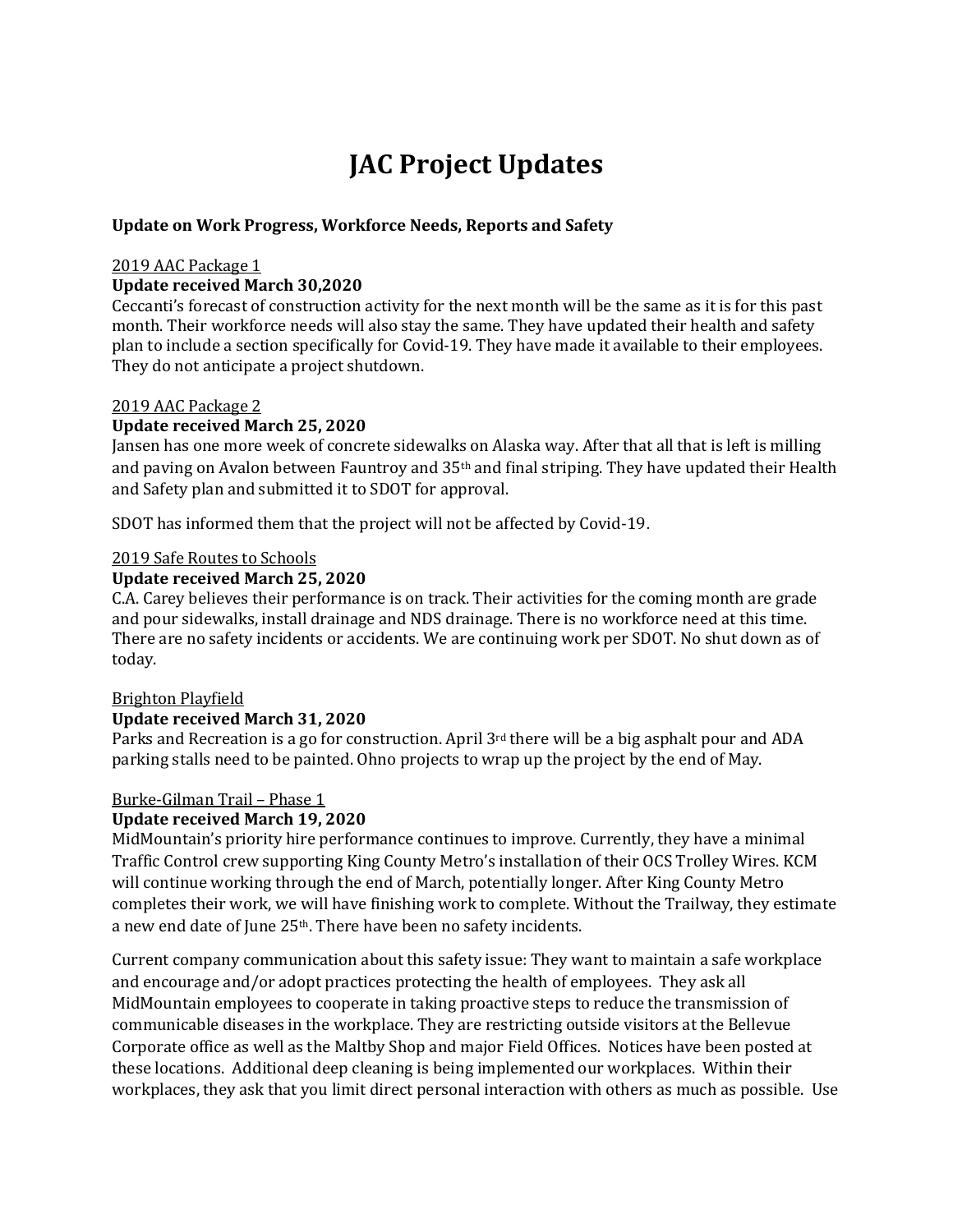technology options first, such as telephone, email, text, virtual meeting, etc. In addition, employees are reminded of the following: Stay home when you are sick. Wash your hands frequently with warm, soapy water for at least 20 seconds. Cover your mouth with tissues whenever you sneeze, and discard used tissues in the trash. Avoid people who are sick with respiratory symptoms. Clean frequently touched surfaces.

#### City Wide Pools

#### **Update received March 19, 2020**

Biwell hopes to finish in May, and they are about 80% done. They are presently excavating and filling in dirt settlement areas in preparation for concrete work. Although they have more answers on the concrete repairs than before, they still have areas that they don't know the scope of what exactly they are doing. One safety incident. March 3rd, a Summit Sealant employee cut his finger with a grinder. He went to the doctor and returned – no time loss.

Biwell has established a COVID-19 safety plan addenda. They will actively encourage sick employees to stay home, and have communicated with their subs (when scheduling) and suppliers (when ordering) that they will tell their sick employees not to come in. Employees shall try to maintain 3' of separation (social distancing). No more handshakes, any greetings, if any, will be done by elbow bumps while maintaining as much as separation as possible. Frequent handwashing is highly recommended. The bathroom is stocked with soap and warm water. Wipe down doorknobs at start of the day and before lunch with disinfectant. Disinfectant and paper towels are available in the entry to wipe down tools, etc. Maintain fences and signage so that looky-loos are discouraged. This will be reiterated at each weekly safety meeting and employee orientation. Safety meeting sign-up sheets are suspended, foreman will note attendees.

#### Pier 62/63

#### **Update received March 30, 2020**

Pacific Pile & Marine's anticipated project completion is in the month of April. They do not expect significant changes to current priority hire percentages. They expect to be short on apprentice zip codes, women apprentice and journey, and preferred entry. They will offer documentation we can supporting attempts to hire. Activities are metals and railings installation, electrical, dry standpipe, and misc. concrete repair and pouring. We have the workforce needed to complete these activities. There are no safety incidents in last month. Project is expected to continue working. Adhering to recommendations and guidelines by CDC including distancing, cleaning surfaces, hand sanitizer, etc. and daily discussion with crew at Toolbox Meeting.

#### Portage Bay

#### **Update received March 23, 2020**

Orion Marine is about 85% complete. They have two priority hire in zip codes. They have reached 17.6% in priority hire zip codes and are taking measures to maintain it. They are working on timber framing. No work force needs. No safety issues.

#### Pump Station No. 22 Retrofit

#### **Update received March 20, 2020**

Stellar J's journeyman outlook is looking good and above the required percentage. For the next month outlook, they will be resuming their pipeline work down Commodore St. They will be doing concrete pavement along 40th Street, done by Salinas. Then they will be doing some concrete work at the pump station. They are possibly needing some carpenters towards end of the month. No safety issues.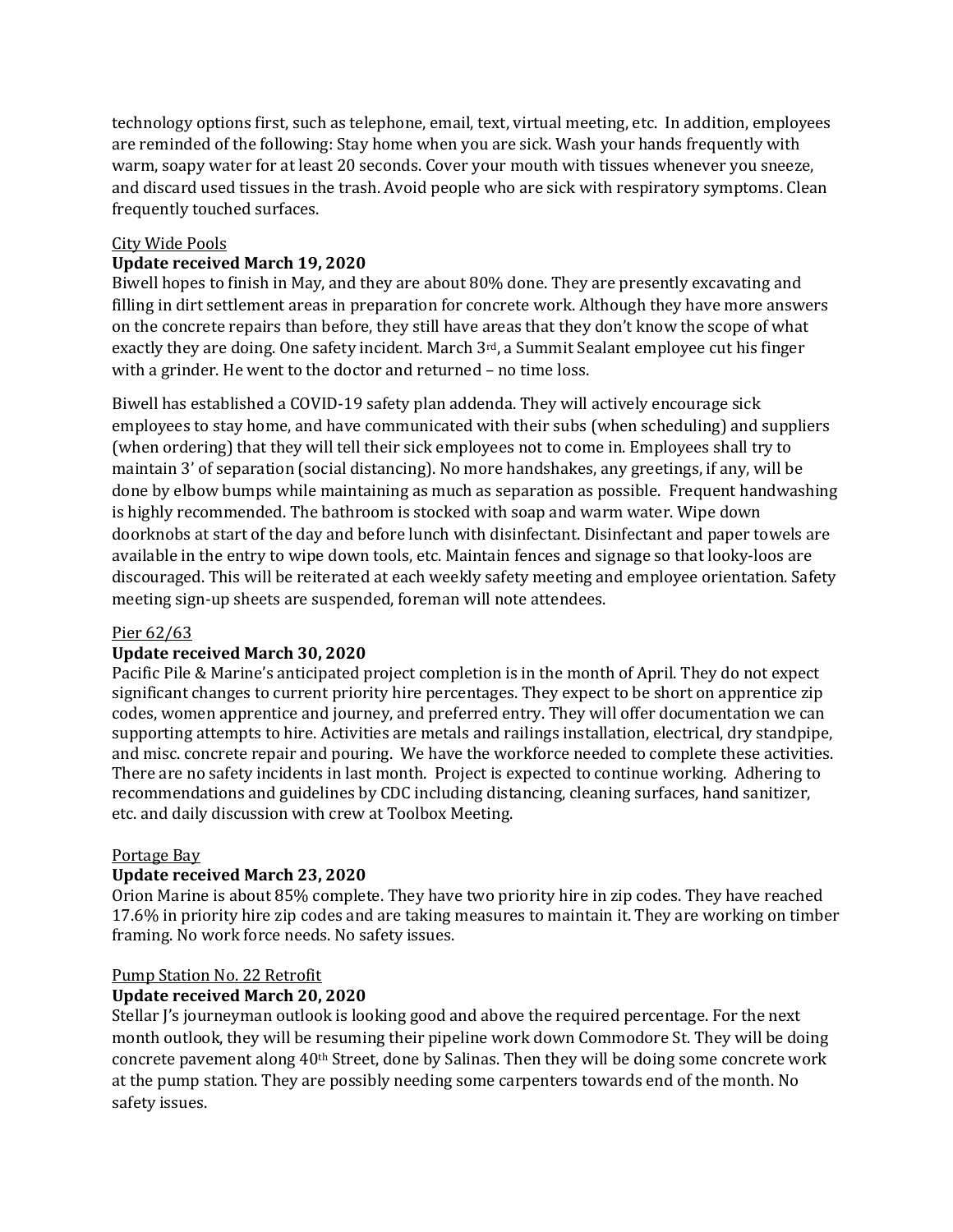They do not plan to shutdown the project at this time unless they are directed to by Seattle Public Utilities or another government agency. They have had multiple conversations with their crew about the issue at hand and washing their hand as much as possible. Limiting contact between crew members. They are limiting our crew sizes so that it lower the risk of passing it to each other. If any crew member has any cold/flu like symptoms they are directed to stay home.

*\*\* City update on Stellar J's PH Apprentice performance: The March Priority Hire Project Overview listed Stellar J's PH Apprentice performance at 1.4%. But after updating an employee's address and rerunning the report through 3/17 (the same date range used on the most recent JAC report), their PH Apprentice performance is now 4.7%.* 

#### SMT Chiller Plant Replacement

#### **Update received March 23, 2020**

Project has used 6 of the 12 months. Western Ventures is about 75% completed. All chillers are being started up and commissioned. Meeting the first major milestone. Screen wall, Painting, Epoxy Floors, EFIS and Roofing are left to complete. No Safety Incidents to report and Western Ventures has no need for additional craft labor.

Other than that Western Ventures has disseminated a COVID 19 action plan to their team to provide as much safety for their team members as possible.

#### Waterfront Seattle Alaskan Way

#### **Update received March 23, 2020**

Gary Merlino is continuing with utility work along Alaskan Way, which will go on for several months. There are no injuries and no immediate needs for people.

#### Ship Canal Water Quality Project - Tunnel Storage

#### **Update received March 27, 2020**

Priority Hire performance: Lane is in the very early stage of the project and do not have a substantial data to report the performance. Therefore, the response is omitted at this time. Forecast of construction activities in the month of April: Continue installation of sound barrier walls at West Shaft Site, site grading at West Shaft Site, concrete slabs, temporary electrical installation, asphalt lay down for temporary accesses. Workforce anticipated for the month of April: 2 operators, 3 laborers, 2 carpenters, 2 masons. As of 3/27/2020, the job site is open as the project is assumed to be designated as "Essential Workforce - Public Works…construction of critical or strategic infrastructure". Safety and sanitary precautions updates: In response to COVID-19, Lane submitted their revision to their health and safety plan, and a safety advisory that is reviewed with the crew regularly to help the workforce stay healthy.

#### Northgate Bridge & 1st Ave NE Protected Bike Lane

#### **Update Received March 27, 2020**

Kraemer North America (KNA) currently has nine craftsman working for us. Carpenters – 1 GF, 1 FM, 1 JM. Pile Buck – 1 FM, 1 JM. Laborers – 1 FM, 1 App (Laborer apprentice is indentured by us and lives in priority hire zip code and minority). Operating Engineers – 1 JM, 1 App (Operating Engineer apprentice is female, minority, lives in priority hire zip code and has completed "Pre Apprentice" program).

*Next 30 days*: KNA – Driving vinyl sheet pile, driving steel sheet pile, driving beams for lagging, lagging and setting up discharge to sewer, removing laitance from top of shafts and begin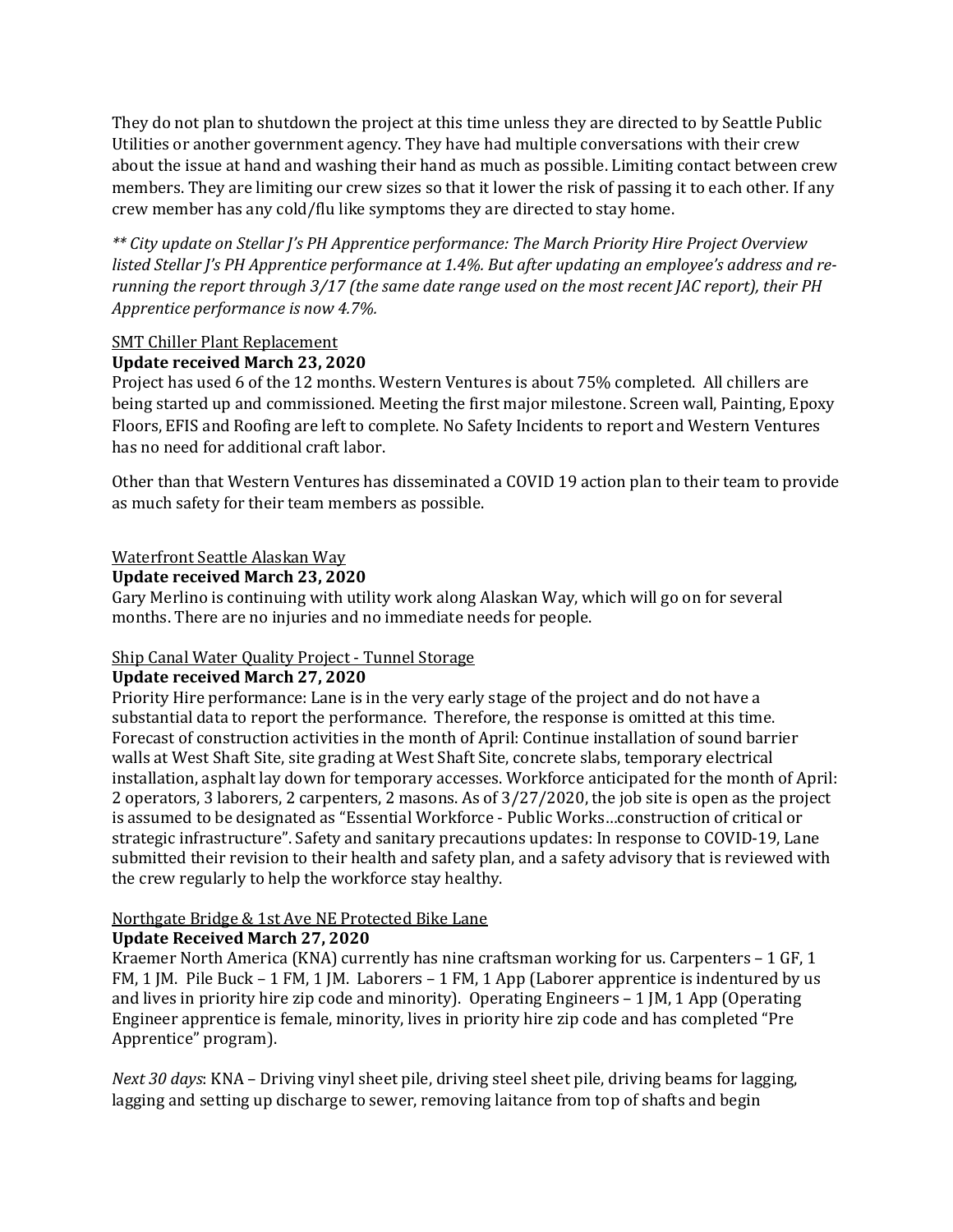fabricating column forms (first column pour is 5/1). KLB - Clearing and grubbing, creating access for drilled shafts, tending to and exporting drilled shaft spoils and relocating storm sewer. CMC - Tying shaft steel in their yard and will begin delivering one cage each day starting on 4/8. Start tying column steel on site last week of April. Condon Johnson – Mobbing to site 4/6 and 4/7. Begin drilling on 4/8. Plan is to complete one shaft per shift. CSL testing. ATC – Providing traffic control as needed. Elcon – Not a lot going on so far. There are a few light poles to remove and some conduits to relocate.

#### *Workforce Needs*

KNA is not planning to hire more craft in the next 30 days. When they are ready they will follow the priority hire process.

#### *COVID-19*

Northgate Pedestrian Bridge & 1st Ave NE Protected Bike Lane is an SDOT Capital Project thus deemed "essential work". At this time there is no plan to suspend the work. As for precautions and how KNA is dealing with COVID-19, they have submitted a detailed project response plan.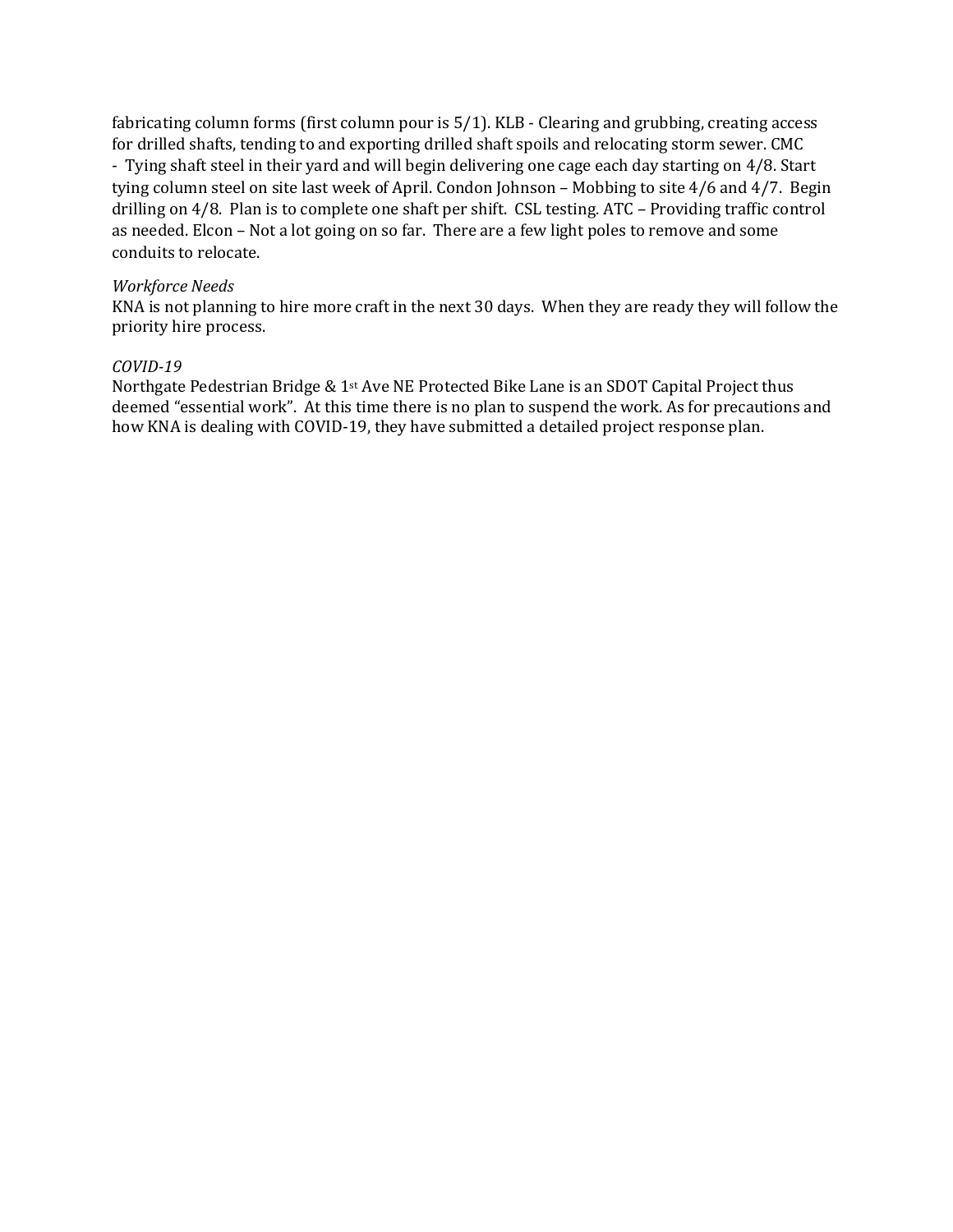<span id="page-12-0"></span>

#### **City of Seattle CWA Joint Administrative Committee (JAC) April 28, 2020 11:00 a.m. – 12:00 p.m. and 1 p.m. – 2 p.m.**

#### **Introductions**

The meeting was held via Skype. In lieu of introductions, attendees were instructed to email [Jeanne.Fulcher@seattle.gov](mailto:Jeanne.Fulcher@seattle.gov) if in attendance. The City sent the March updates that were gathered in lieu of a March JAC meeting, and will resend the February JAC notes for review.

The City of Seattle is looking closely at the safety requirements the Governor's Office issued, with the expectation that public works projects will comply by May 1. The City plans to compile and share Health and Safety Plans (HSPs) with the JAC via an external SharePoint site when they are updated and reviewed. The Seattle Building Trades noted that they would like to see the HSPs for all projects, and encouraged contractors to consider all aspects of COVID-19 symptoms to keep workers safe.

#### **Update on Work Progress, Workforce Needs and Reports and Safety – 11 a.m.** 2019 AAC Package 1

Ceccanti was not in attendance. The City noted a slight improvement in Priority Hire performance, and that they plan to work with Ceccanti on further strategies to improve performance.

#### 2019 AA Package 2

Jansen reported that the project is complete, and that they are waiting on punch list from the City. There are no workers on the site, nor are there workforce needs. They met most of the workforce requirements. They City reminded Jansen to send all good faith efforts in advance of the final performance meeting, and thanked Jansen for another good project.

Jansen reported no safety incidents. They've been taking COVID-19 screenings before workers come onsite each day. The screenings include a verbal checklist. If a worker reports a fever, Jansen will contact a third-party medical technician to come to the jobsite and check the worker.

#### 2019 Safe Routes to Schools

The project is 90% complete, and C.A. Carey expects to be done by the end of May. There are no labor needs. C.A. Carey reported that their workforce performance is good, and they expect to meet the Priority Hire apprentice requirement by the end of the project. Current work includes NDS drainage and sidewalks. The City noted that C.A. Carey has been great to work with, and workers have noted that too.

C.A. Carey also uses a checklist every morning, and will implement temperature checks now that they received thermometers. All required safety posters are posted. There are 4-5 people on site, so keeping at least six feet between workers is easy. C.A. Carey had a regular employee to take temperatures, but is interested in using a third party; SDOT will follow up with them. No one on the jobsite has tested positive at this time. A business agent from PNWRCC noted their support for have a qualified third-party do temperature checks to maintain compliance with HIPAA regulations.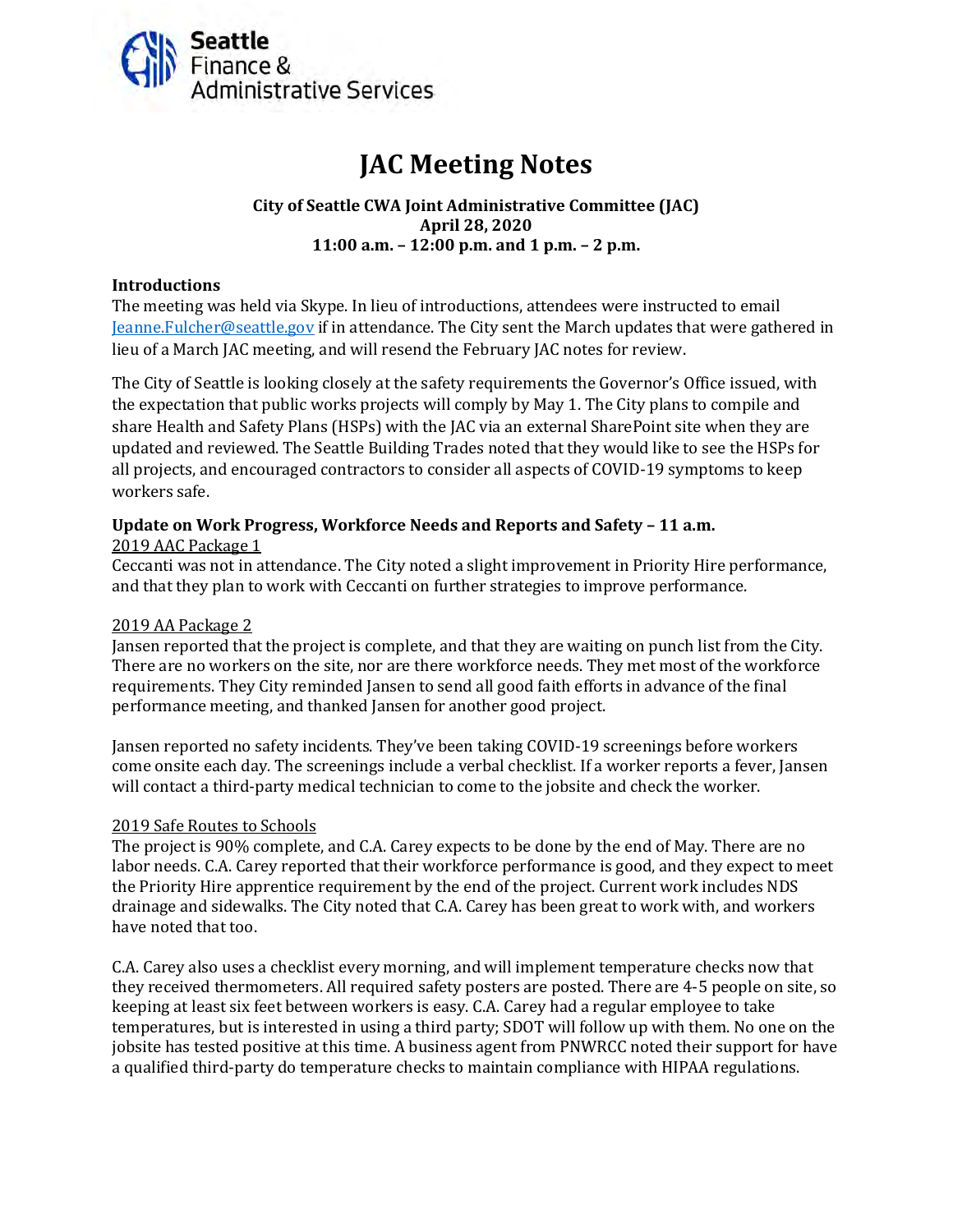

#### Burke-Gilman Trail – Phase 1

The project is 90% complete, with landscaping and sidewalk work ongoing. Estimated completion is in early June. MidMountain noted their workforce performance is pretty good and they are improving. The City noted they appreciate MidMountain's Priority Hire efforts.

MidMountain is working with SDOT and safety inspectors to adapt their HSP to accommodate the Governor's Office guidelines. They closed the project for a few days due to lack of face masks, and reopened when they got them. There are currently 15-20 workers on site. They have a general safety manager and TCS checking for safety compliance daily. Workers are screened onsite and know expectations and who to contact through safety meetings. MidMountain also ordered thermometers, and are waiting for them to come in; they're determining what to do in the meantime. No workers have tested positive.

#### Northgate Bridge & 1st Ave NE Protected Bike Lane

The project is about 5% complete. Kraemer plans to ramp up in May, and will request Priority Hire workers. They plan for about 12 carpenters, including apprentices, and a laborer. They are drilling shafts and preparing access.

Kraemer has had 4 workers with possible exposure, all of which happened off-site. Responses include sending workers, home, notifying subs, having a jobsite stand-down, and workers selfisolating until they receive negative test results for COVID-19. They have extra restrooms, wash stations, hand sanitizer, mist disinfectant and wipes around the site and in common areas. They stagger lunch breaks and lunches to help maintain social distancing. COVID-19 communication is discussed at foreman meetings in the morning, then passed to workers. Workers are provided protective gear. A general foreman for Kraemer takes temperatures on a voluntary basis. A project manager and superintendent are designated COVID-19 points of contact for the project, and ensure compliance with safety measures on the project. When they have work that does not allow for social distancing, they provide full PPE for worker protection. They usually have 31-34 workers on site, excluding truck drivers.

The Seattle Building Trades noted that medical personnel should be taking worker temperatures.

#### Pier 62/63

The project is 99% complete with just punch list items to review with the City and possibly some small contract work left. There are 4-6 workers onsite, and no additional workforce needs. The project will not meet the Priority Hire apprentice requirements, nor either of the women goals. The City reminded Pacific Pile & Marine to share any good faith efforts in advance of the final performance meeting. The final performance meeting will include a discussion on how to meet or exceed Priority Hire requirements on future projects.

There are no safety incidents to report. The superintendent onsite reviews safety compliance. A safety person is onsite regularly to monitor. Workers use masks an maintain 6-foot social distancing where possible. Workers are assessed daily, and those who are sick need clearance from a doctor before they can come back on the jobsite. Workers not in compliance will be sent home. There have no incidents of exposure on the project.

#### Waterfront Seattle Alaskan Way

The project is 15% complete. Current work includes utility work on Alaskan Way and concrete paving. There may be workforce needs in May. Gary Merlino is working with subs to bring on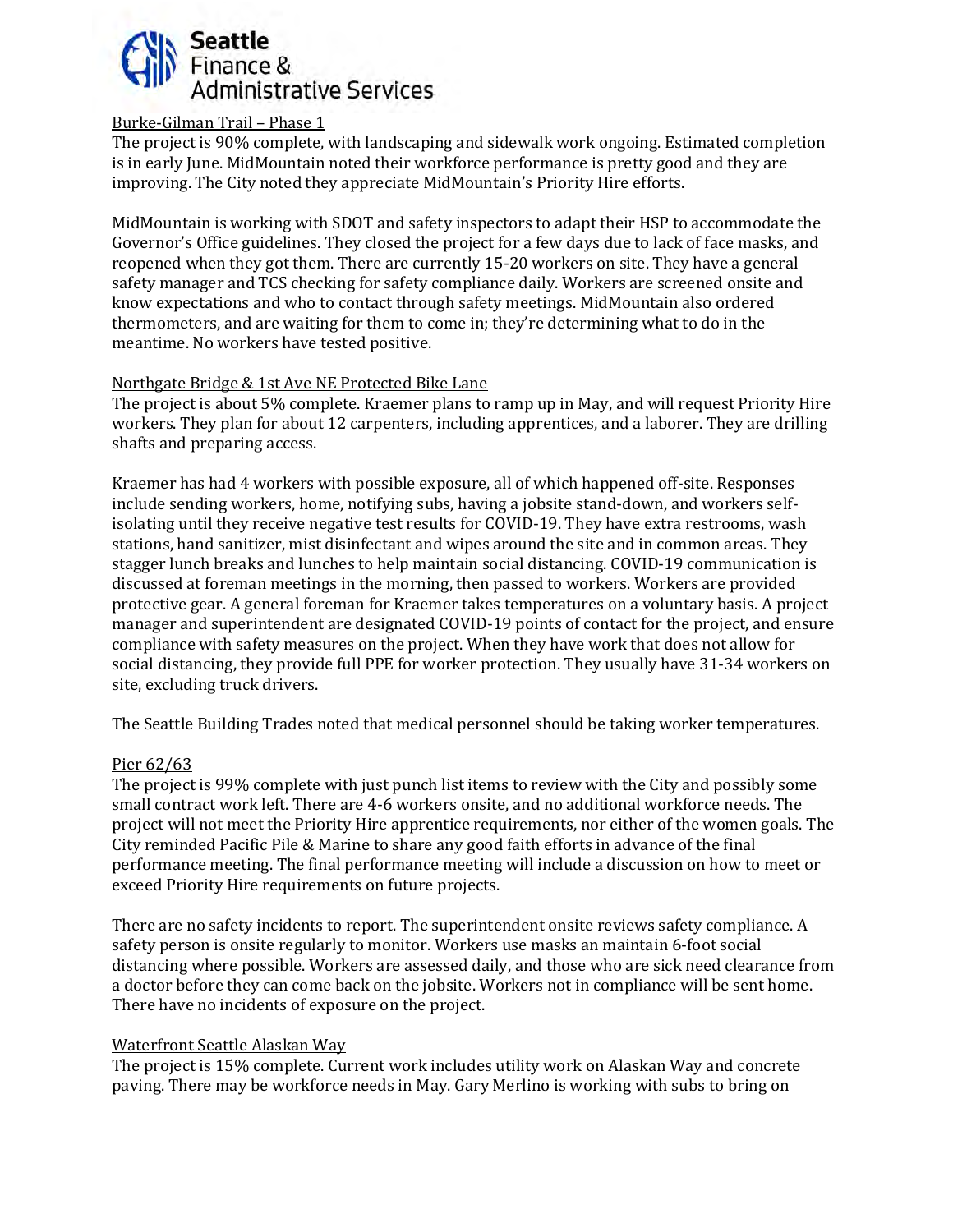# **Seattle** Finance & **Administrative Services**

specific recruits to improve Priority Hire, apprentice and women utilization. There are 40-50 workers currently on the project.

There are no safety incidents to report. They have a superintendent and director of safety ensuring compliance. They provide masks, gloves, goggles and hand sanitizer to all workers. There are portable hand-washing stations on site. They provide safety updates at morning meetings and have posters on site. They clean high-touch areas, and have a janitorial service cleaning the office, not the project site. Portable toilets are cleaned twice a week by the vendor. They're looking into temperature checks and how to comply with HIPAA regulations when implemented.

One worker for a sub tested positive for COVID-19 in early March. The sub notified Gary Merlino, who then shut down the project and had a third party clean the site. If another worker tests positive, Gary Merlino will contact subs, the City, the worker's union representatives, the state Department of Health and anyone else potentially exposed on the site. They would quarantine the area until disinfected.

#### **Update on Work Progress, Workforce Needs and Reports and Safety – 1 p.m.** Brighton Playfield

The project is 90%-95% complete. Ohno expects to be completed by early or mid-June. A punch list walk is scheduled May 11. They're meeting Priority hire requirements with good faith efforts. They've recently added several apprentices on the project to improve their overall apprenticeship performance, but are have difficulty retaining laborer apprentices due to no calls/no shows.

Ohno had no safety incidents to report. They have a COVID-19 supervisor documenting all workers and visitors and asking for notification of any symptoms. Workers are screened, but temperature checks are not taken at this time. They'll implement temperature checks when they receive their order of no-touch thermometers. The supervisor also regularly cleans high-touch areas. Protective gear is used by workers. They average about 15 workers on the project. No workers have tested positive.

#### City Wide Pools

The project is 90% complete, and Biwell expects to be done in two months. They're working on the last of seven pools, and are putting in piping and pouring concrete. They have no workforce needs, and are meeting all the requirements. They continue to struggle with journey women and journey people of color utilization.

All workers go through orientation that includes COVID-19 instruction. Biwell is taking temperature checks daily, and requiring workers wear protective gear (glasses, masks and gloves). Only 5-6 workers are on site, so it's easy to maintain social distancing. When there are concrete pours, the number of workers doubles. They have two full bathrooms. They clean high-touch areas and don't share tools.

#### Portage Bay

The project is 90% complete and has about 2 months of work remaining. The project is meeting Priority Hire requirements, though is underperforming in journey women and journey people of color goals. Orion Marine is monitoring and trying to improve the performance in those areas. Current work includes landscaping, pier extension and site concrete, which is finishing up. There are no workforce needs. The workforce onsite fluctuates from 1-13 workers, with the higher amount there for concrete pours.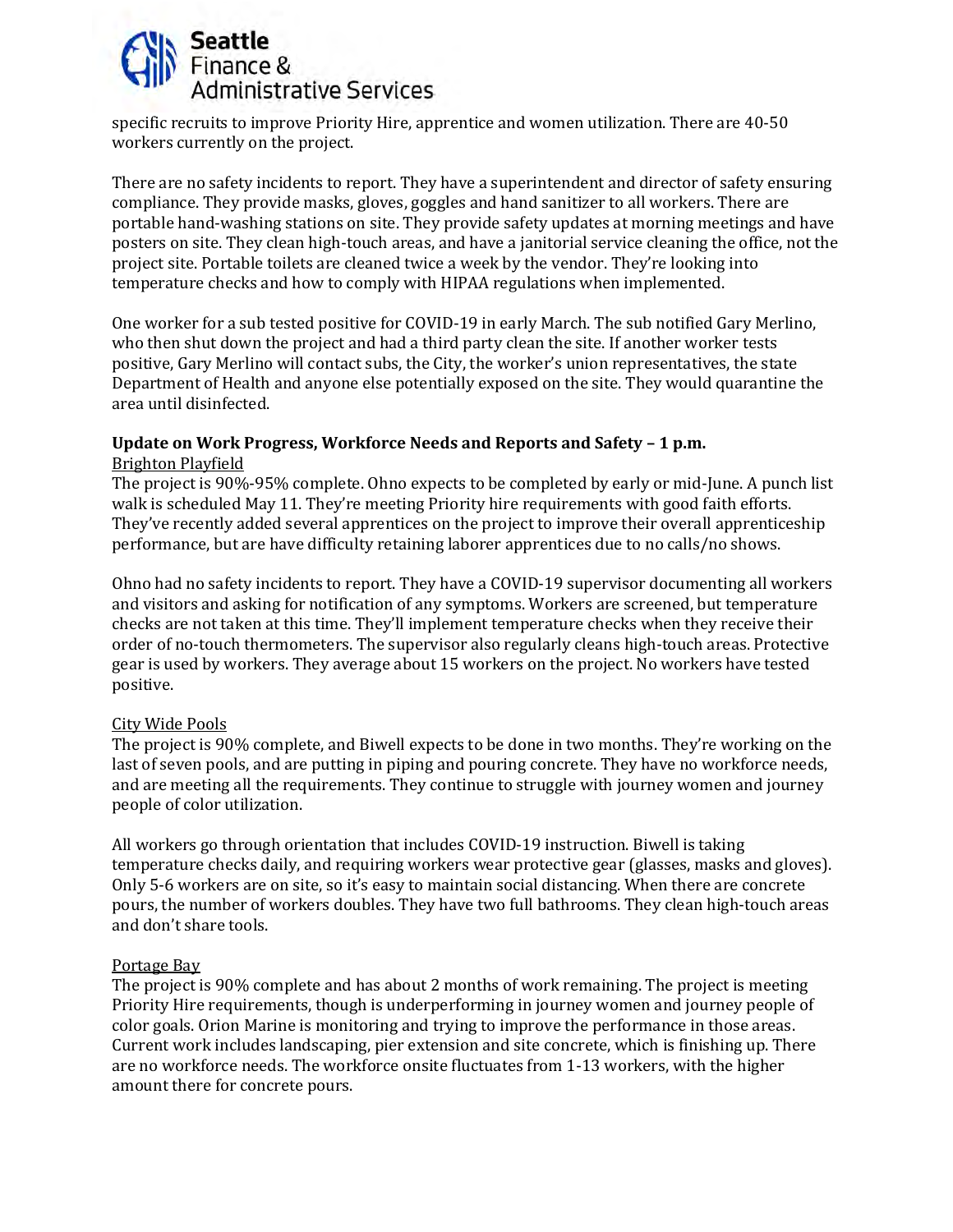

There are no safety incidents to report. Orion Marine has an HSP with similar procedures to other contractors. An Orion Marine project supervisor performs temperature checks. An Orion Marine supervisor cleans daily, with a focus on high-touch areas. They also make cleaning materials available to all workers. They stay socially distant, though if a task doesn't allow it, they'll do an analysis to see if it can be performed safely. If it can't, they'll postpone the task. There have been no fevers or other symptoms recorded on the project.

#### Pump Station No. 22 Retrofit

The project is about 70% complete, and has 4 months remaining. They're meeting the Priority Hire journey requirement, and are working to improve the Priority Hire apprentice requirement and journey people of color goal. The City noted that they've received and are tracking good faith efforts from a sub, Salinas Construction. The City also noted that Stellar J should keep an eye on the Priority Hire journey performance, as it's hovering right around the requirement. Lastly, the City reminded Stellar J that they'd requested a Social Equity Plan update by yesterday, and have not yet received it; they'll follow up for an update. Current work includes concrete demo and pipeline activity. There are 8-15 workers onsite, depending on the day. There are no workforce needs.

There are no safety incidents to report. Stellar J has a COVID-19 manager, who monitors worker self-assessments. They have regular toolbox meetings and implement social distancing. For activities that don't allow social distancing, they'll analyze for extra safety measures or postpone the task. They have water stations for hand washing, and they disinfect high-touch areas. Workers wear gloves, masks, glasses and face shields. There have been no positive tests or symptoms for workers on the project.

#### Ship Canal Water Quality Project - Tunnel Storage

The project is about 5% complete. Priority Hire journey performance is lower than the requirement. There's minimal work right now, and Lane Construction expects more opportunity for Priority Hire and preferred entry workers with Lane and subs as work increases in the next 6 months. There are about 15 people on site. Current and upcoming work includes turning over the west shaft site to the slurry wall contractor. The east shaft site is retrieval for the machine. Late 2020/early 2021, Lane expects to have about 60 workers onsite for self-performed work. The City reminded Lane to use the City dispatch form when requesting new workers. The City also suggested Lane work with subs as they start to bring on their existing workers who meet the workforce requirements and goals.

There are no safety incidents to report. Lane has two COVID-19 managers onsite, plus two observers. They're asking workers for self-assessments, and do not have plans to take or record temperatures at this time. They ensure social distancing and cleaning, no tool sharing. They have regular meetings to share updated safety information. They've staggered and/or re-sequenced work to maintain social distancing. One challenge relates to parking, as Lane determines what to do as work ramps up and they'll need to shuttle people from a remote parking lot. Currently, they have a close parking lot that does not require a shuttle, though that parking lot may not be available as people start going back to work.

#### SMT Chiller Plant Replacement

The project is 75%-80% complete. They are struggling with journey women and apprentice people of color utilization, and have reached out to subs for help improving the performance. All chillers are operational. There are about 10-15 workers on the project, with no workforce needs at this time. Two subs with upcoming work include Corona Steel (ironworkers) and Architectural Sheet Metal (sheet metal workers).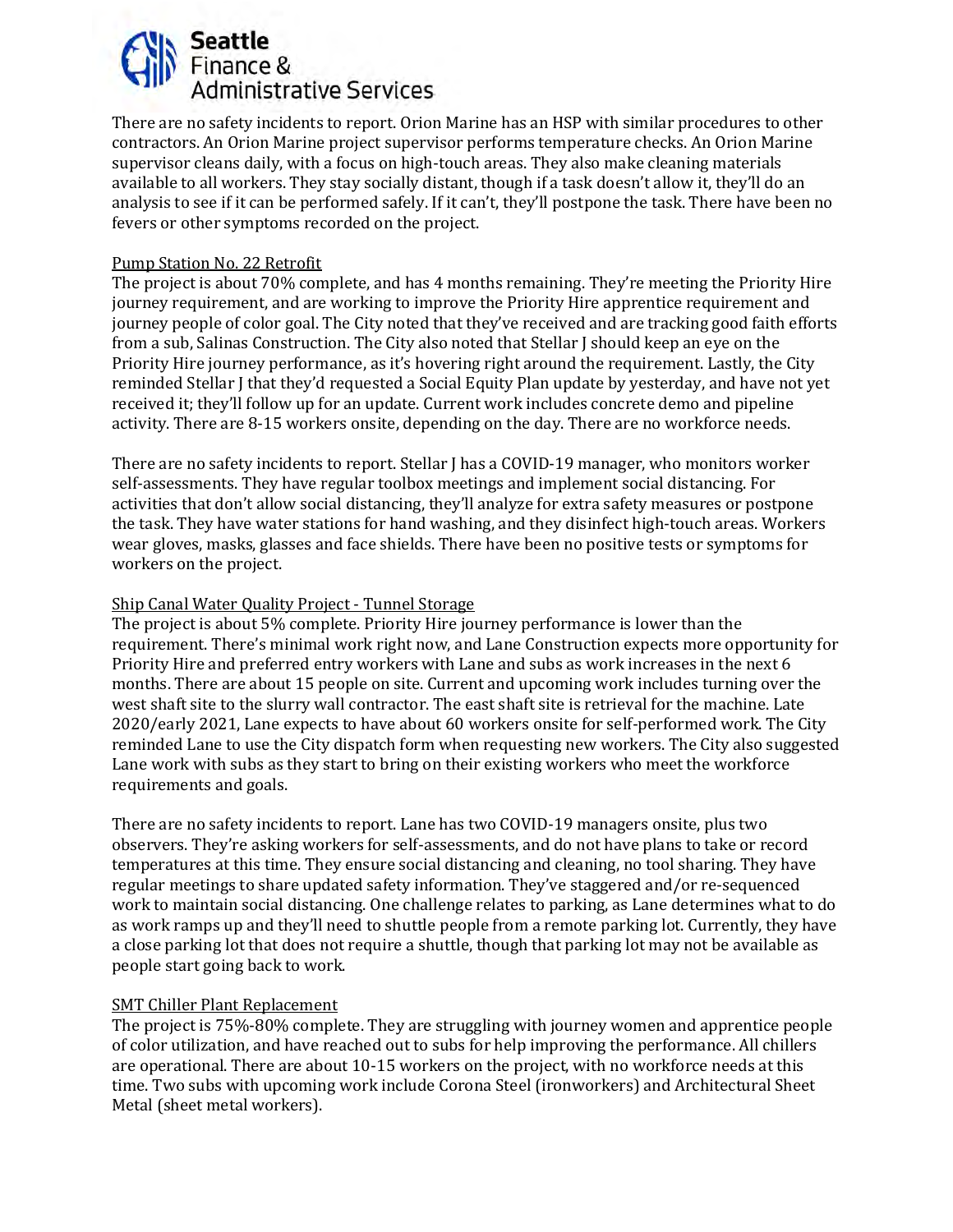

A plumbing apprentice on the project was presumptive positive about a month ago. Western Ventures shut down the site for two weeks and had it disinfected. Union representatives requested notification for positive and presumptive positive cases moving forward. The City can help establish communication between contractors and union representatives. Also, the Priority Hire team requested that capital department staff notify them if they hear similar news.

Western Ventures has a COVID-19 manager performing daily check-ins. Workers are self-reporting. They expect to receive no touch thermometers mid-next week, and will update their HSP upon implementation. Workers wear gloves, glasses and masks. Workers maintain social distancing. There are bathrooms on site. They disinfect high-touch areas.

#### **Labor Compliance Issues**

A business agent from IUOE 302 asked if workers were paid when the City of Seattle mandated a recent two-day project shutdown. The City responded by saying that the CWA does not require contractors to pay workers for that shutdown, though contractors may opt to pay workers. However, if workers were not informed of the shutdown and showed up to the jobsite, contractors would have to pay for them reporting to work, as required by the CWA. The City has not heard of this happening.

#### **Grievances**

There are no active grievances.

#### **Pre-Apprenticeship and Outreach Updates**

Pre-apprenticeship programs are encouraged to reach out to contractors if they can help with workforce needs. If they need contact information, reach out to the City's Labor Equity team.

#### **Apprenticeship Updates**

Apprenticeship programs are encouraged to reach out to contractors if they can help with workforce needs. If they need contact information, reach out to the City's Labor Equity team.

#### **Old/Unfinished/New Business**

None.

#### **Good of the Order**

An IBEW 46 business agent thanked contractors for following the guidelines for worker safety.

#### **Next JAC Meeting**

**May 26, 2020** – 11 a.m. – 12 p.m. Seattle Building and Construction Trades Council Office 14675 Interurban Ave S, Tukwila, WA 98168, Small Auditorium

| <b>Name</b>            | <b>Organization</b>            | 11 a.m. Meeting | 1 p.m. Meeting |
|------------------------|--------------------------------|-----------------|----------------|
| Anita Adams            | City of Seattle - FAS          |                 |                |
| Jon Bersche            | City of Seattle - FAS          | X               | X              |
| Lisa Bogardus          | <b>Seattle Building Trades</b> |                 | X              |
| Cynthia Blazina        | City of Seattle - SPU          |                 | X              |
| <b>Allison Calvert</b> | City of Seattle - FAS          |                 | X              |

#### **JAC Member Attendees**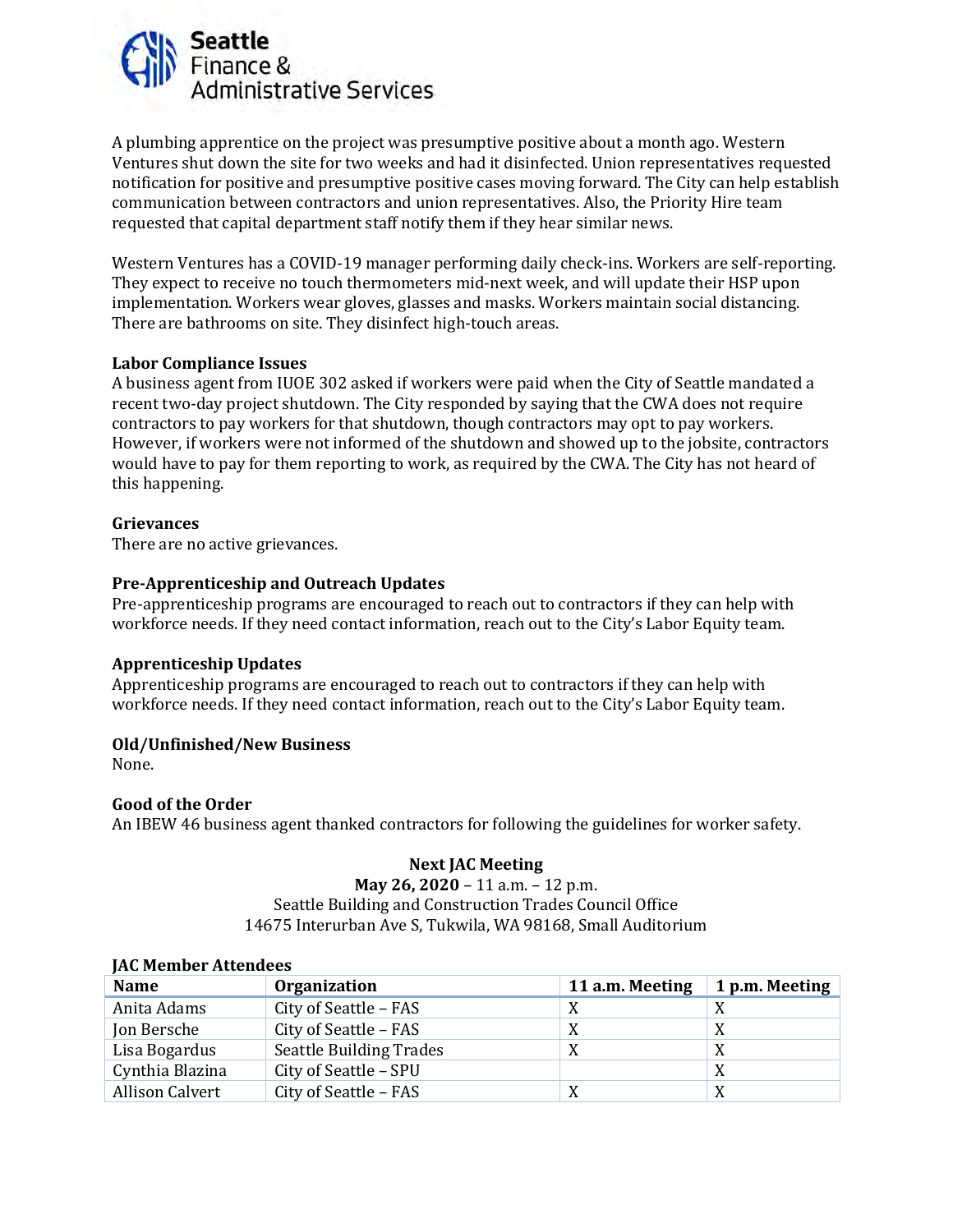

# Seattle<br>Finance &<br>Administrative Services

| Ron Dahl                                    | <b>IUOE 302</b>        | X |   |
|---------------------------------------------|------------------------|---|---|
| <b>Rick Dimmer</b><br>City of Seattle - FAS |                        | X | X |
| Joe Dugger                                  | <b>IBEW 46</b>         | X | X |
| Elwood Evans                                | <b>IBEW 46</b>         |   | X |
| <b>Ben Frietag</b>                          | Laborers 242           | X | X |
| Jeanne Fulcher                              | City of Seattle - FAS  | X | X |
| Cynthia Grant                               | <b>IUPAT</b>           | X | X |
| Sam Hem                                     | Sheet Metal Workers 66 | X |   |
| Joan Hitchner                               | City of Seattle - FAS  |   | X |
| <b>Bobby Jones</b>                          | City of Seattle - SPU  |   | X |
| <b>Bob Korth</b>                            | Ironworkers 86         | X | X |
| Denny Nguyen                                | City of Seattle - SDOT | X |   |
| Jessica Murphy                              | City of Seattle - SDOT | X |   |
| Martin Norman                               | City of Seattle - FAS  | X | X |
| Danielle Powell                             | City of Seattle - FAS  | X | X |
| Anna Pavlik                                 | City of Seattle - FAS  | X | X |
| Paul Resa                                   | <b>NWCI</b>            | X |   |
| Jody Robinson                               | City of Seattle - SDOT | X |   |
| Jesse Sanden                                | BAC <sub>1</sub>       | X | X |
| Jesse Scott-Kandoll                         | PNWRCC                 | X | X |
| Stephanie Secord                            | City of Seattle - SPU  |   | X |
| Paul Spivey                                 | City of Seattle - FAS  |   | X |
| Elsa Tibbits                                | City of Seattle - SDOT | X |   |
| Keith Weir                                  | <b>IBEW 46</b>         | X | X |
|                                             |                        |   |   |

#### **Contractor Representatives**

| <b>Name</b>         | Organization             | 11 a.m. Meeting | 1 p.m. Meeting |
|---------------------|--------------------------|-----------------|----------------|
| Karl Benjamin       | Pacific Pile & Marine    | X               |                |
| Patrick Broussard   | Jansen                   | X               |                |
| Ryan Carlisle       | <b>Western Ventures</b>  |                 | X              |
| Matt Cottingham     | <b>Orion Marine</b>      |                 | X              |
| Patrick Farrell     | Stellar J                |                 | X              |
| Tae-Hee Han         | <b>Lane Construction</b> |                 | X              |
| <b>Todd Hassing</b> | Kraemer North America    | X               |                |
| Chris Lamb          | <b>Lane Construction</b> |                 | X              |
| Dan Peters          | C.A. Carey               | X               |                |
| Justin Serdahl      | Ohno Construction        |                 | X              |
| Mike Wagner         | Biwell                   |                 | X              |
| Michelle Shultz     | MidMountain              | X               |                |
| Heidi Weber         | MidMountain              | X               |                |
| Jim Wilde           | Gary Merlino             | X               |                |

| <b>Name</b>       | <b>Organization</b>                  | 11 a.m. Meeting | 1 p.m. Meeting |
|-------------------|--------------------------------------|-----------------|----------------|
| Ruth Blaw         | <b>SCC</b>                           |                 |                |
| Megan Clark       | ANEW                                 |                 |                |
| Amesha Lawton     | Urban League of Metropolitan Seattle |                 |                |
| Marline Pedregosa | <b>LELO</b>                          |                 | X              |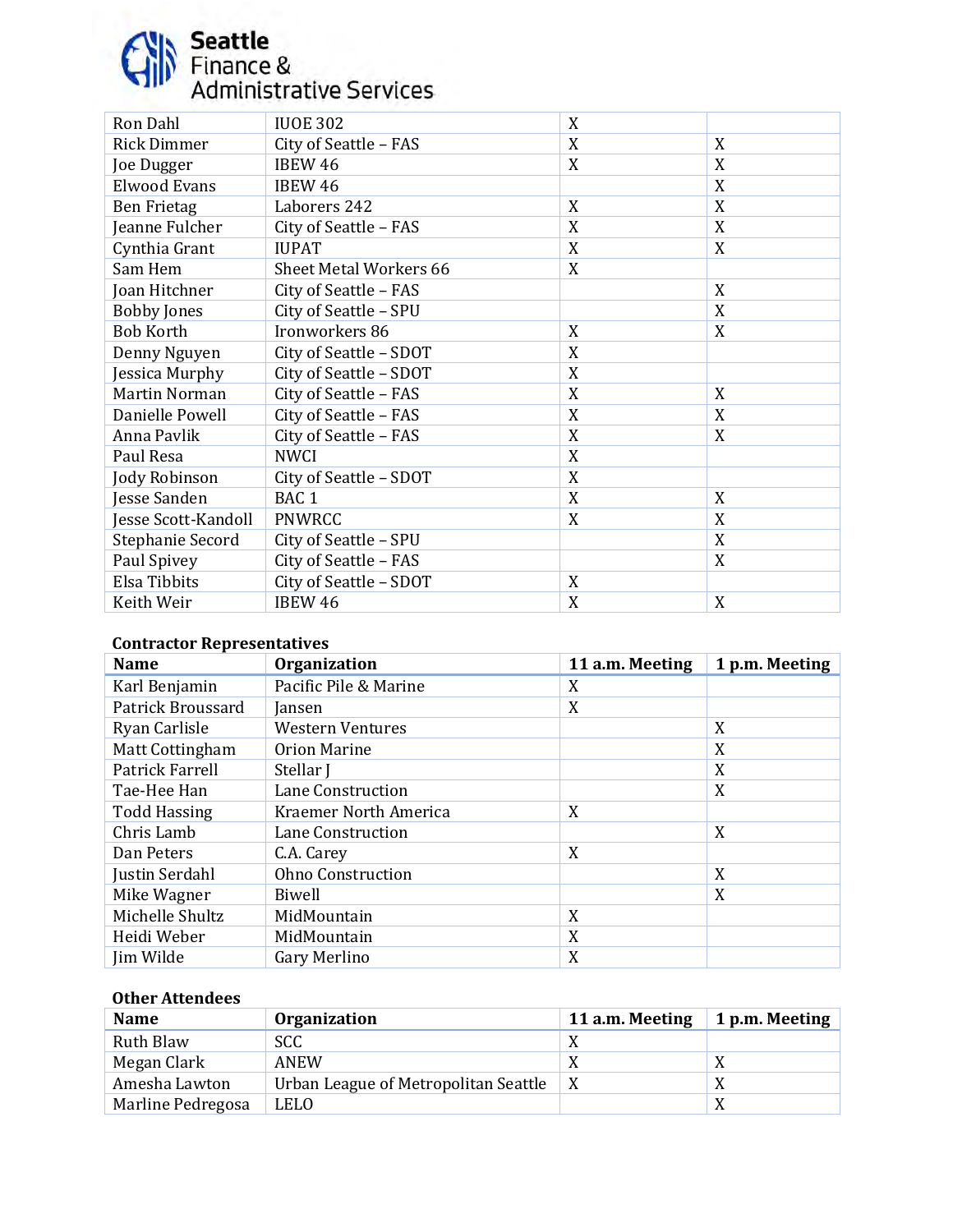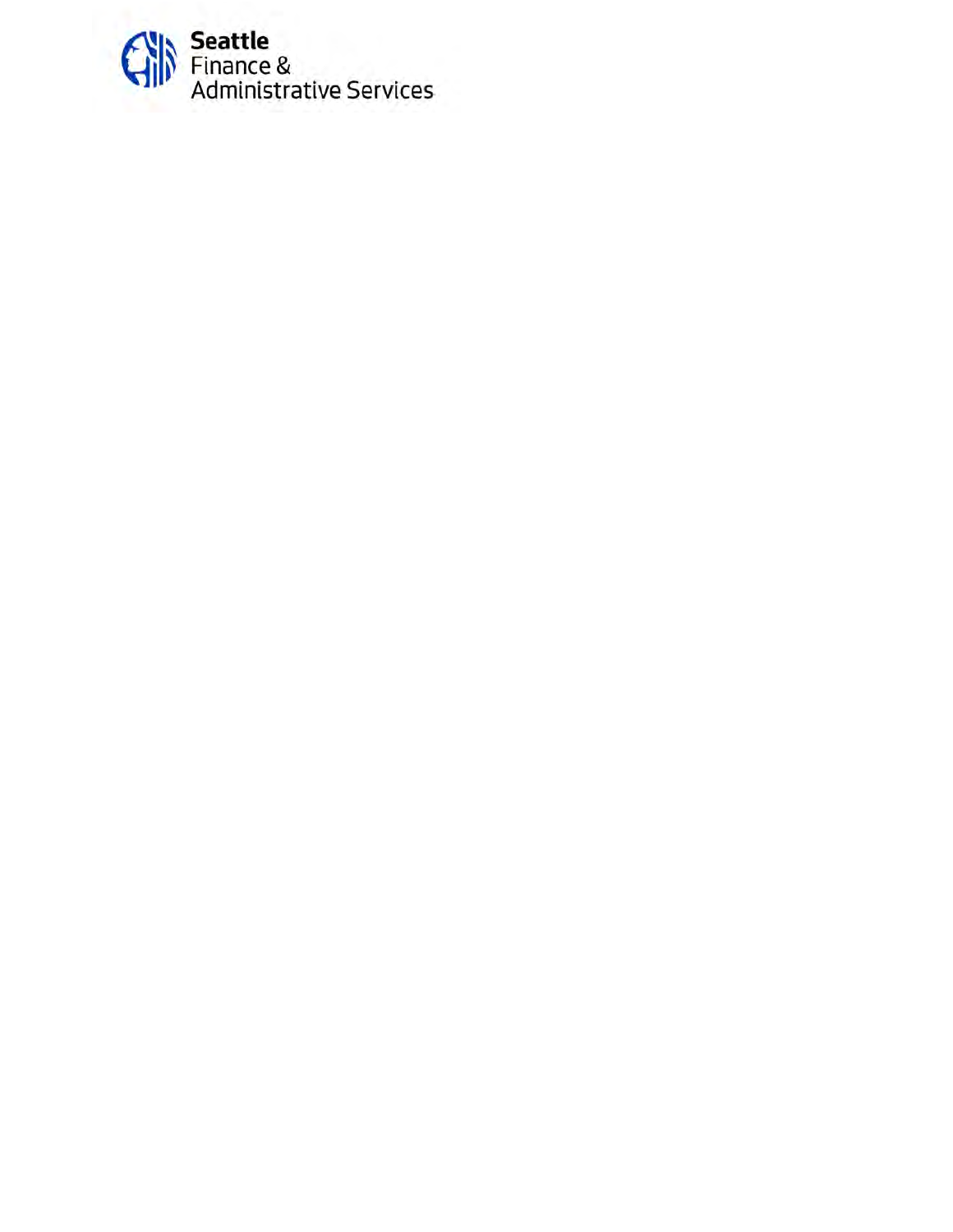<span id="page-19-0"></span>

#### **City of Seattle CWA Joint Administrative Committee (JAC) May 26, 2020 11:00 a.m. – 12:00 p.m. Virtual Meeting, via Skype**

#### **Introductions**

The meeting was held via Skype. In lieu of introductions, attendees were instructed to email [Julianna.Tesfu@seattle.gov](mailto:Julianna.Tesfu@seattle.gov) if in attendance. The City April minutes were reviewed and approved with no edits.

## **Update on Work Progress, Workforce Needs and Reports and Safety**

#### 2019 AAC Package 1

Ceccanti was not in attendance. The City noted their performance is trending upward and that Ceccanti has met their overall apprentice utilization.

#### 2019 Safe Routes to Schools

The project is 98% complete. This week C.A. Carey plans to finish pouring concrete on twelfth avenue, which is their last site, as well as start their punch list. There have been no COVID-19 issues and C.A. Carey is doing daily temperature checks. There are about 5 people on site, and they are maintaining social distancing. There are no safety incidents to report and there are no current labor needs.

#### Burke-Gilman Trail – Phase 1

Estimated project completion is mid-June and they have completed some of their punch list. There are currently 15-20 workers on site. MidMountain is doing temperature checks and no workers have been turned away from the job site. MidMountain plans to bring on a landscaping subcontractor. There are no safety incidents to report and there are no current workforce needs, but they did dispatch a couple workers in May.

#### Northgate Bridge & 1st Ave NE Protected Bike Lane

Kraemer was not in attendance. The City will follow up.

#### Brighton Playfield

The project is nearly complete. Ohno has completed most of their punch list and they plan to have a post punch list inspection next Monday. Ohno is working towards improving their apprenticeship performance. The City reminded Ohno to collect their good faith efforts for submittal. There are currently about 10 workers on the project and they are conducting temperature checks. A worker, who had an immediate family member test positive for COVID-19, was tested. The worker was quarantined, tested negative, and returned to work on another project. There have been other workers call and report symptoms and they are in quarantine also. 1 worker did not pass the temperature check. The worker went home and retook their temperature and did not have a fever, so it may have been a mishap. The worker still quarantined and has returned to work on another project. There are no safety issues to report.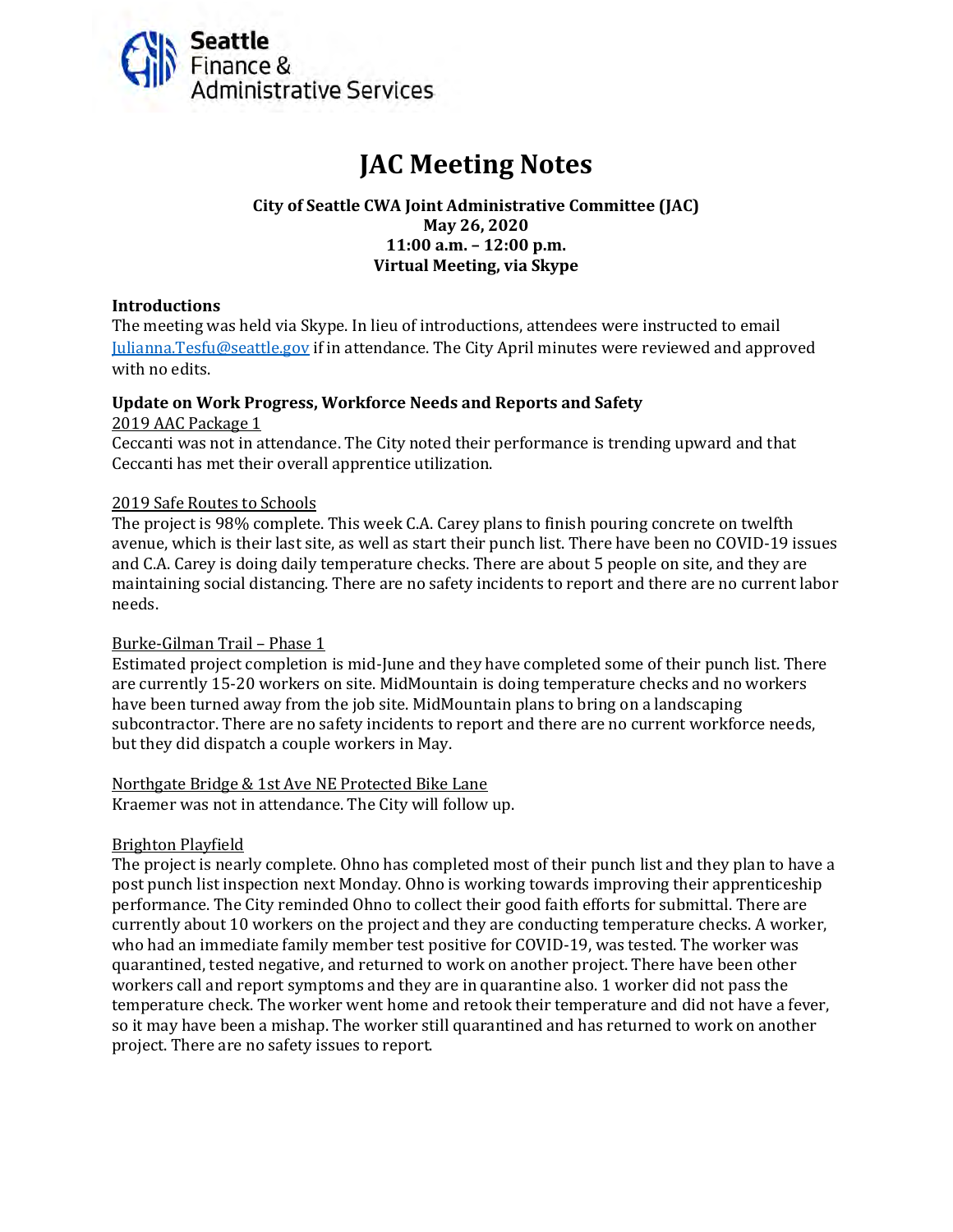

#### City Wide Pools

The project is about 90% complete, and Biwell expects to be done in about 3 months. They are wrapping up change orders and are working to finish the gravel and pouring the slab. Women journey utilization may likely remain the same for remainder of project. There are 5 workers and they have been able to maintain social distancing. They are conducting daily temperature checks and have not had to turn anyone away. There are fans mounted at the entrances and exits for air circulation. They had one safety incident to report.

## Portage Bay

The project is 90% complete, and they have a punch list in development. The project is meeting priority hire requirements, and they plan to maintain their existing workforce for the remainder of the project. Orion Marine is enforcing COVID-19 safety guidelines. Workers are maintaining social distancing, and they have not had to turn anyone away. There are no current workforce needs and there are no safety incidents to report.

#### Pump Station No. 22 Retrofit

The project is 70% complete. Current work includes pipeline activity and finishing up concrete pavement with Salinas. Their apprentice performance is increasing, and they have sent the City updated workforce projections that show a pathway to meeting the requirements by the end of the project. There are no COVID-19 related issues and they have not had to turn anyone away. Workers are maintaining social distancing and are using PPE for workers working within 6 feet. There are no current labor needs.

#### Ship Canal Water Quality Project - Tunnel Storage

The project is about 6% complete and Lane is on its 4th month, out of the 43-month project. Current work includes fencing and prep for the 11th avenue shaft. There are about 25 people on site, and they are mainly at the west shaft. Lane expects to have more workers on site over the next few months. They reported one minor safety incident and will get more detail for the City to share with Marge Newgent. Lane is following COVID-19 safety guidance and they have not had to turn anyone away from the site. The City gave a reminder to use the City dispatch form and to save dispatch requests.

#### SMT Chiller Plant Replacement

The project is about 80% complete and the plant is up and running. They are adding subcontractors Architectural Sheet Metal, and Corona Steel, as well as a painting subcontractor to finish up. They are continuing to work on their journey woman utilization. They are using no touch scanners to check everyone on the job. They have not turned anyone away and workers able to social distance. There are no safety incidents to report and there are no current workforce needs.

#### Waterfront Seattle Alaskan Way

The project is 15% complete. They are continuing with utility work and concrete paving along Alaskan way and they hired 2 more priority hire apprentices last week. They have 40-50 workers currently on the project and they are working with laborers 242 to increase women people of color utilization. There are no hiring needs for the next couple weeks. Gary Merlino is conducting temperature checks and has not turned anyone away. There are no safety issues to report.

#### **Labor Compliance Issues**

The City gave a reminder that workers working on a holiday must be paid holiday wages.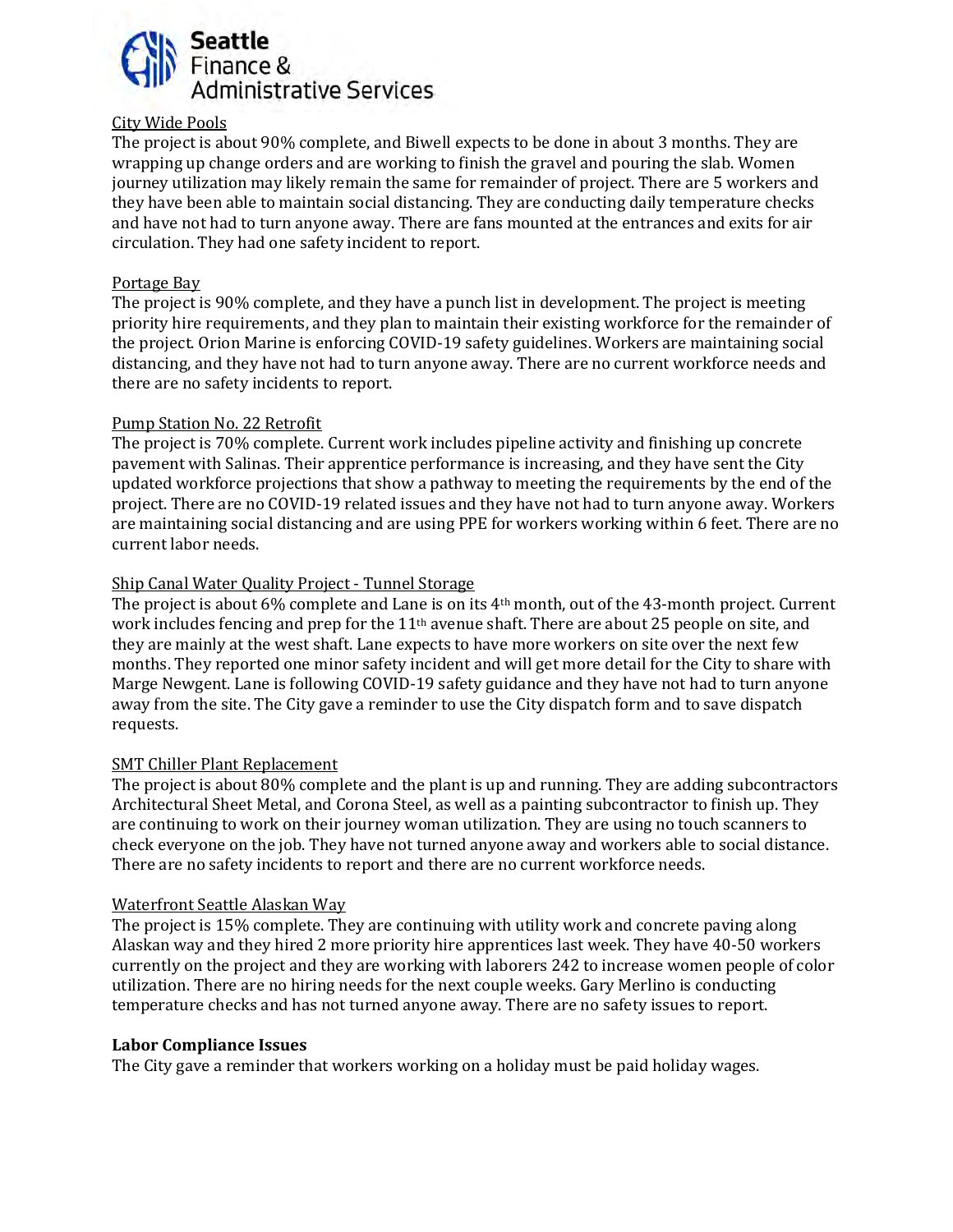

**Grievances**

There are no new active grievances.

#### **Pre-Apprenticeship and Outreach Updates**

ANEW has a couple PACE graduates available for work with the cement masons and is working with Marilyn Kennedy.

Seattle Conservation Corps have individuals in application processes and waitlists. One is a laborer, another an ironworker, one operator and a carpenter, all available for work.

#### **Apprenticeship Updates**

Carpenters have a list of pre-apprentice graduates, that have been accepted into their apprenticeship program, that they can share with contractors.

#### **Old/Unfinished/New Business**

The City and Labor intend to move the JAC meetings to the first Wednesday of every month. The Building Trades will check with their affiliates to ensure this will work for them. As a result, the next meeting may reconvene in July. The City will confirm the meeting start time.

#### **Good of the Order**

Nothing for the good of the order.

#### **Next JAC Meeting June 23, 2020 – 11 a.m. – 12 p.m. Virtual Meeting, Via Skype**

| <b>JAC Member Attendees</b> |                     |
|-----------------------------|---------------------|
| $N_{\rm ann}$               | $\overline{\Omega}$ |

| <b>Name</b>            | <b>Organization</b>            |
|------------------------|--------------------------------|
| Anita Adams            | City of Seattle - FAS          |
| Jon Bersche            | City of Seattle - FAS          |
| Lisa Bogardus          | <b>Seattle Building Trades</b> |
| Cynthia Blazina        | City of Seattle - SPU          |
| <b>Allison Calvert</b> | City of Seattle - FAS          |
| <b>Rick Dimmer</b>     | City of Seattle - FAS          |
| Joe Dugger             | <b>IBEW 46</b>                 |
| Jeanne Fulcher         | City of Seattle - FAS          |
| Cynthia Grant          | <b>IUPAT</b>                   |
| <b>Bobby Jones</b>     | City of Seattle - SPU          |
| <b>Bob Korth</b>       | Ironworkers 86                 |
| Heather Kurtenbach     | Ironworkers 86                 |
| <b>Bill Meek</b>       | Laborers 242                   |
| Jessica Murphy         | City of Seattle - SDOT         |
| <b>Martin Norman</b>   | City of Seattle - FAS          |
| Marge Newgent          | <b>IUOE 302</b>                |
| Anna Pavlik            | City of Seattle - FAS          |
| Paul Resa              | NWCI                           |
| Jody Robinson          | City of Seattle - SDOT         |
| Paul Spivey            | City of Seattle - FAS          |
| Marianna Talbott       | <b>NWCI</b>                    |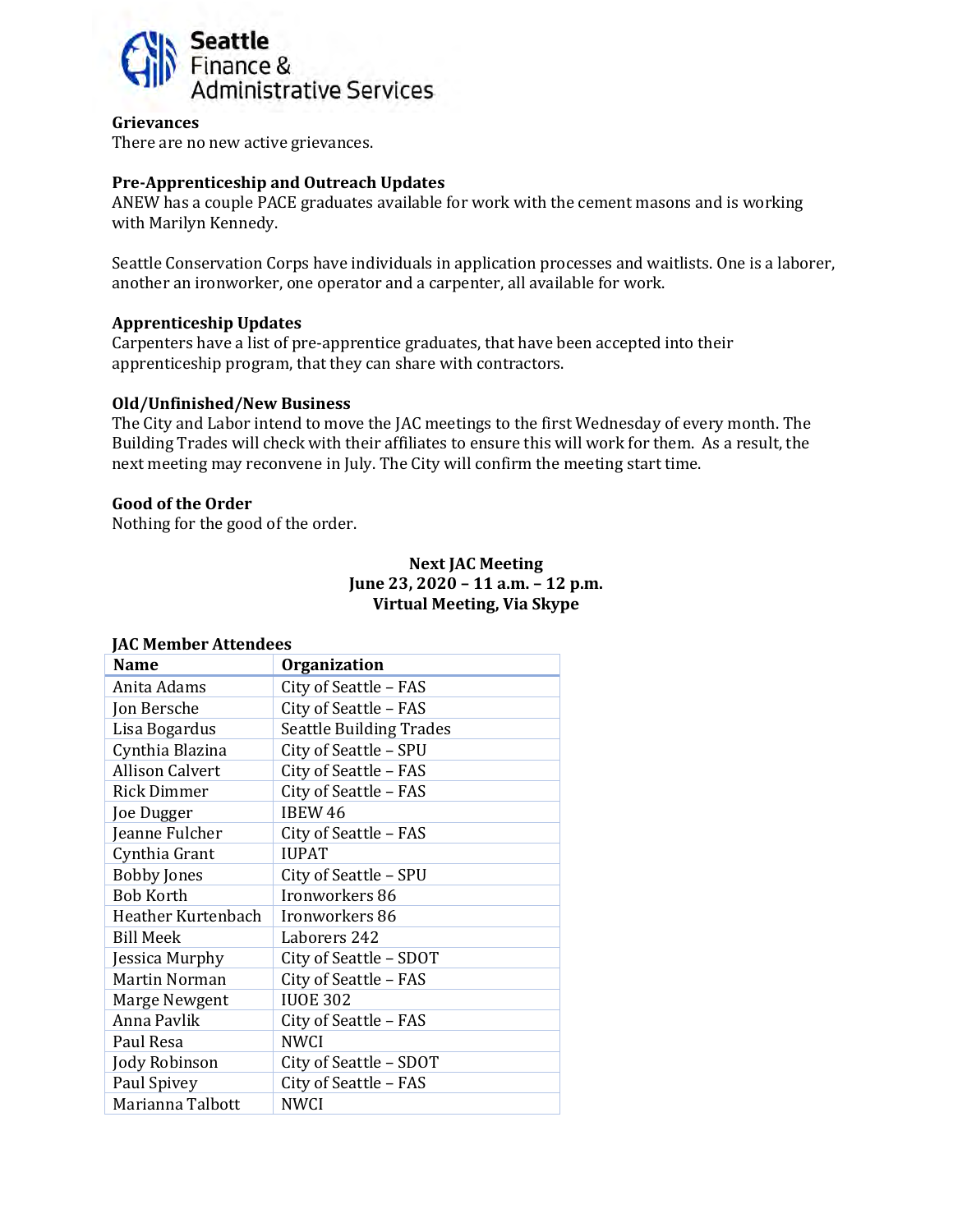

#### **Contractor Representatives**

| <b>Name</b>            | <b>Organization</b>      |
|------------------------|--------------------------|
| Ryan Carlisle          | <b>Western Ventures</b>  |
| Matt Cottingham        | Orion Marine             |
| Patrick Farrell        | Stellar J                |
| Tae-Hee Han            | Lane Construction        |
| Chris Lamb             | Lane Construction        |
| Dan Peters             | C.A. Carey               |
| Justin Serdahl         | <b>Ohno Construction</b> |
| <b>Cameron Travers</b> | Jansen                   |
| Mike Wagner            | Biwell                   |
| Michelle Shultz        | MidMountain              |
| Jim Wilde              | Gary Merlino             |

| <b>Name</b>   | <b>Organization</b>                  |
|---------------|--------------------------------------|
| Ruth Blaw     | SCC.                                 |
| Megan Clark   | ANFW                                 |
| Amesha Lawton | Urban League of Metropolitan Seattle |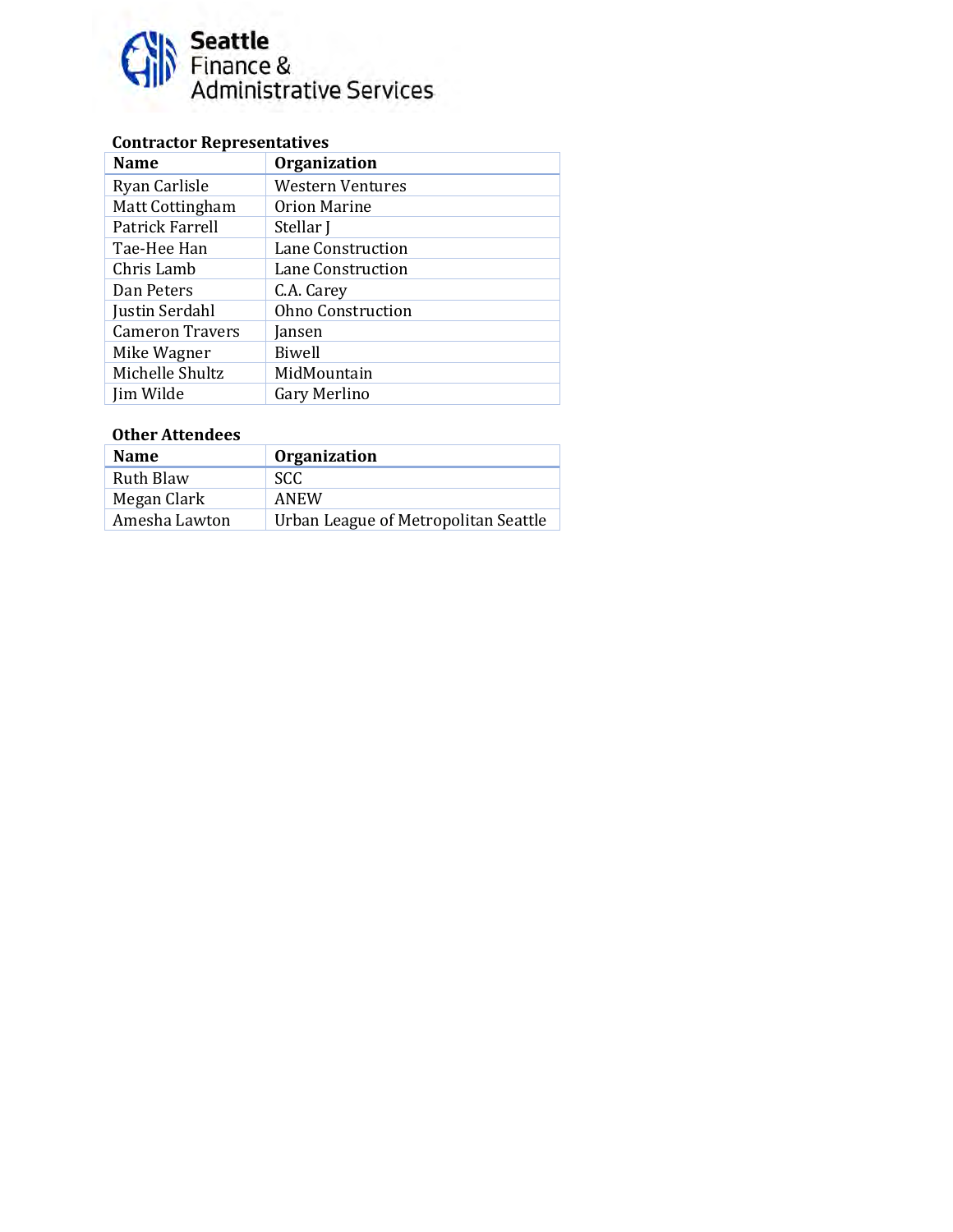<span id="page-23-0"></span>

#### **City of Seattle CWA Joint Administrative Committee (JAC) June 23, 2020 11:30 a.m. – 12:30 p.m. Virtual Meeting, via Skype**

#### **Introductions**

The meeting was held via Skype. In lieu of introductions, attendees were instructed to email [Julianna.Tesfu@seattle.gov](mailto:Julianna.Tesfu@seattle.gov) if in attendance. The City May minutes were reviewed and approved with no edits.

#### **Update on Work Progress, Workforce Needs and Reports and Safety**

2019 AAC Package 1

The project is 45% complete. Two apprentices recently began work on site. The City offered to connect with sub-contractors regarding priority hire and project performance. There are no current workforce needs or safety issues to report. Ceccanti has no COVID-19 related issues.

#### Burke-Gilman Trail – Phase 1

The project is substantially complete as of last Friday. The punch list is being put together and MidMountain is thoughtfully scaling back the work crew. The City thanked MidMountain for their work and noted to watch the priority hire journey performance as the project ends. There are no COVID-19 related issues.

#### Northgate Bridge & 1st Ave NE Protected Bike Lane

Kraemer was not in attendance. The City shared they are getting workers on the ground. The City will send Kraemer a JAC attendance reminder.

#### Brighton Playfield

Other than a couple punch list items, part of the park is now open to the public. There are two plumbers, one electrician and two core workers working on punch list items. Ohno is conducting daily temperature checks and has had no safety or COVID-19 related issues. Ohno anticipates two weeks till project completion.

#### City Wide Pools

The project is two months out from finishing. There will be two concrete pours in July, as well as some change order and rebar work. There are five workers on site, and on pour days it increases to eight workers. There are fans mounted at the entrances, exits, and pool area for air circulation. Temperature checks are conducted daily, and there have been no COVID-19 issues. Besides brining on some ironworkers, the work crew is set.

#### Portage Bay

Upon completing the four to six remaining weeks of contracted work, Orion Marine is negotiating for a contract extension. Remaining work includes deck installation, landscaping and street panels. There are no immediate workforce needs. Orion Marine is enforcing COVID-19 safety guidelines and there are no issues to report.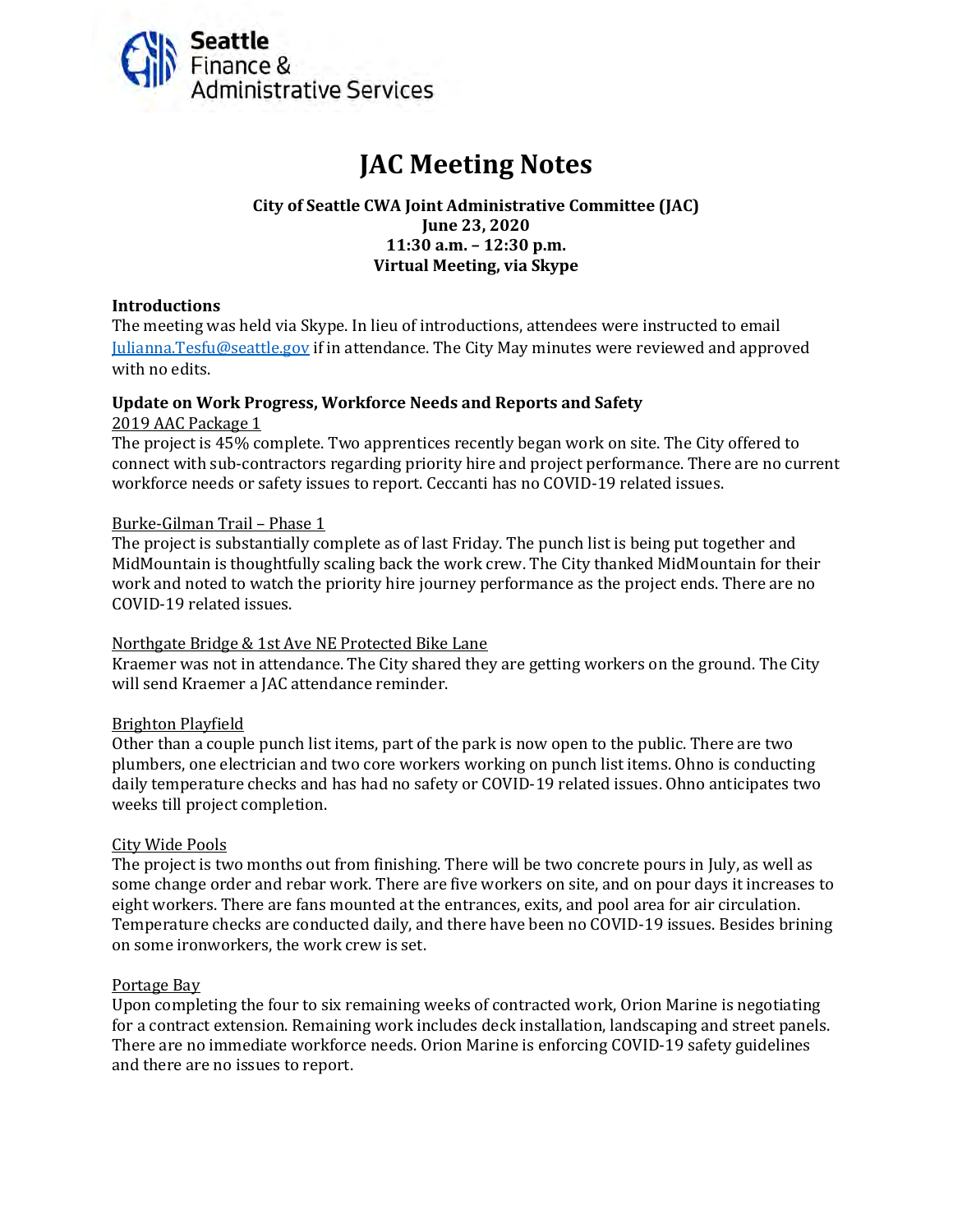# **Seattle** Finance & **Administrative Services**

#### Pump Station No. 22 Retrofit

The project is 75-80% complete and project performance is steadily rising, Stellar J submitted updated workforce projections to the City. They are also being intentional when making worker requests to the halls. Remaining work includes pipeline and concrete work. There are no workforce, safety or COVID-19 issues.

#### Ship Canal Water Quality Project - Tunnel Storage

The project is 8% complete. There are five sites along the tunnel alignment. Barrier walls are placed on the east shaft and most activity is at the west shaft. They are pouring and inserting steel cages. Lane is planning to reinforce the project requirements to sub-contractors, and the City offered to support with this effort. Lane is following COVID-19 safety guidance and have not had any COVID-19 related issues or safety incidents.

#### SMT Chiller Plant Replacement

The project is 85% complete and the plant is up and running. Western Ventures noted the project time is increasing from twelve to fourteen months. There are no workforce needs. Western Ventures is following COVID-19 safety guidance and have had no COVID-19 related issues or safety incidents.

#### Waterfront Seattle Alaskan Way

The project is 15% complete. They are continuing utility work and concrete paving on Alaskan way. They hired a priority hire apprentice last week and are looking to hire a couple of priority hire pipelayers and a couple of flaggers. Gary Merlino is following COVID-19 safety guidance and have had no COVID-19 issues or safety incidents.

#### Delridge Way SW - RapidRide H Line

Jansen is the prime. The project consists of a lot of roadway work and is from the West Seattle bridge to White Center. The work they're doing is storm, concrete paving type of work. Jansen just got on site last week and are hiring apprentices. They are working with Jon Bersche for workforce needs.

#### Cedar Falls Substation

Physical construction has not begun. The project schedule has been pushed to begin next year.

#### **Labor Compliance Issues**

The City asked capitol departments to notify Anna Pavlik, Martin Norman, Rick Dimmer or Allison Calvert of any positive COVID-19 tests on projects.

Save dispatch requests to document good faith efforts. Documented efforts can help the City when completing a project performance evaluation.

Workers working on a holiday must be paid holiday wages.

#### **Grievances**

There are no new active grievances.

#### **Pre-Apprenticeship and Outreach Updates**

ANEW will hold mock interviews at both locations on July 1. Both mock interviews will be held via phone. Individuals interested in participating can email Megan Clark.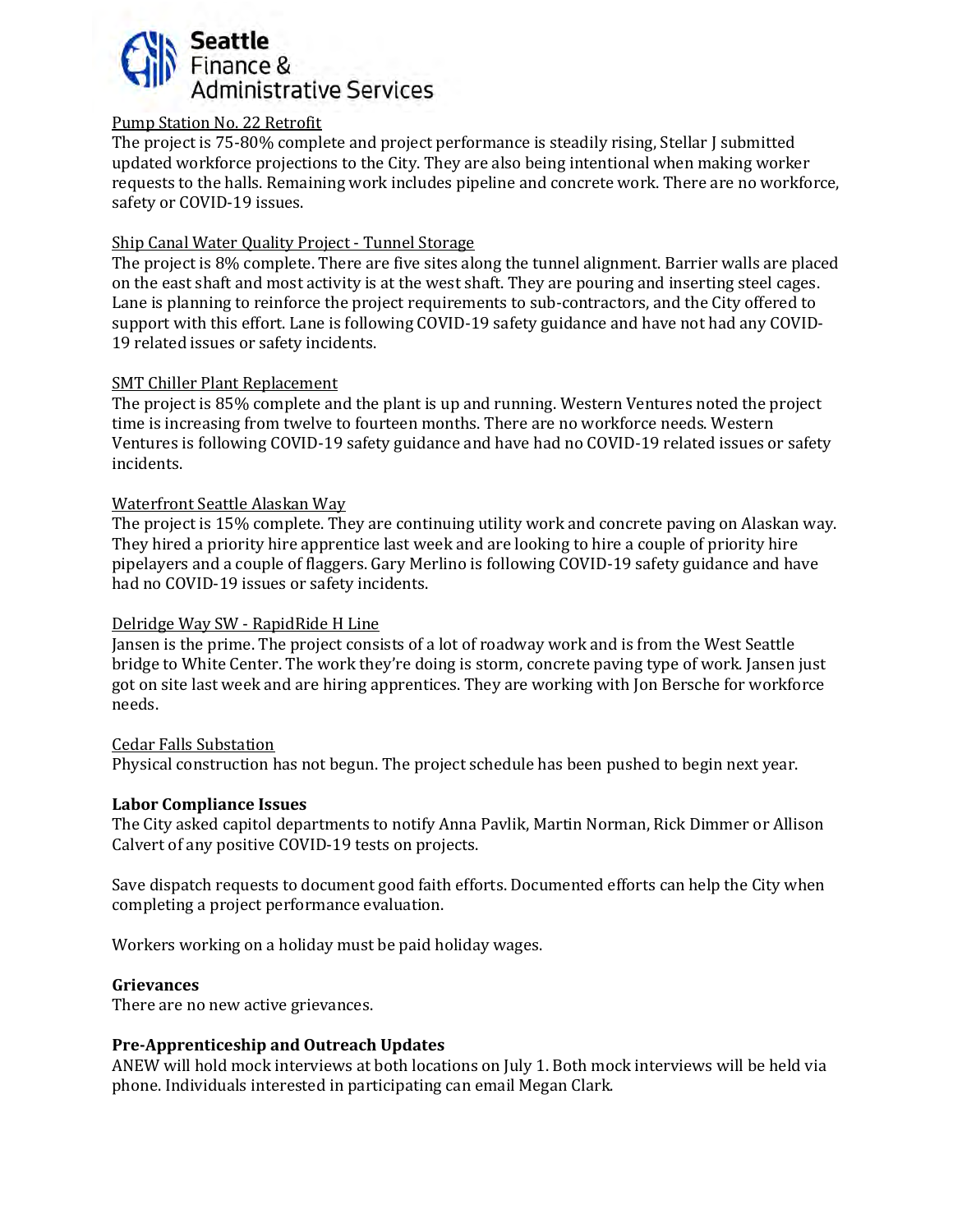

Carpenters have an ongoing list of pre-apprentice grads, that have been accepted into their apprenticeship program, that they can share with contractors. They have a piledrive pre-apprentice class that will graduate this Thursday, followed by zoom interviews on Friday. They received approval from L&I to begin pre-apprentice classes and they will follow COVID-19 guidance. They may hold an interior systems cohort in August, but they are still planning around COVID-19 compliance.

#### **Apprenticeship Updates**

NWCI is getting ready to open all training centers on July 6. They will implement hybrid training to ensure COVID-19 compliance.

#### **Old/Unfinished/New Business**

JAC meetings will move to the first Wednesday of each month and will be held from 10- 11 am. There will be no July JAC meeting. The next meeting will be held August 5.

#### **Good of the Order**

Nothing for the good of the order.

#### **Next JAC Meeting August 5, 2020 – 10 a.m. – 11 a.m. Virtual Meeting, Via Skype**

#### **JAC Member Attendees**

| <b>The Member Attenuees</b>    |
|--------------------------------|
| <b>Organization</b>            |
| City of Seattle - FAS          |
| City of Seattle - FAS          |
| <b>Seattle Building Trades</b> |
| City of Seattle - FAS          |
| City of Seattle - FAS          |
| Laborers 242                   |
| City of Seattle - FAS          |
| City of Seattle - SDOT         |
| City of Seattle - FAS          |
| City of Seattle - FAS          |
| City of Seattle - SDOT         |
| BAC <sub>1</sub>               |
| PNWRCC                         |
| <b>NWCI</b>                    |
| City of Seattle - FAS          |
|                                |

#### **Contractor Representatives**

| <b>Organization</b>      |
|--------------------------|
| Ceccanti                 |
| <b>Western Ventures</b>  |
| Orion Marine             |
| <b>Ohno Construction</b> |
| Stellar J                |
| Lane Construction        |
| Jansen                   |
| Biwell                   |
|                          |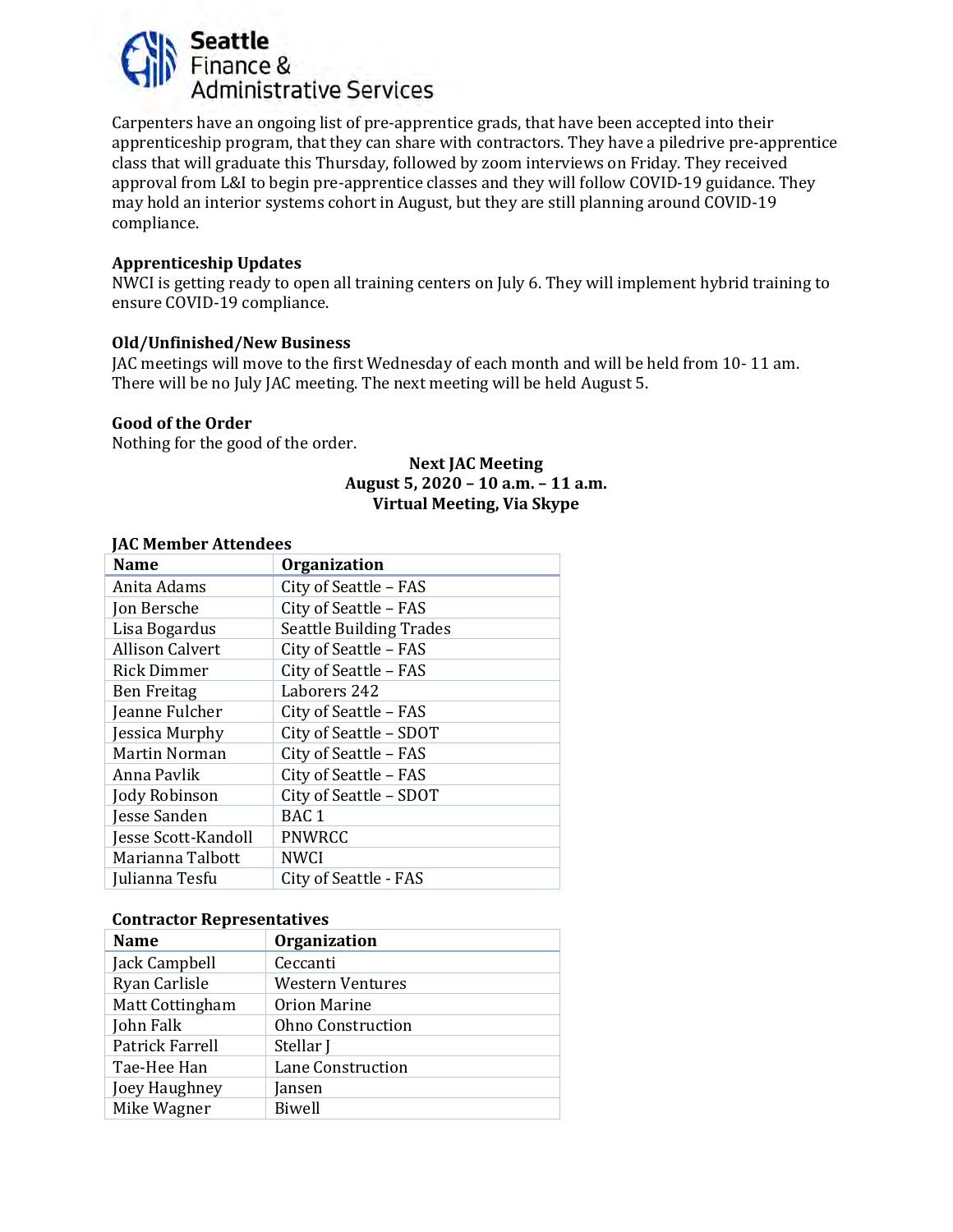

| Michelle Shultz | MidMountain  |
|-----------------|--------------|
| Heidi Weber     | MidMountain  |
| Jim Wilde       | Gary Merlino |

| <b>Name</b>       | <b>Organization</b>                  |
|-------------------|--------------------------------------|
| Megan Clark       | ANEW                                 |
| Amesha Lawton     | Urban League of Metropolitan Seattle |
| Marline Pedregosa | LELO                                 |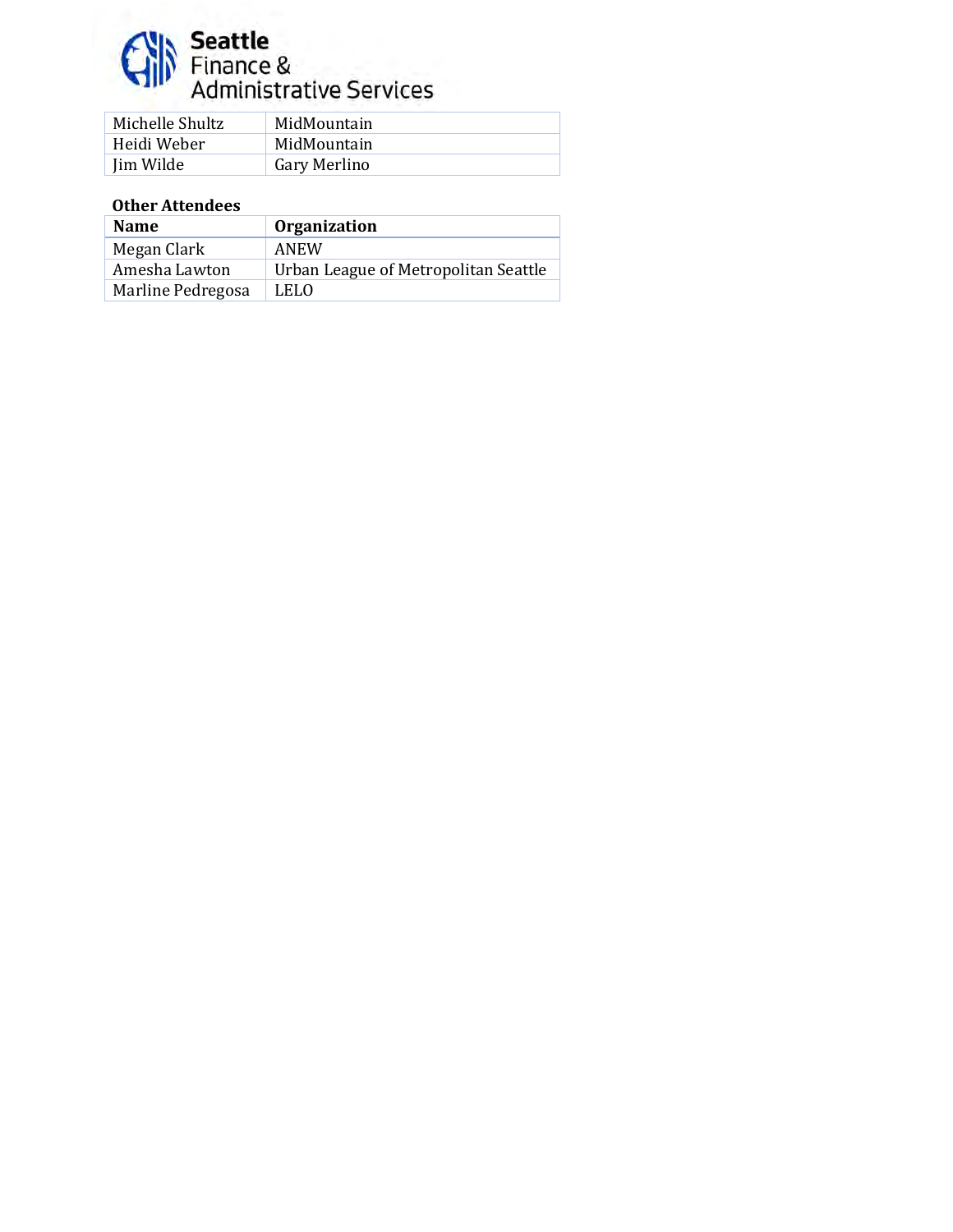<span id="page-27-0"></span>

#### **City of Seattle CWA Joint Administrative Committee (JAC) August 5, 2020 10:00 a.m. – 11:00 a.m. Virtual Meeting, via Skype**

#### **Introductions**

The June meeting minutes were reviewed and approved with no edits. The City then shared a worker success story about Ittikorn, a CITC carpenter apprentice working for Western Ventures on the SMT Chiller Plant Replacement project. Western Ventures reported that Ittikorn has worked on three of their projects, and all their superintendents are very happy with his work.

#### **Update on Work Progress, Workforce Needs and Reports and Safety**

#### 2019 AAC Package 1

The project is about 55% to 60% complete. There were no safety issues in July. They're close on their workforce requirements and are adding a couple workers to increase their performance. There are no workforce needs. They're also working on updated workforce projections to see how they'll meet the requirements by end of project, along with additional strategies to increase priority hire workers. The City thanked them for being cc'd on their worker dispatch requests.

#### City Wide Pools

The project is 99% complete. Biwell has completed their self-performed work. There are still a few weeks for Summit and Encore to complete remediation, tile and plaster at the Ballard pool. There were no safety issues in July. Biwell anticipates meeting all the workforce requirements and being short only on the women journey goal. The City thanked Biwell for their dedication to priority hire throughout project.

#### Delridge Way SW - RapidRide H Line

The project is about 15% done. There are no safety concerns. The project is doing good with priority hire journey workers, and recently hired four new priority hire apprentices to help with that requirement. Jansen also has three preferred entry candidates on site.

#### Northgate Bridge & 1st Ave NE Protected Bike Lane

The project is over 30% complete. They're starting overhang work and decking in one area and will be setting girders in another in September. Kraemer anticipates needing a pilebuck and certified welder and two journey carpenters soon. Salinas and Granite will be starting on the project at the end of August. There have been no safety incidents. Kraemer is struggling with priority hire requirements, though hired two priority hire apprentices (a cement mason and an operator) this week to help with performance. They're also struggling with the women journey goal. Kraemer is updating their workforce projections to show how they'll meet the requirements, and plan to rely on an upcoming electrical sub to help with performance.

#### Pump Station No. 22 Retrofit

The project is 85% done. They are doing roadway work and have electricians onsite. There are no safety incidents to report. There are no workforce needs. The workforce performance is trending in right direction and they're tracking their good faith efforts. The City thanked Stellar J for their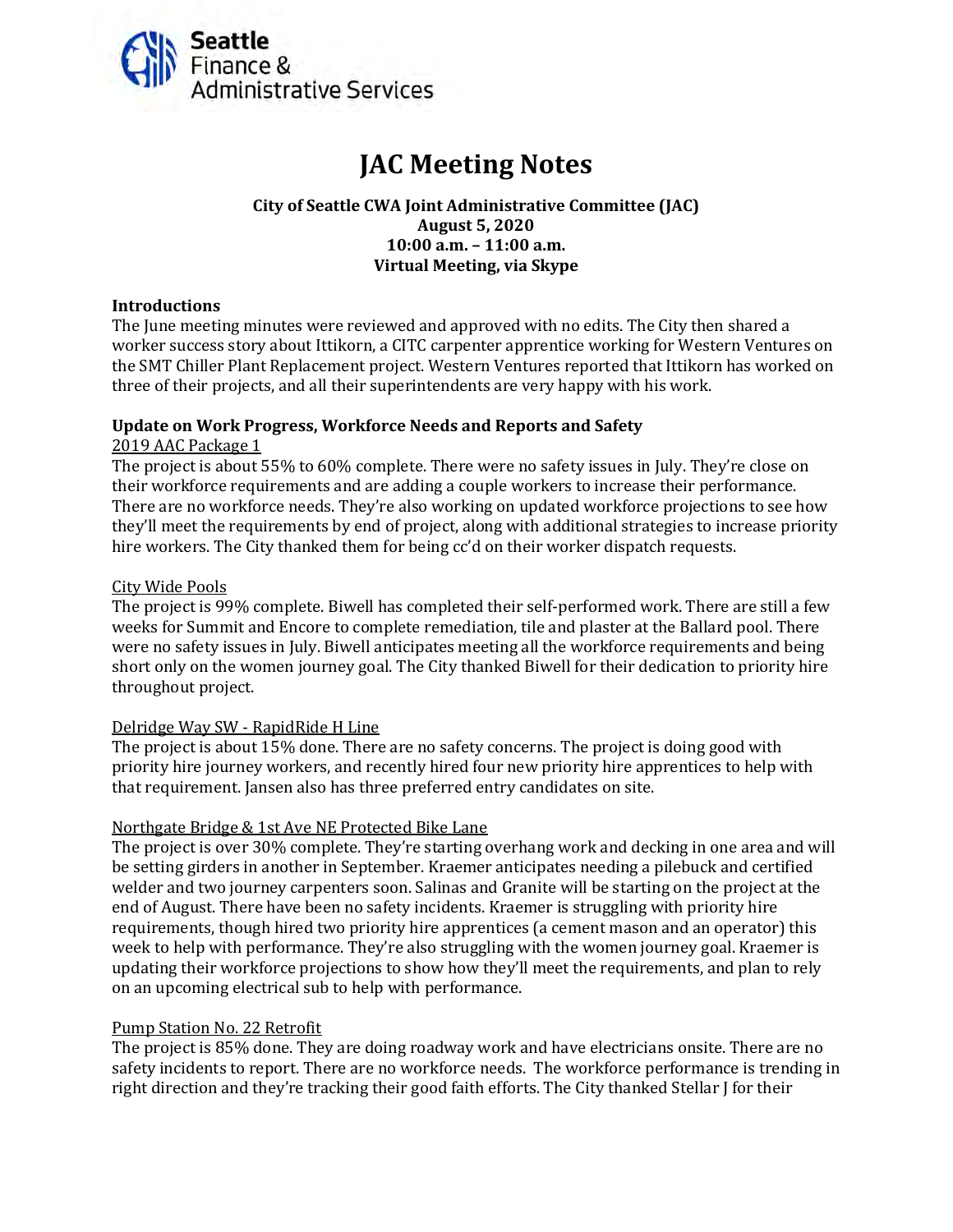# **Seattle** Finance & inistrative Services

preferred entry efforts, and noted it was great that they hired pre-apprentice graduates early in the project.

#### Ship Canal Water Quality Project - Tunnel Storage

The project is 10% complete. They have various sites underway; one shaft is nearly completed, with others being prepped, including mobilization, fence installation and tree removal. Lane anticipates hiring laborers and operators in August. Lane anticipates their priority hire performance increasing as more hours are worked. They're working with their subs to make sure they know the expectations. The City is working with Lane on strategies to improve their performance. Lane proactively schedule time for the City to meet with their sub, Malcolm, to help them talk through strategies to improve their performance. The City thanked Lane for hiring pre-apprentice graduates on the project early. The City also thanked Lane for cc'ing them on dispatch requests and reminded them to continue to ask for priority hire workers.

One operator tested positive for COVID-19 in July. The worker quarantined for 14 days and just came back to work after testing negative. Another operator who shared the same machine tested negative, so COVID-19 precautions and cleaning are working. There were no other safety incidents.

#### SMT Chiller Plant Replacement

The project is about 90% complete. Western Ventures noted that the project may be extended past 12 months. They have sheet metal and mechanical finishes. There are no workforce incidents. There were no safety incidents to report. One worker reported a sore throat and was sent home, but tested negative for COVID-19. Priority hire performance is doing good, though there was a dip in the journey percentage. Western Ventures is talking to painters, sheet metal and epoxy floor layers to make sure they remain steady or increase the priority hire performance. They are also working on women and people of color goals and, except for the women journey goal, anticipate being in good shape at the end of the project. The City thanks Western Ventures for working with their subs to meet the workforce requirements and offered to help if needed.

#### Waterfront Seattle Alaskan Way

The project is 20% complete. They're working on underground utilities, gutting the roadway, concrete paving and structure work around the bridge and retaining wall. One sub, Pile Contractors, had a pilebuck apprentice get injured from steel tiebacks that rolled off a stand, pinning them to the ground. The worker was taken to the hospital and was released with bruises. They're now on light duty and are expected to resume full duty in the next few days. There were no positive COVID-19 cases in July. Gary Merlino is working on their priority hire performance with subs, particularly around apprentices.

The project site has had some issues with vandalism, such as equipment getting broken into, syringes on the jobsite, debris being thrown from a nearby park, and incidents with members of the public. This has primarily been with members of the homeless population in the area. Gary Merlino has made efforts to work with the police and further separate workers from the public to increase safety.

The City noted that these issues occur across projects. The City is working with the Navigation Team responding to homelessness and security to increase worker safety, and additional efforts are site-specific to meet unique needs. Resources are thin, though the City is looking at other options that have not been implemented at this time, including having more off-duty police officers to assist and increasing security in partnership with prime contractors. Site safety is the sole responsibility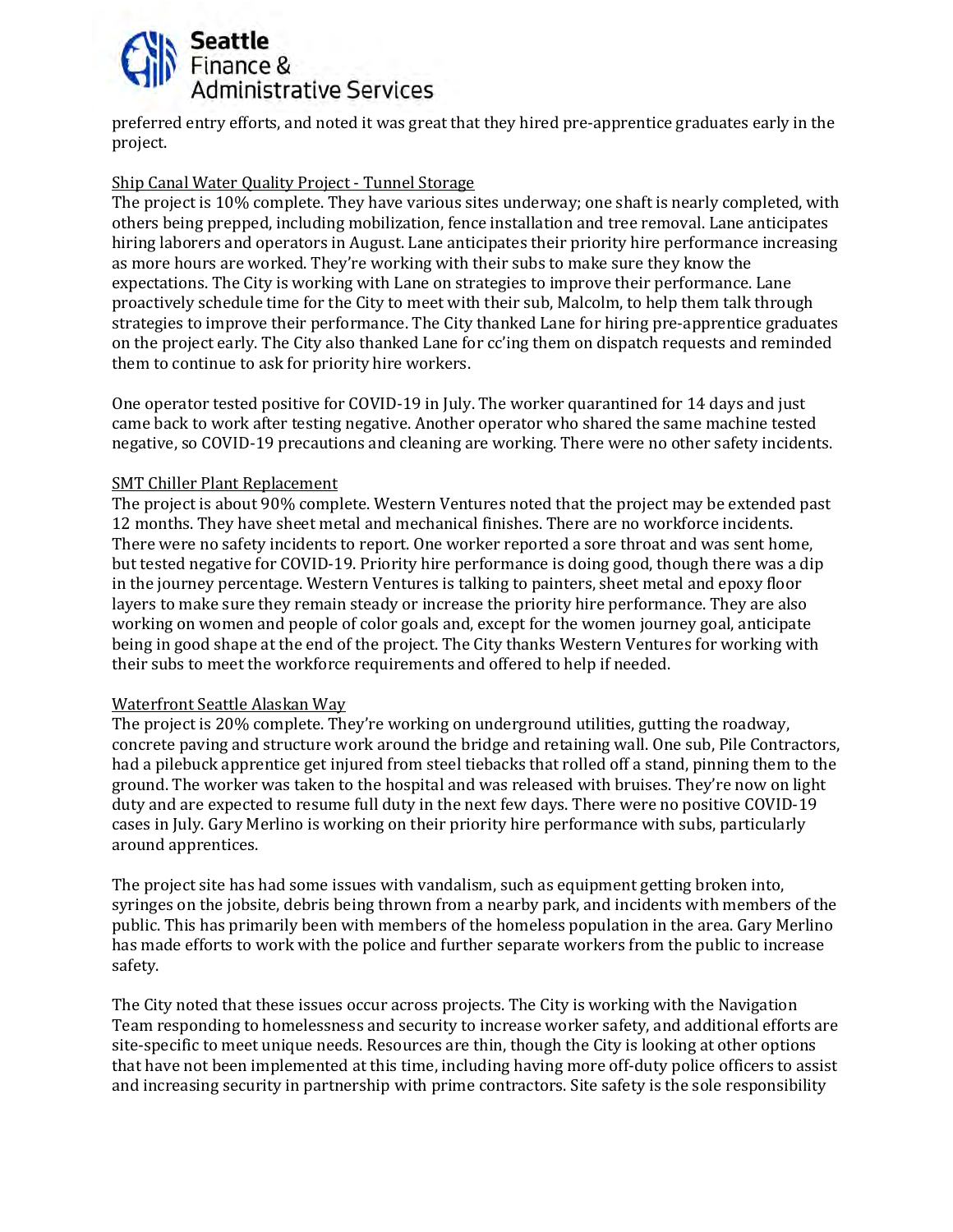

of prime contractors, and the City works on safety outside the work zone; this requires partnership. The City is working with Gary Merlino to make sure worker safety needs are met.

#### **Labor Compliance Issues**

Labor Day is a holiday. Most trade bylaws prevent work on Labor Day, except in emergency.

The City noted that wages increase in September. They also reminded prime contractors to approve all payroll through their prime approver account in LCPtracker.

The Laborers noted that contractors requesting apprentices will need to be with the worker ratio; for the Laborers, this is three journey workers for one apprentice.

#### **Grievances**

There are no new active grievances.

#### **Pre-Apprenticeship and Outreach Updates**

Seattle Conservation Corps recently had three graduates start work; there are no graduates waiting for work.

#### **Apprenticeship Updates**

The Cement Masons graduated 16 from the pre-apprenticeship cohort last Monday. Only two are still available for dispatch. They're also looking to bring an ANEW graduate on; they should be ready for dispatch on September 18. The Cement Masons next cohort is August 24 and will last two weeks.

#### **Old/Unfinished/New Business**

City requests contractors cc the City on worker dispatch requests and document their good faith efforts.

#### **Good of the Order**

Nothing for the good of the order.

#### **Next JAC Meeting September 2, 2020 – 10 a.m. – 11 a.m. Virtual Meeting**

#### **JAC Member Attendees**

| <b>Name</b>            | Organization                   |
|------------------------|--------------------------------|
| Jon Bersche            | City of Seattle - FAS          |
| Lisa Bogardus          | <b>Seattle Building Trades</b> |
| Tony Butler            | <b>IBEW 46</b>                 |
| <b>Allison Calvert</b> | City of Seattle - FAS          |
| Ron Dahl               | Operators 302                  |
| Michael de Give        | City of Seattle - FAS          |
| <b>Rick Dimmer</b>     | City of Seattle - FAS          |
| Juan Espinoza          | Laborers 242                   |
| <b>Elwood Evans</b>    | <b>IBEW 46</b>                 |
| Jeanne Fulcher         | City of Seattle - FAS          |
| Cynthia Grant          | <b>IUPAT DC 5</b>              |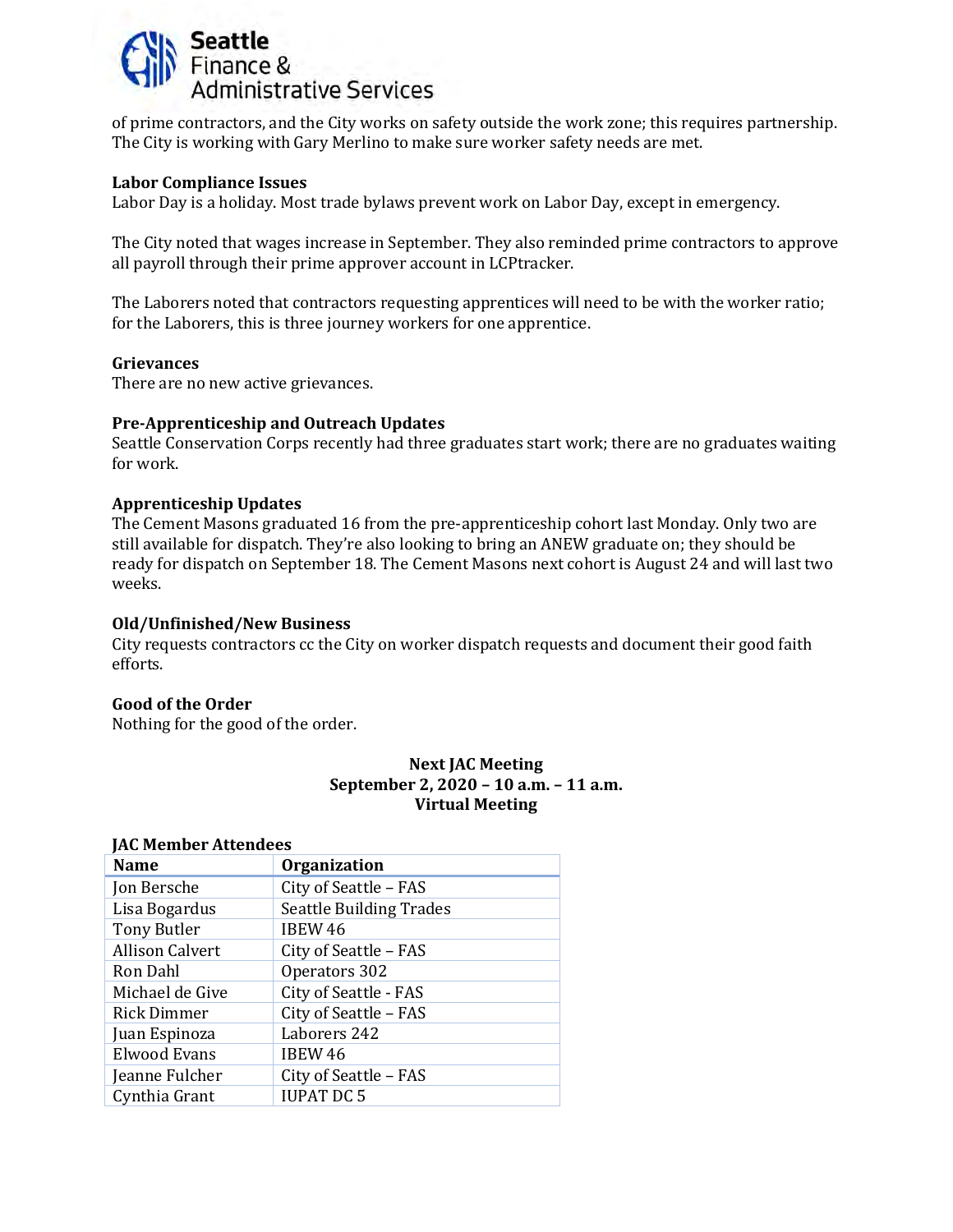

| <b>Bobby Jones</b>   | City of Seattle - SPU  |
|----------------------|------------------------|
| <b>Bill Meek</b>     | Laborers 242           |
| Jessica Murphy       | City of Seattle - SDOT |
| Joey Neff            | <b>Cement Masons</b>   |
| <b>Martin Norman</b> | City of Seattle - FAS  |
| Anna Pavlik          | City of Seattle - FAS  |
| Danielle Powell      | City of Seattle - FAS  |
| Jesse Sanden         | BAC <sub>1</sub>       |
| Jesse Scott-Kandoll  | PNWRCC                 |
|                      |                        |

## **Contractor Representatives**

| <b>Name</b>            | <b>Organization</b>     |
|------------------------|-------------------------|
| Jack Campbell          | Ceccanti                |
| Ryan Carlisle          | <b>Western Ventures</b> |
| Matt Cottingham        | Orion Marine            |
| Patrick Farrell        | Stellar J               |
| <b>Todd Hassing</b>    | Kraemer                 |
| Tae-Hee Han            | Lane Construction       |
| Shauna June            | Lane Construction       |
| Kevin Murphy           | Lane Construction       |
| Curtis Nakamura        | Gary Merlino            |
| Michelle Shultz        | MidMountain             |
| <b>Cameron Travers</b> | Jansen                  |
| Mike Wagner            | Biwell                  |

| <b>Name</b>      | <b>Organization</b>                  |
|------------------|--------------------------------------|
| Nidia Henriquez  | <b>King County</b>                   |
| Samantha Kealoha | <b>King County</b>                   |
| Amesha Lawton    | Urban League of Metropolitan Seattle |
| Sloane Whitaker  | <b>Seattle Conservation Corps</b>    |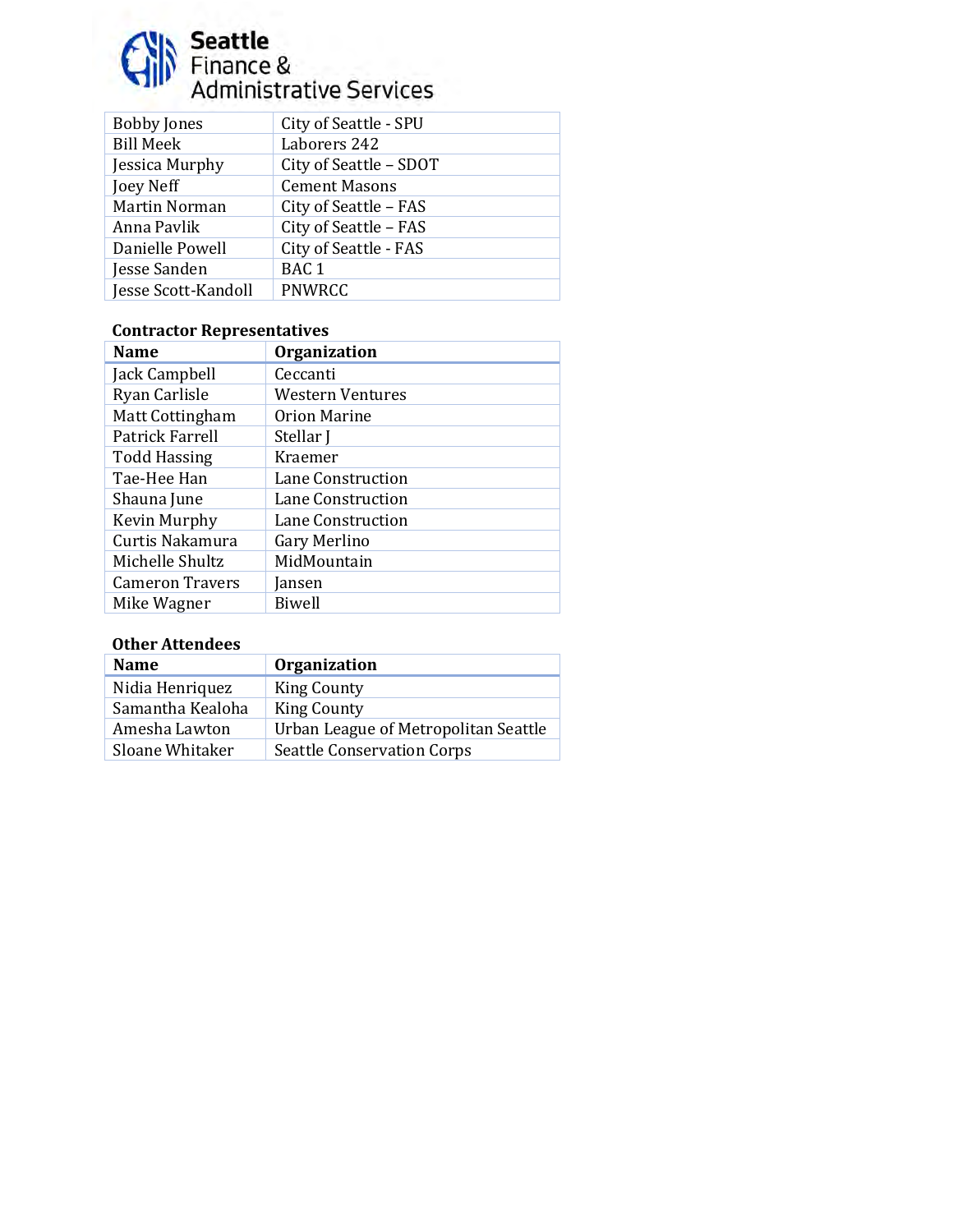<span id="page-31-0"></span>

#### **City of Seattle CWA Joint Administrative Committee (JAC) September 2, 2020 10:00 a.m. – 11:00 a.m. Virtual Meeting, via Skype**

#### **Introductions**

The August meeting minutes were reviewed and approved with no edits. The City then shared a success story about Bri Harris, a laborer who completed ANEW's pre-apprenticeship via introduction from Leilanna. Bri joined the laborers in 2015 and will journey out in seven hundred hours. Bri works for JW Fowler and is proud to work and have the sustainability for herself and her four children.

# **Update on Work Progress, Workforce Needs and Reports and Safety**

#### 2019 AAC Package 1

The project is 65% done. There were no safety or COVID-19 issues in August. Project work is continuing and there are no current workforce needs. The City recognized them for their efforts and improved performance.

#### City Wide Pools

Biwell was not in attendance. Martin Norman shared that they will be done at the end of September. They will perform some rebar and plaster work, but they will be primarily completing punch list items.

#### Delridge Way SW - RapidRide H Line

The project is about 20% complete. There are no injuries to report. Jansen will perform underground utility and roadway demo for the next 30 days. After reviewing their reporting and discovering that some workers' information had not been set up properly, Jansen is reviewing worker profiles in LCPtracker to ensure their employees are set up correctly.

#### Northgate Bridge & 1st Ave NE Protected Bike Lane

The project is 33.6% complete. There were no COVID-19 or safety issues in August. Kraemer will begin decking work on the 11<sup>th</sup>. First avenue improvements are occurring from 92<sup>nd</sup> to 100<sup>th</sup>. The off/on ramp barrier will be moved to enable them to work on steel structure. There are two piers remaining. They will begin on Pier 6 the second week of October and on the last pier, the last week of October. Salinas will begin work soon. Kraemer is working on their project performance. They have three subcontractors yet to perform, that will be responsible for future performance. There are no current workforce needs. The City thanked Kraemer for communication regarding preferred entry workers. The City has not received the requested social equity plan, so they are working with SDOT's management to receive the plan. Kraemer said they will submit their plan today.

#### Pearl Street Drainage

The project is new and roughly 2% complete. There is one subcontractor on site and about four crew members. Current work includes installing land hole structures and prepping an alley for paving. Workforce needs include a journey level pipe layer for project. There has been one reportable injury. A laborer, was struck by a bucket that rolled into a trench he was in. The worker went to Harborview, by ambulance, and the project had a safety stand down. The worker has had a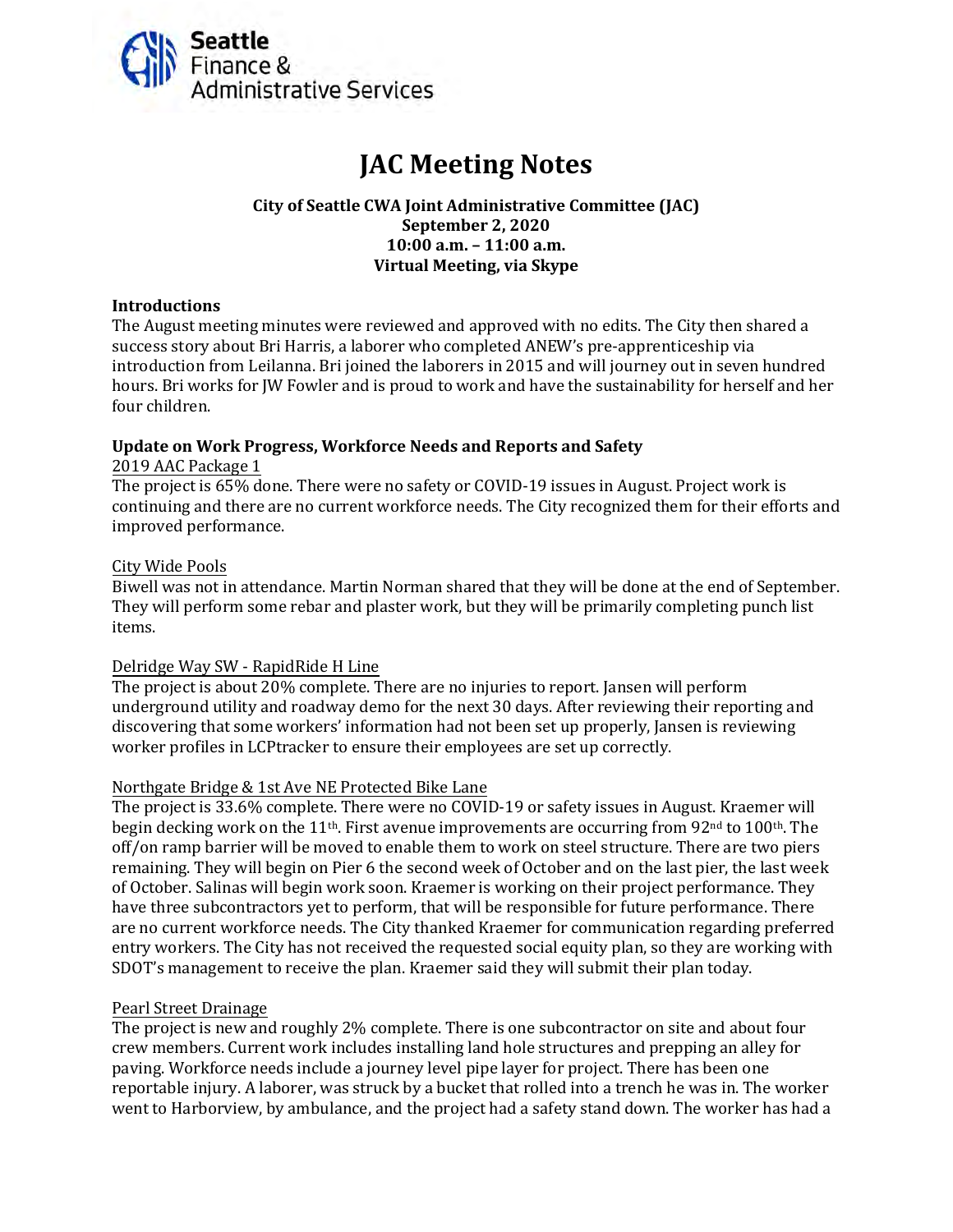# **Seattle** Finance & inistrative Services

couple procedures and is expected to return to work on light duty. The City asked that local unions be notified of safety incidents and that serious injuries also be shared with the labor council. There have been no COVID-19 incidents.

#### Pump Station No. 22 Retrofit

The project is 90% complete. Stellar J is aiming for an October completion. There are electricians on site, and one to two workers performing punch list items. Project performance is trending up. There were no safety or COVID-19 incidents in August.

#### Ship Canal Water Quality Project - Tunnel Storage

The project is about 13% complete. Lane met with City staff to discuss labor hours and working with subcontractors to ensure they know the expectations and have strong performances upon start. Current work includes jet grouting and de-watering for the second shaft on  $11<sup>th</sup>$  street. All the sites have activities taking place. Lane has two subcontractors, Malcolm and Prospect, that have large scopes for hiring. Lane anticipates hiring operators and laborers. There were no safety or COVID-19 incidents in August. Lane will submit updated workforce projections.

#### SMT Chiller Plant Replacement

Western Ventures may submit a change order, which may extend the project. Their journey women performance is increasing. Architectural sheet metal and painters are finishing work on the project. Western Ventures has workforce needs, and there were no safety or COVID-19 related incidents in August.

#### Waterfront Seattle Alaskan Way

The project is 20% complete. They are continuing utility and concrete paving on Alaskan way, which will be on going for months. Gary Merlino is working on their priority hire performance with subcontractors. They are also working to increase women performance. A laborer suffered a cut while working. The worker received stitches and returned to work. The same laborer tested positive for COVID-19. Separately, a worker was hit in the back by a rock thrown by a pedestrian. The police were called, and a discussion around awareness was held with staff. They are working with SDOT as well. SDOT has added a barrier to the location and are paying for an additional UPO to keep watch on that area. They are engaged with SPD and the human services department for assistance that may be needed for individuals in the area. The workplace is adjacent to public walkways.

#### South Park Pump Station

Prospect is the prime. They are currently mobilizing and hope to start work mid-September. They are improving the area for a new community park. They plan to use laborers, carpenters, and operators and sub out for plumbing, electrical and shoring work.

#### **Labor Compliance Issues**

Every September, the CWA requires contractors of every tier to incorporate any prevailing wage increases published by L&I. Michael DeGive also noted that L&I published a correction in August that takes affect September 10.

Holiday pay is required for Labor Day if anyone is performing work on the project.

#### **Grievances**

There are no active grievances.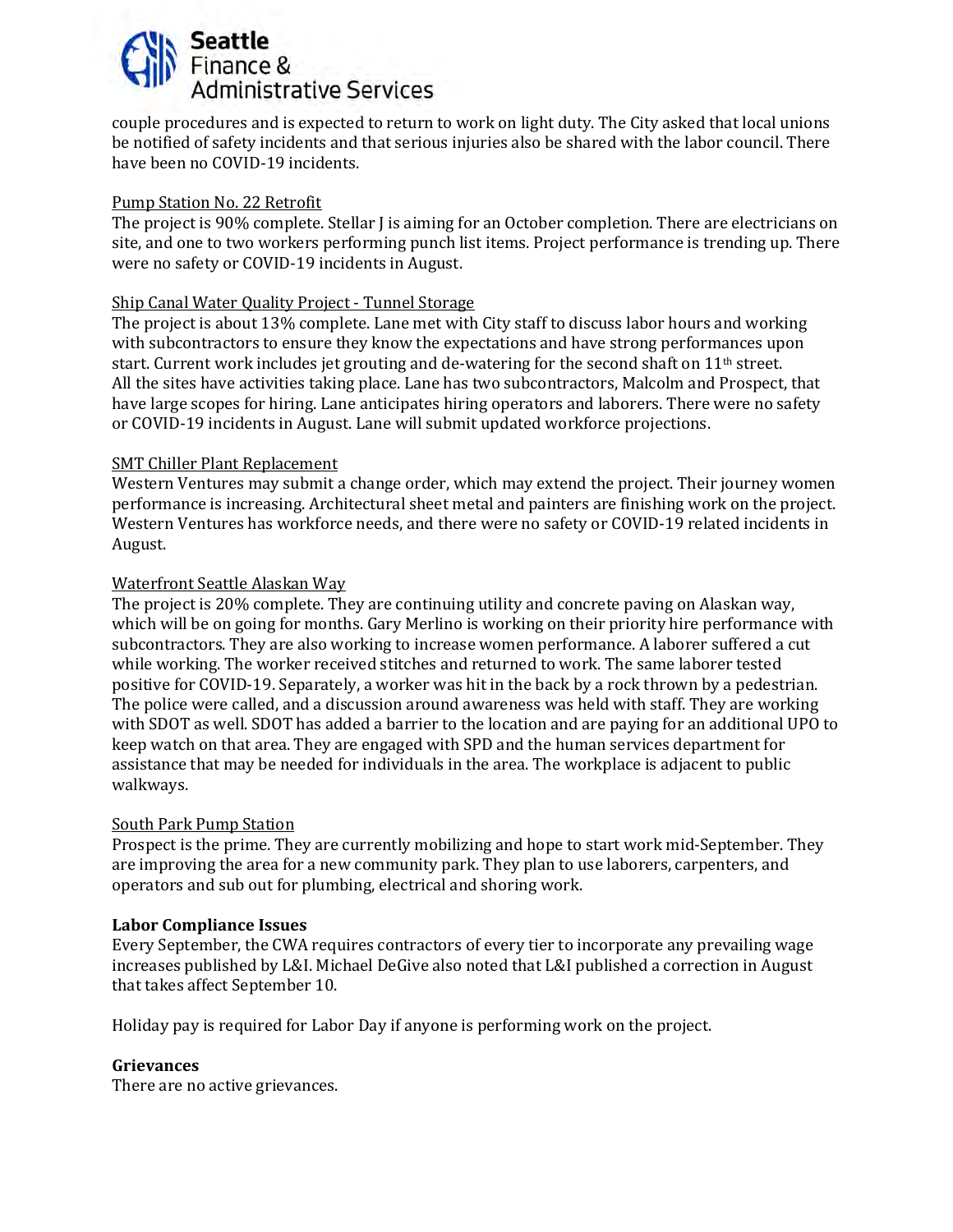

#### **Pre-Apprenticeship and Apprenticeship Updates**

ANEW began two cohorts; 27 individuals at Pace and 24 individuals at ANEW TRP. One TRP woman graduate is on the glaziers list and the remaining graduates have begun work. Mock interviews will be held September and October.

Carpenters will pilot their interior systems class September 8-25, at the DuPont location. They will also hold their general carpentry pre-apprentice class September 21-October 10. Mock interviews will be held for both classes. Carpenters will share the pre-apprentice graduates.

Jesse Scott-Kandoll shared that there is a first period, woman, pre-app graduate that is ready to work if anyone is in search of a pilebuck worker.

Cement masons will graduate twenty individuals next week that they will be available for hire**.** The list of graduates will be sent to Julianna.

| <b>JAC Member Attendees</b> |                                |
|-----------------------------|--------------------------------|
| <b>Name</b>                 | <b>Organization</b>            |
| Anita Adams                 | City of Seattle - FAS          |
| Jon Bersche                 | City of Seattle - FAS          |
| Lisa Bogardus               | <b>Seattle Building Trades</b> |
| <b>Allison Calvert</b>      | City of Seattle - FAS          |
| Michael De Give             | City of Seattle - FAS          |
| Rick Dimmer                 | City of Seattle - FAS          |
| Joe Dugger                  | <b>IBEW 46</b>                 |
| Jeanne Fulcher              | City of Seattle - FAS          |
| Cynthia Grant               | <b>IUPAT DC 5</b>              |
| <b>Scott Hart</b>           | City of Seattle                |
| <b>Bobby Jones</b>          | City of Seattle - SPU          |
| <b>Bill Meek</b>            | Laborers 242                   |
| Jessica Murphy              | City of Seattle - SDOT         |
| Joey Neff                   | <b>Cement Masons</b>           |
| <b>Martin Norman</b>        | City of Seattle - FAS          |
| Anna Pavlik                 | City of Seattle - FAS          |
| Jesse Scott-Kandoll         | PNWRCC                         |
| Marianna Talbott            | <b>NWCI</b>                    |
| Julianna Tesfu              | City of Seattle - FAS          |
|                             |                                |

#### **Next JAC Meeting October 7, 2020 – 10 a.m. – 11 a.m. Virtual Meeting**

#### **Contractor Representatives**

| <b>Name</b>         | Organization            |
|---------------------|-------------------------|
| Jack Campbell       | Ceccanti                |
| Ryan Carlisle       | <b>Western Ventures</b> |
| Patrick Farrell     | Stellar J               |
| <b>Todd Hassing</b> | Kraemer                 |
| Tae-Hee Han         | Lane Construction       |
| Curtis Nakamura     | Gary Merlino            |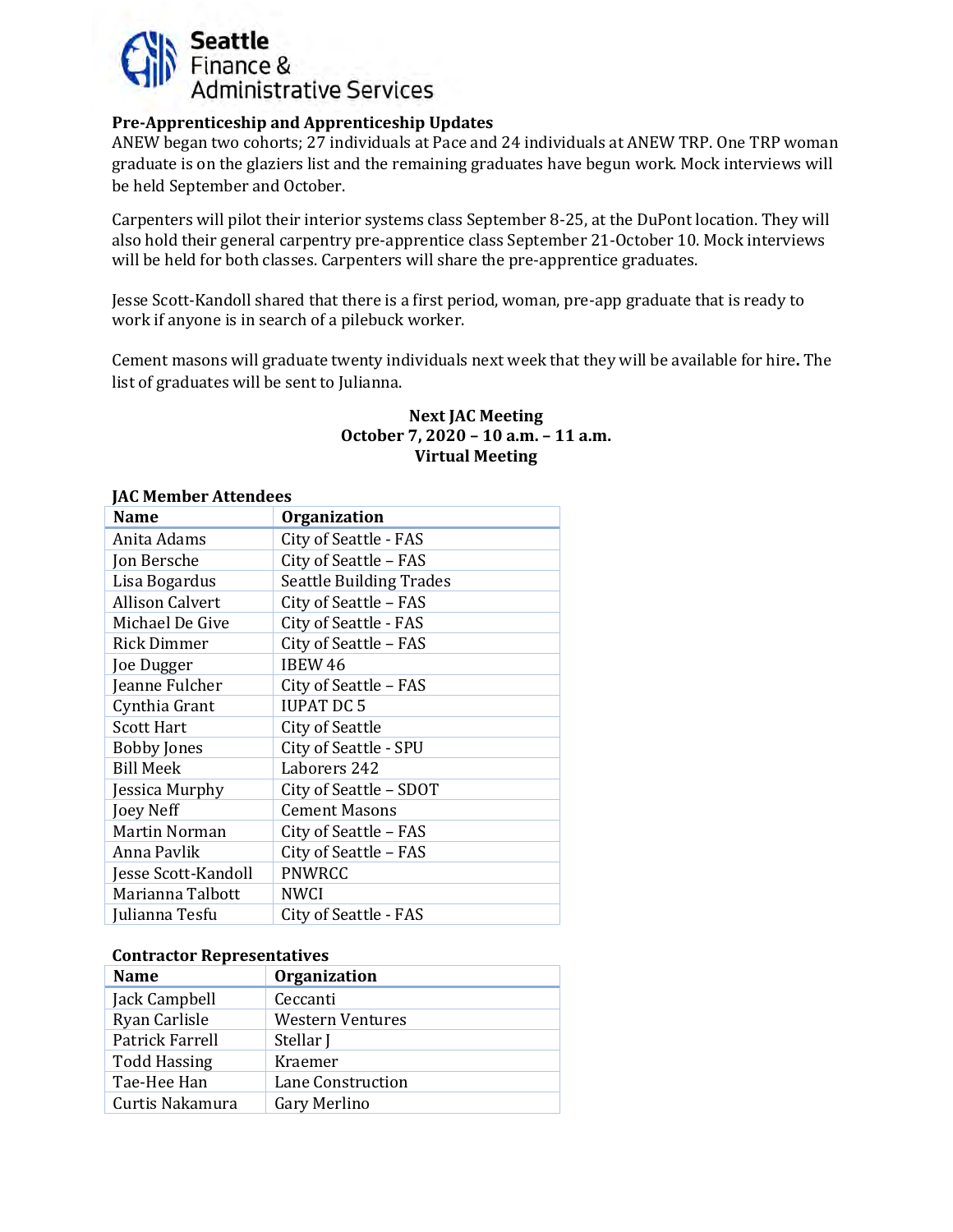

| Name     | <b>Organization</b> |
|----------|---------------------|
| Joe Baca | <b>King County</b>  |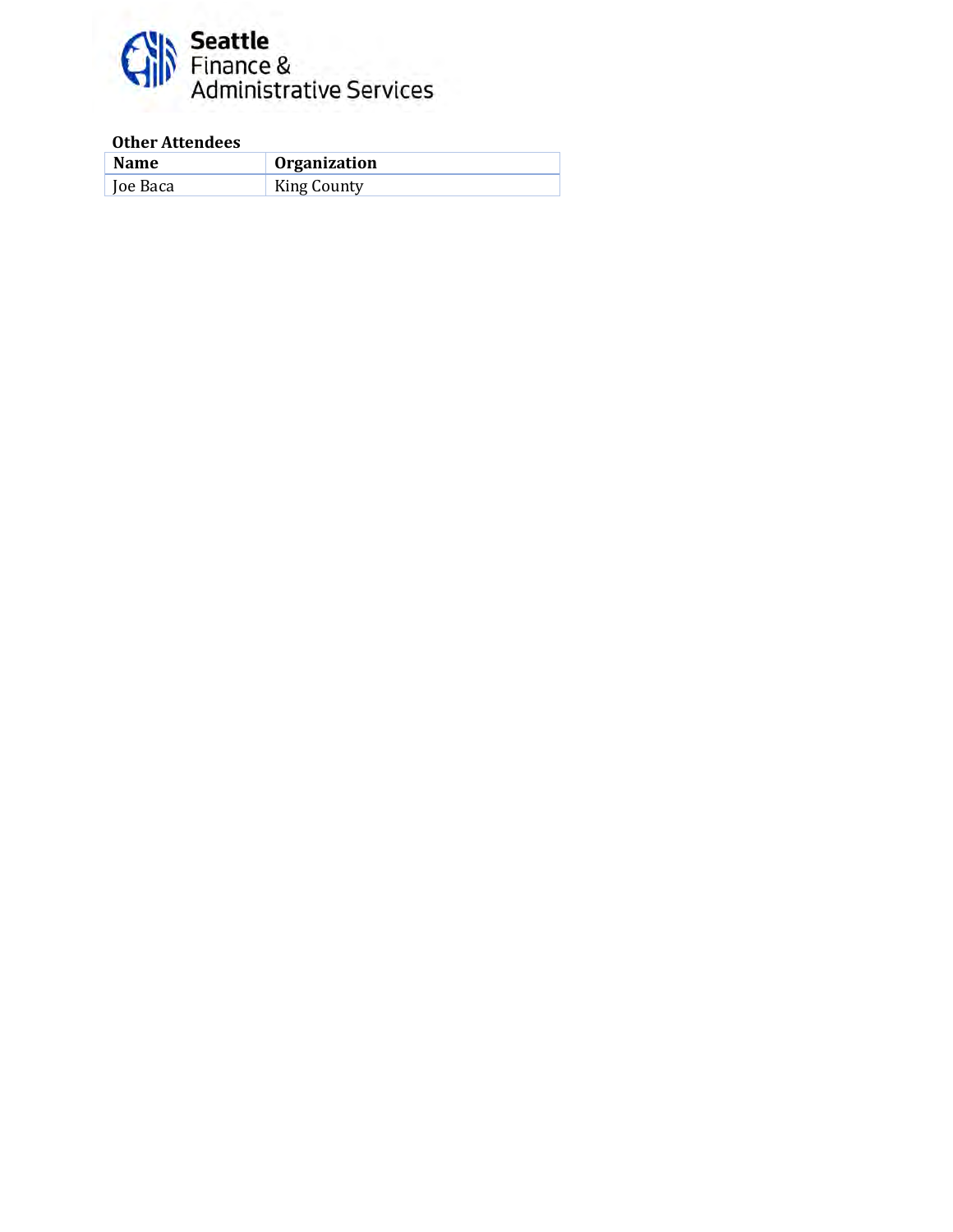<span id="page-35-0"></span>

#### **City of Seattle CWA Joint Administrative Committee (JAC) October 7, 2020 10:00 a.m. – 11:00 a.m. Virtual Meeting, via Skype**

#### **Introductions**

The September meeting minutes were reviewed and approved with no edits.

#### **Update on Work Progress, Workforce Needs and Reports and Safety**

2019 AAC Package 1

Ceccanti was not in attendance. Allison Calvert shared that they are trending upwards in performance. They also submitted their updated workforce projections.

#### Delridge Way SW - RapidRide H Line

The project is about 25% complete. There are no injuries or COVID-19 cases to report, and they are continuing to implement their COVID-19 safety plan. Current work includes underground utility, roadway demo and replacement work. Jansen is updating LCPtracker and noted that this should positively impact their performance.

#### Northgate Bridge & 1st Ave NE Protected Bike Lane

The project is around 40% complete. There are no COVID-19 incidents. Kraemer reported two safety incidents, a carpenter foreman hurt his shin on a steel beam. He received first aid treatment and returned to work. A drunk driver crossed into the work zone. SPD and SFD responded and no workers were injured. Kraemer is working on their project requirements and are submitting an updated social equity plan to the City this afternoon. There are currently 3 priority hire workers out on personal time. The Carpenters thanked Kraemer for their work and help with workers.

## Pearl Street Drainage

The project is about 8% complete. Current work includes installing clay pipes and setting mantel structures. There are no injuries, but they reported that a truck caught an overhead line. They also provided an update on the laborer that was injured– he had two procedures and is progressing and healing well. There are no COVID-19 cases and they are continuing to implement their safety plan. There are no current security issues. They are working on their project performance and will work with the City on preferred entry. The City thanked them for the crew interviews being held.

#### Pump Station No. 22 Retrofit

The project is 95% complete. There have been no COVID-19 cases, safety or security issues. Apprentice utilization has dipped below the requirement, but they are working on trending their numbers upward. They are documenting good faith efforts and plan to bring a laborer and carpenter apprentice on site for remaining concrete work. There is about a month and a half left of work.

#### Ship Canal Water Quality Project - Tunnel Storage

The project is about 15% complete, and 7% complete labor wise. Lane is continuing to work towards their project goals and performances and are working with their subs as well. They have submitted an updated social equity plan to the City. Current project work includes excavation in the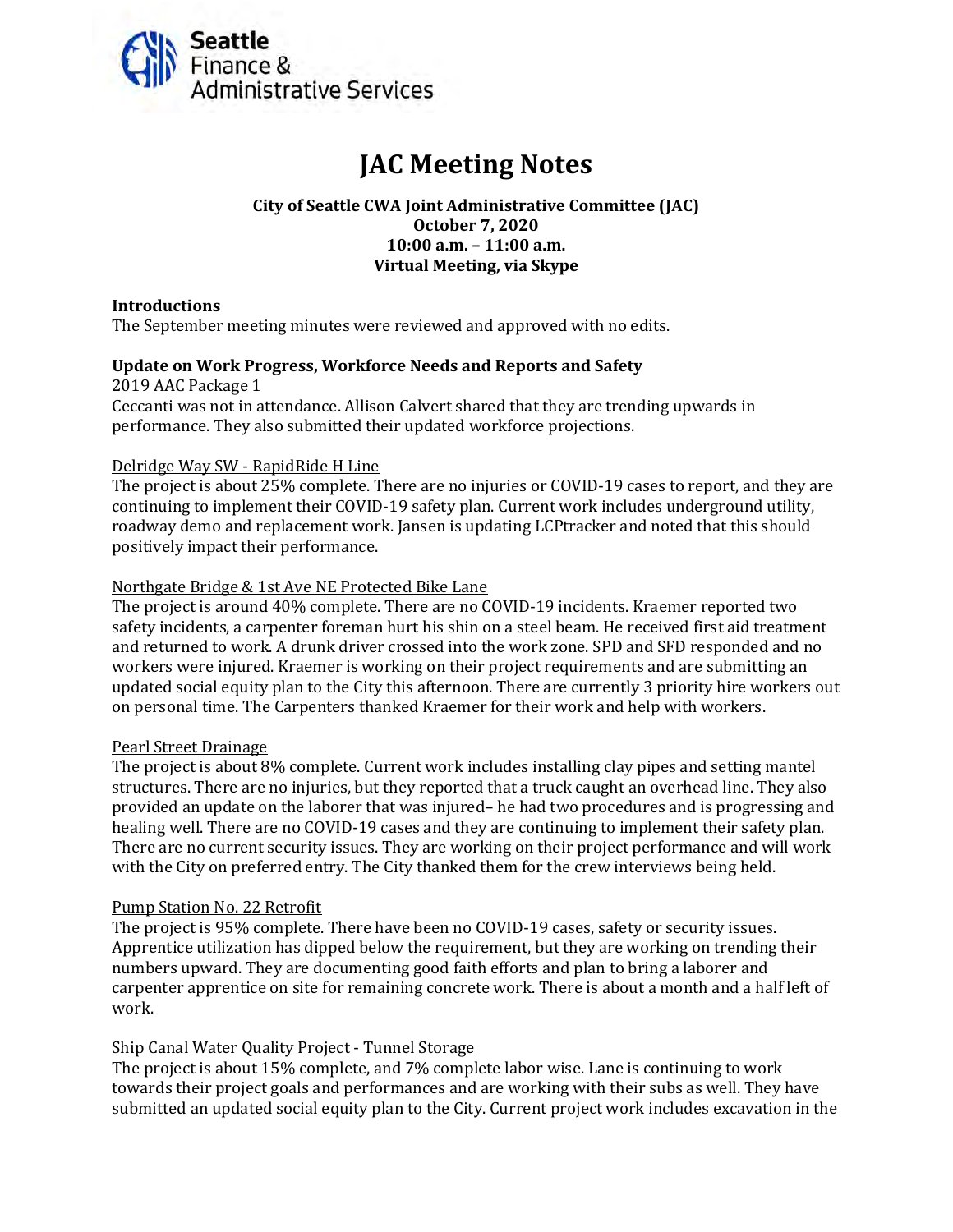

west shaft, which is where the tunnel will be launched the middle of next year. Jet grouting work the 11th avenue shaft, and discharge systems work at the 3rd avenue site. There has been vandalism and theft on Fremont and 11th avenue, such as trucks being broken into. They are working to have signaling at the  $11<sup>th</sup>$  avenue site to ensure security for flaggers, since there are bikers due to trails, etc. They are hiring security to have them staged and patrol the site. Some cables have been lost as a result of the vandalism. There are no COVID-19 cases or safety incidents. They are hiring laborers and operators and should have a steady workforce until next year.

#### SMT Chiller Plant Replacement

The project is 95% complete. Workforce performance is trending upward. There are no COVID-19 cases. A cement mason worker got shocked. He went to Harborview and is doing okay. As a result, they took the equipment out of service, talked to the subcontractor, and plan to inform the trades of the incident. The City thanked West Ventures for their support of an apprentice on the project.

#### Waterfront Seattle Alaskan Way

The project is about 20% complete. They are continuing utility and concrete paving, as well as bridge structure work. There are no immediate workforce needs and no safety or COVID-19 cases. They have sent letters to their subs, and will hold follow up meetings, to discuss project performance. SDOT scheduled a site visit next week with SPD to take a closer look at the project and discuss additional actions they can be taken. Examples of incidents over the last month include theft of materials and supply, breaking into portable toilets, a beer can thrown at workers, etc. The parking area is fenced off and staff cars are protected.

#### South Park Pump Station

The project is about 10% complete. Project work is continuing. There are no safety incidents, or COVID-19 updates. The City discussed hiring on the front end with Prospect.

#### **Labor Compliance Issues**

Holiday pay is required for Veterans Day and Thanksgiving, if anyone is performing work on the project.

Reminder that core workers from open shop contractors should be properly dispatched.

Michael DeGive noted that interviews are being conducted with workers via telephone and thanked contractors for their cooperation.

September L&I rates are now in LCPtracker, including the correction that took place on the 10th.

#### **Grievances**

There are no active grievances.

#### **New/Old Unfinished Business**

The City proposed a CWA amendment. The proposal was to change the definition of preferred entry to say any apprentice that went through a pre-apprentice program would count as preferred entry, and they would no longer need to be in their first 2 years of apprenticeship. The second proposed change is that any apprentice recognized would automatically be recognized by the JAC. A motion was made and seconded. There was no discussion and The City and Labor voted in favor of the proposed CWA changes.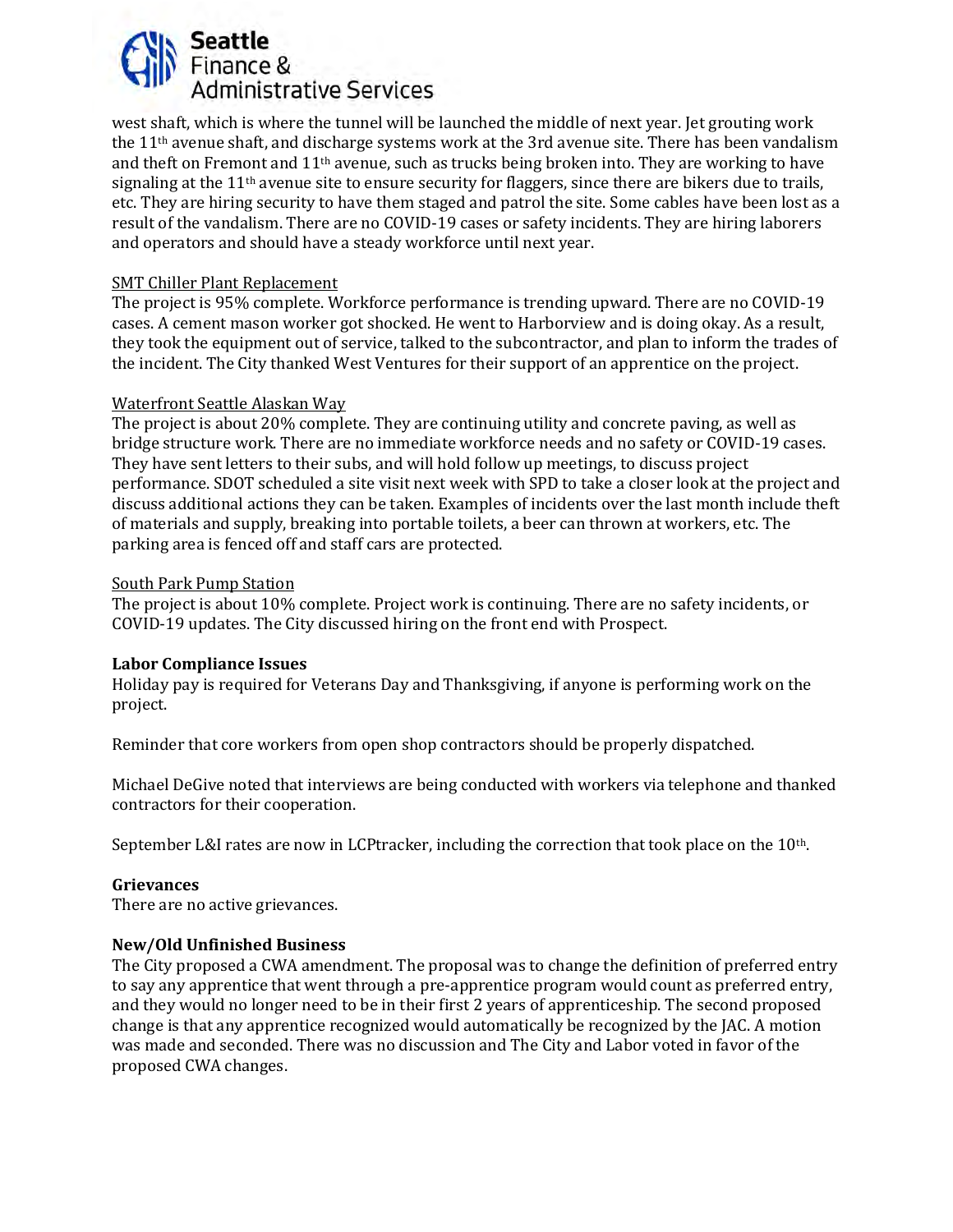# Seattle Finance & dministrative Services

Labor also proposed a CWA amendment. The proposal was to amend article 5 of the CWA to add voluntary language for representation fees and dues, as well as deleting section 2 and modifying section 3. A motion was made and seconded. There was no discussion and The City and Labor voted in favor of the proposed CWA changes. A motion was made and seconded. There was no discussion and The City and Labor voted in favor of the proposed CWA changes.

#### **Pre-Apprenticeship and Apprenticeship Updates**

ANEW TRP has a current women cohort with 24 students. Mock interviews will take place October 28. PACE has a current co-ed cohort with 21 students. Mock interviews will be held November 2. There is a mix of interest in the operating engineers, ironworkers etc. A recent graduate began work with the cement masons and another began work with the plumbers.

Carpenters graduated 10 students from their interior systems pre-apprenticeship and 11 general carpenters from their pre-apprenticeship program. Zoom interviews will be held on the 15th.

#### **Good of the Order**

Lisa Bogardus thanked contractors and the City for their efforts and partnership during these months and times.

#### **Next JAC Meeting November 4, 2020 – 10 a.m. – 11 a.m. Virtual Meeting**

| pro member muendes     |                                |
|------------------------|--------------------------------|
| <b>Name</b>            | <b>Organization</b>            |
| Anita Adams            | City of Seattle - FAS          |
| Jon Bersche            | City of Seattle - FAS          |
| Cynthia Blazina        | City of Seattle - SPU          |
| Lisa Bogardus          | <b>Seattle Building Trades</b> |
| <b>Allison Calvert</b> | City of Seattle - FAS          |
| Ron Dahl               | Operators 302                  |
| Michael De Give        | City of Seattle - FAS          |
| <b>Rick Dimmer</b>     | City of Seattle - FAS          |
| Joe Dugger             | <b>IBEW 46</b>                 |
| <b>Elwood Evans</b>    | <b>IBEW 46</b>                 |
| Jeanne Fulcher         | City of Seattle - FAS          |
| Cynthia Grant          | <b>IUPAT DC 5</b>              |
| <b>Bobby Jones</b>     | City of Seattle - SPU          |
| Jessica Murphy         | City of Seattle - SDOT         |
| <b>Martin Norman</b>   | City of Seattle - FAS          |
| Anna Pavlik            | City of Seattle - FAS          |
| Danielle Powell        | City of Seattle - FAS          |
| Jesse Scott-Kandoll    | PNWRCC                         |
| Marianna Talbott       | <b>NWCI</b>                    |
| Julianna Tesfu         | City of Seattle - FAS          |
|                        |                                |

#### **JAC Member Attendees**

## **Contractor Representatives**

| Name        | <b>Organization</b> |
|-------------|---------------------|
| Thom Butler | James W. Fowler     |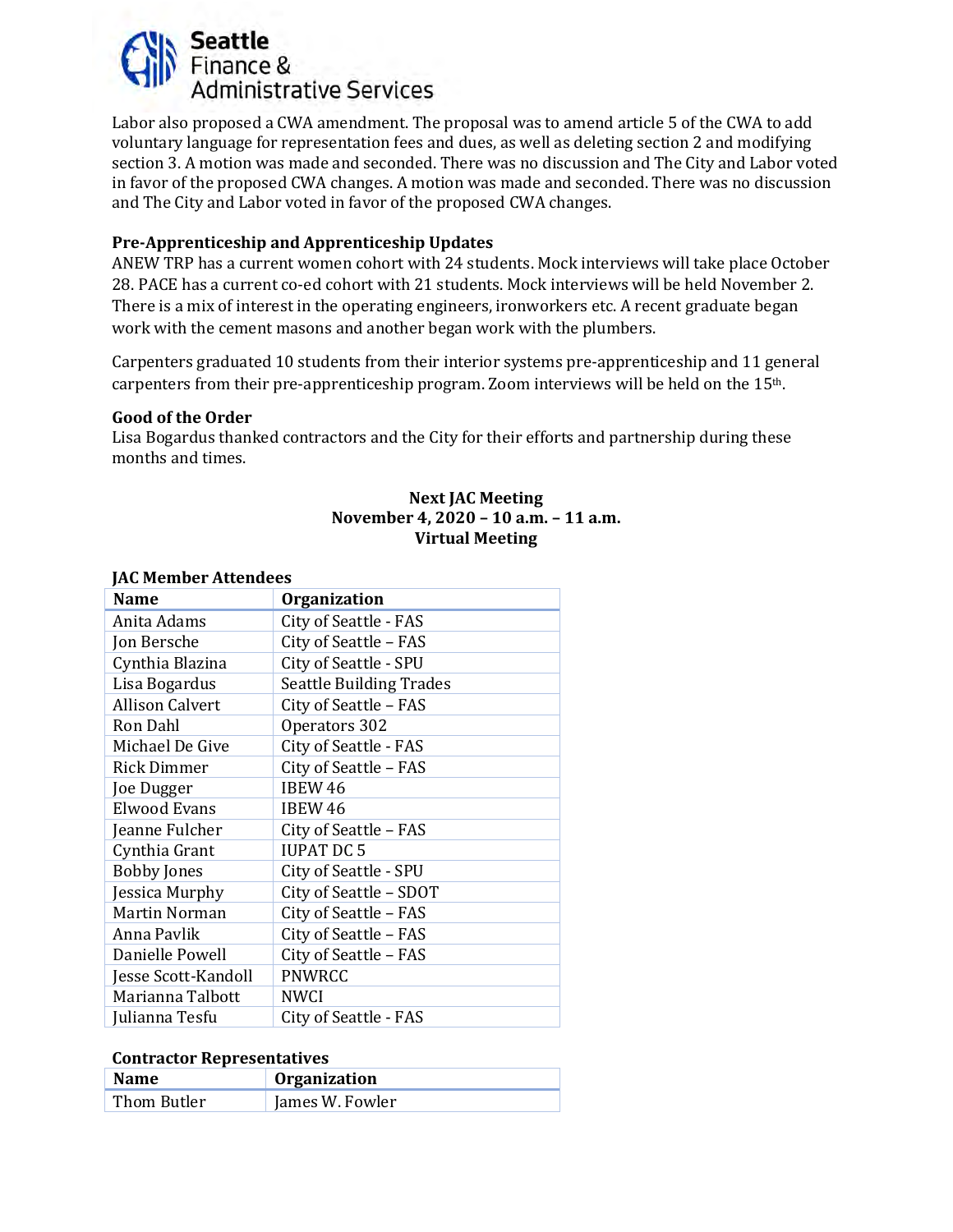

| Ryan Carlisle       | <b>Western Ventures</b> |
|---------------------|-------------------------|
| Patrick Farrell     | Stellar J               |
| <b>Todd Hassing</b> | Kraemer                 |
| Tae-Hee Han         | Lane Construction       |
| Chris Sahlin        | Jansen                  |
| Jim Wilde           | Gary Merlino            |

| <b>Name</b> | <b>Organization</b> |
|-------------|---------------------|
| Joe Baca    | <b>King County</b>  |
| Megan Clark | ANEW                |
| Karen Dove  | ANEW                |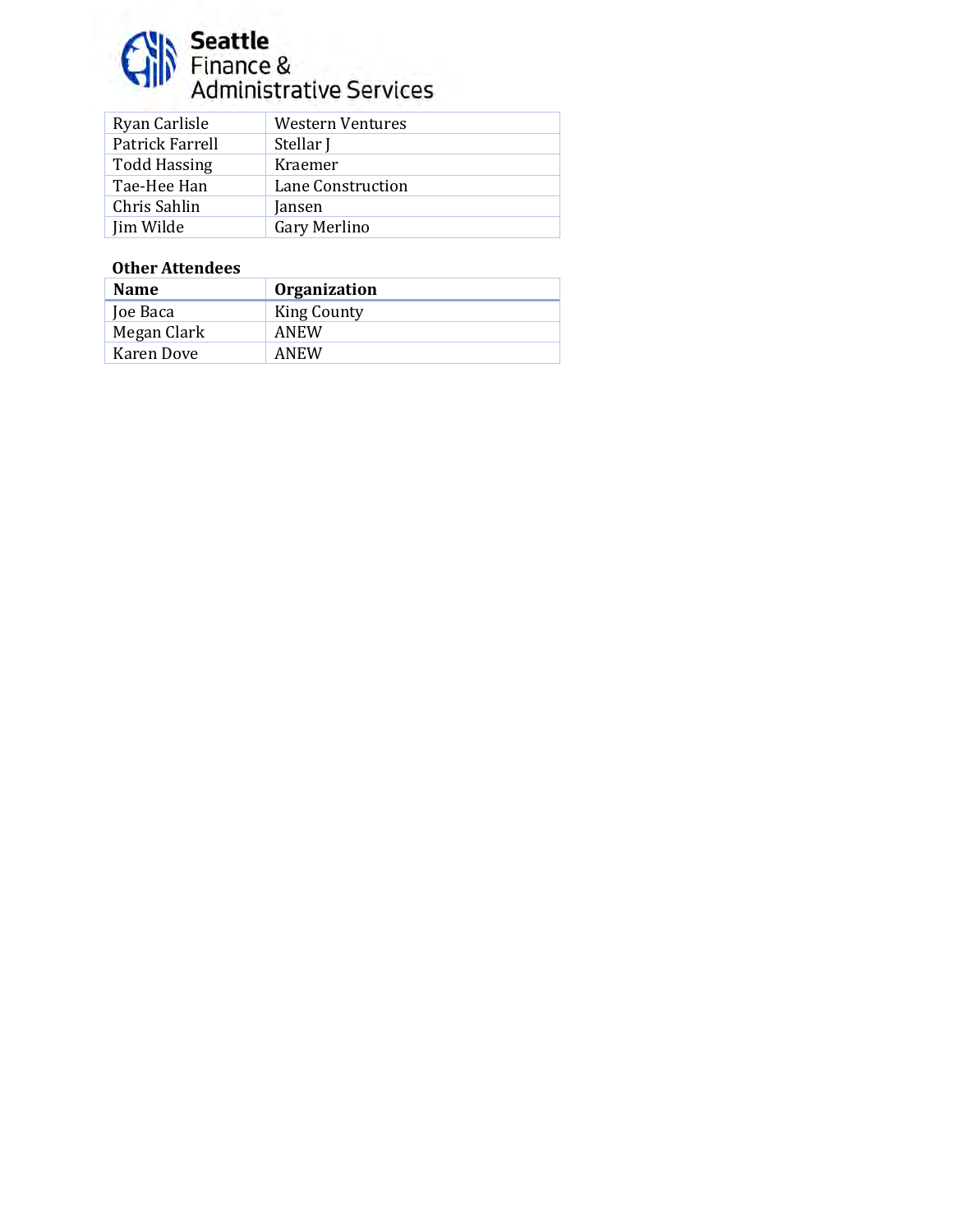<span id="page-39-0"></span>

#### **City of Seattle CWA Joint Administrative Committee (JAC) November 4, 2020 10:00 a.m. – 11:00 a.m. Virtual Meeting, via Skype**

#### **Introductions**

The October meeting minutes were reviewed and approved with no edits.

#### **Update on Work Progress, Workforce Needs and Reports and Safety**

2019 AAC Package 1

Ceccanti is 75% complete. Jack shared that they are close to goal for workforce performance. They do not have any workforce needs. There has been no safety or COVID-19 cases since last meeting.

#### Delridge Way SW - Rapid Ride H Line

The project is about 30% complete. Chris reported no COVID-19 cases, but there was 1 injury, an apprentice had a strained back. The apprentice worker (Laborer) is on light duty now but should be full go soon. Current work includes underground utility, roadway demo replacement work, and sidewalk replacement work. Jansen has updated LCPtracker and noted that they hired 2 PH apprentices.

#### Northgate Bridge & 1st Ave NE Protected Bike Lane

The project is around 48% complete. There are no COVID-19 incidents. Todd reported there was 1 injury, journey worker (Laborer) is already back on light duty and going to physical therapy. Since the last month meeting the trail has been paved, there were 3 successful pours thanks to cement masons. Current work includes unit-6 completed false work over 1st Ave, soft handrails and decking in unit-5, pier-6 pouring lower and moving out to median on pier-5. They are looking to hire more cement masons the first week of December.

#### Pearl Street Drainage

The project is about 25% complete. There are no injuries or COVID-19 cases. Current work includes installing clay sewer pipes, manholes catch basins, and street restoration. There was 1 security issue, a rock was thrown at an excavator from outside jobsite, there was broken glass on equipment, but no one was around. They put in a request for operators and laborers and as actively looking for a preferred-entry worker.

#### Pump Station No. 22 Retrofit

The project is 98% complete. There have been no COVID-19 cases, safety or security issues Final work includes finishing concrete, landscaping and demobilizing. They have no additional workforce needs currently.

#### Ship Canal Water Quality Project - Tunnel Storage

The project is about 19% complete, and 10% complete labor wise. Lane is continuing to work towards their project goals and performances and continues to work with their subs as well. They have submitted an updated social equity plan to the City and is working on revisions to the plan. Current project work includes finished slurry wall, excavation in the west shaft 65% complete, 11th street near Fred Meyer jack grouting work, Fremont site includes secant pile work and dewatering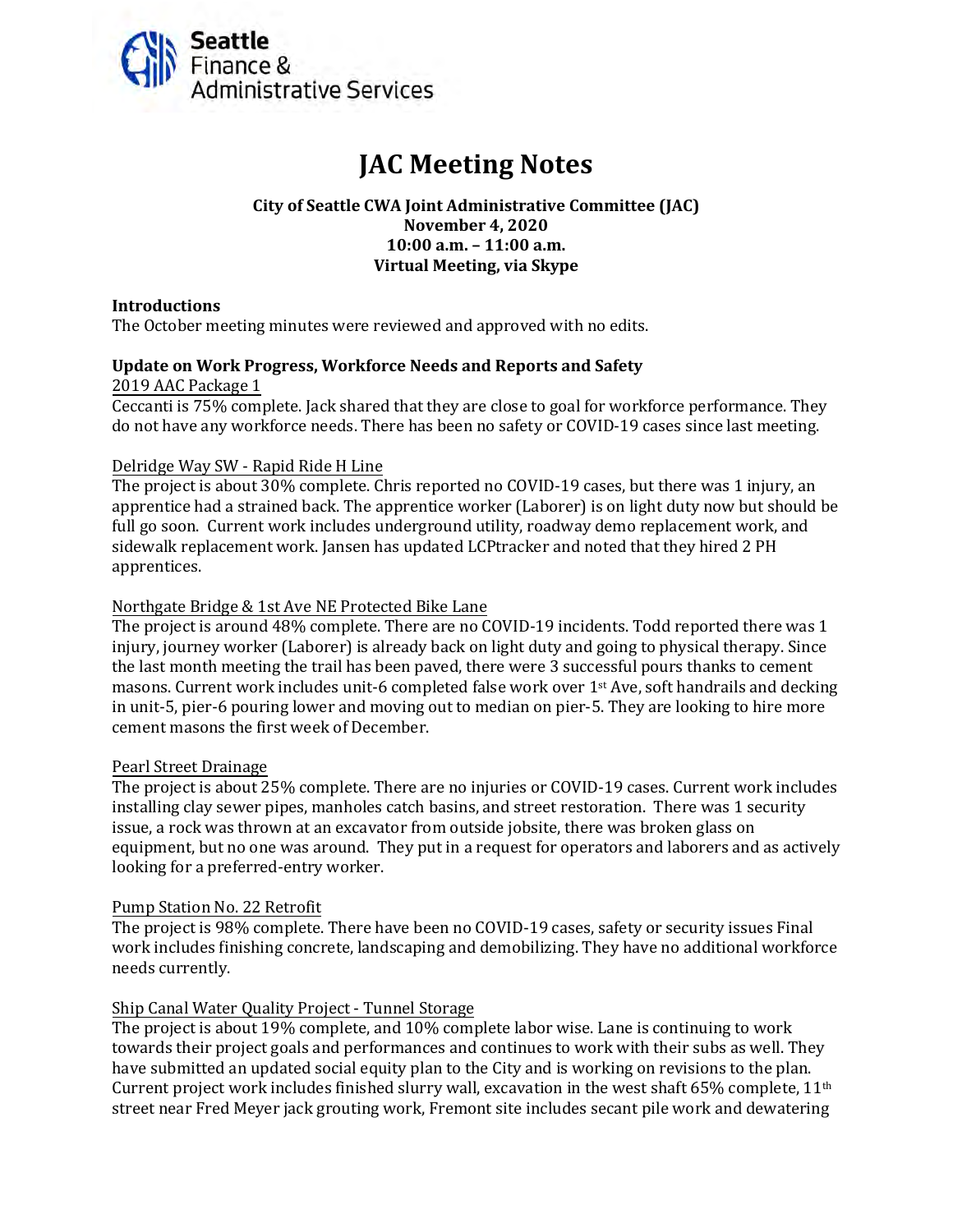# Seattle Finance & nistrative Services

work next to Seattle Pacific University. The last shaft in Wallingford next to the transfer station is waiting for discharge connections. There are no COVID-19 cases or safety incidents. They have increased security since the last meeting. CWA interviews are scheduled for 11/5/20

#### SMT Chiller Plant Replacement

The project is 97% complete. There are no COVID-19 cases. Work is almost complete, except for screen wall. The city added change order work which consist of another chill water loop, with added work they are approximately 80% done. There are no current workforce needs.

#### Waterfront Seattle Alaskan Way

The project is about 25% complete. There are no COVID-19 cases or injuries to report. Current work includes underground utilities, bridge structure work over train tracks, and concrete paving on eastside of Alaskan way. There are no immediate workforce needs.

#### South Park Pump Station

The project is about 15% complete. Project work includes installing sheet piles. There is only 1 subcontractor onsite. There are no safety incidents, or COVID-19 updates. Prospect is looking to hire a preferred-entry laborer.

#### **Labor Compliance Issues**

Holiday pay is required for Veterans Day, Thanksgiving and the day after if anyone is performing work on the project.

Michael DeGive noted that interviews are being conducted with workers via telephone and thanked contractors for their cooperation. Reminder, September L&I rates are now in LCPtracker, including the correction that took place on the 10<sup>th</sup>.

#### **Grievances**

There is 1 new grievance which is going to step 3

#### **New/Old Unfinished Business**

Rick spoke on additional support from the City team and reminded partners to document good faith efforts.

#### **Pre-Apprenticeship and Apprenticeship Updates**

ANEW PACE grad tomorrow 11/5/20 at 11:30 via ZOOM, 19 students graduating, 6 is out to work already. ANEW TRP graduation is scheduled for 11/12/20 graduating 22 women. 18-24 yrs. old youth class in Kent starts in 2 weeks.

PACT have 19 students finishing mid-December – carpenters, laborers, electrician candidates. Mock interviews are scheduled for 11/10/20 at 9am.

NW Carpenters graduated Sept pre-app class (int. systems) and now fully indentured. Graduated general carpenters on Oct. 7, most graduates meet the Priority hire criteria. A spreadsheet update coming to separate scopes by region, ZIP Codes. Open call to dispatch is welcomed. Pile driver class is coming up.

Cement Masons apprentice class of 6 to meet COVID-19 reg's., graduates by end of month. 4 preapprentice graduates will be ready for work by end of Nov., please call or email Joey Neff [jneff@opcmialocal528.org](mailto:jneff@opcmialocal528.org) or 206-556-0044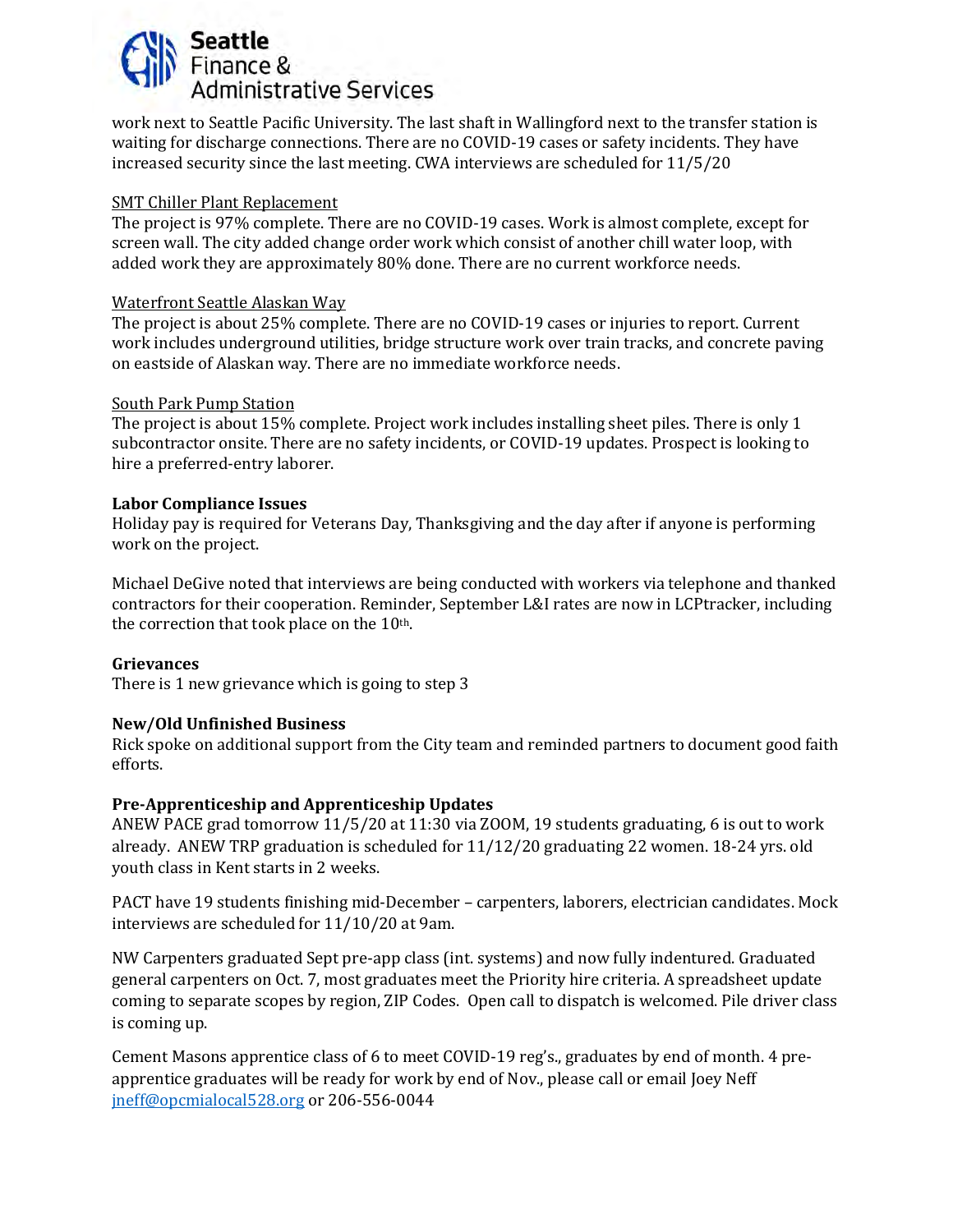

#### **Good of the Order**

Jon B. spoke on worker success stories and to look out for dispatch form updates.

#### **Next JAC Meeting December 2, 2020 – 10 a.m. – 11 a.m. Virtual Meeting**

| <b>JAC Member Attendees</b> |                        |
|-----------------------------|------------------------|
| <b>Name</b>                 | Organization           |
|                             |                        |
| Jon Bersche                 | City of Seattle - FAS  |
| Cynthia Blazina             | City of Seattle - SPU  |
| Paul Spivey                 | City of Seattle - CDCM |
|                             |                        |
| Ron Dahl                    | Operators 302          |
| Michael De Give             | City of Seattle - FAS  |
| <b>Rick Dimmer</b>          | City of Seattle - FAS  |
| Joe Dugger                  | <b>IBEW 46</b>         |
| <b>Elwood Evans</b>         | <b>IBEW 46</b>         |
| Dean Stoneburner            | Operators 302          |
| Cynthia Grant               | <b>IUPAT DC 5</b>      |
| <b>Bobby Jones</b>          | City of Seattle - SPU  |
| Jessica Murphy              | City of Seattle - SDOT |
| <b>Martin Norman</b>        | City of Seattle - FAS  |
| Anna Pavlik                 | City of Seattle - FAS  |
| Danielle Powell             | City of Seattle - FAS  |
| Jesse Scott-Kandoll         | PNWRCC                 |
| Marianna Talbott            | NWCI                   |
|                             |                        |

#### **Contractor Representatives**

| <b>Name</b>         | <b>Organization</b> |
|---------------------|---------------------|
| Daryl Coffland      | James W. Fowler     |
| Ryan Carlisle       | Western Ventures    |
| Patrick Farrell     | Stellar J           |
| <b>Todd Hassing</b> | Kraemer             |
| Tae-Hee Han         | Lane Construction   |
| Chris Sahlin        | Jansen              |
| Curtis Nakamura     | Gary Merlino        |
| Jack Cambell        | Cecantii            |
| Kahlen Sheehan      | Prospect            |

| <b>Name</b> | <b>Organization</b> |
|-------------|---------------------|
|             |                     |
| Megan Clark | ANEW                |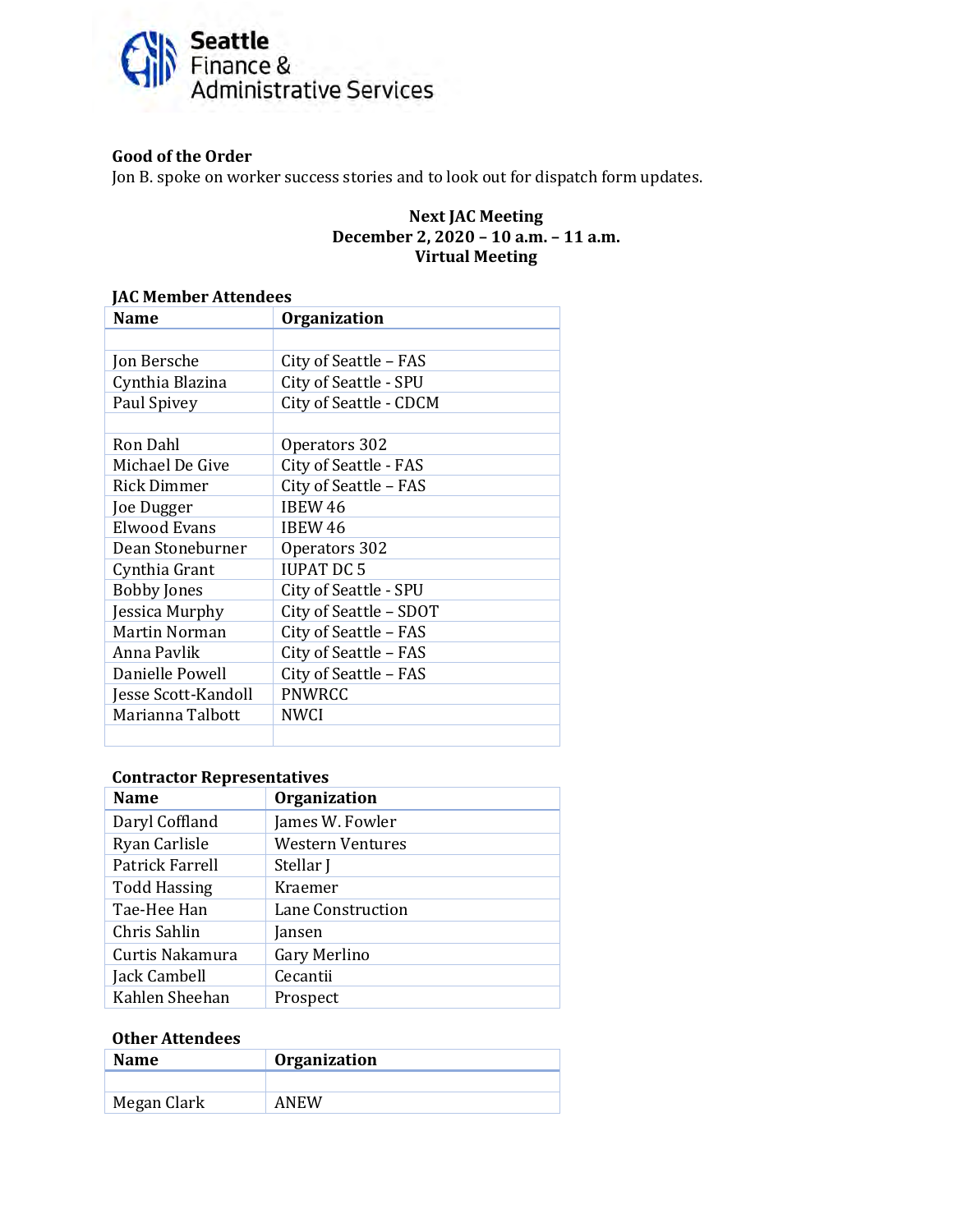

Karen Dove ANEW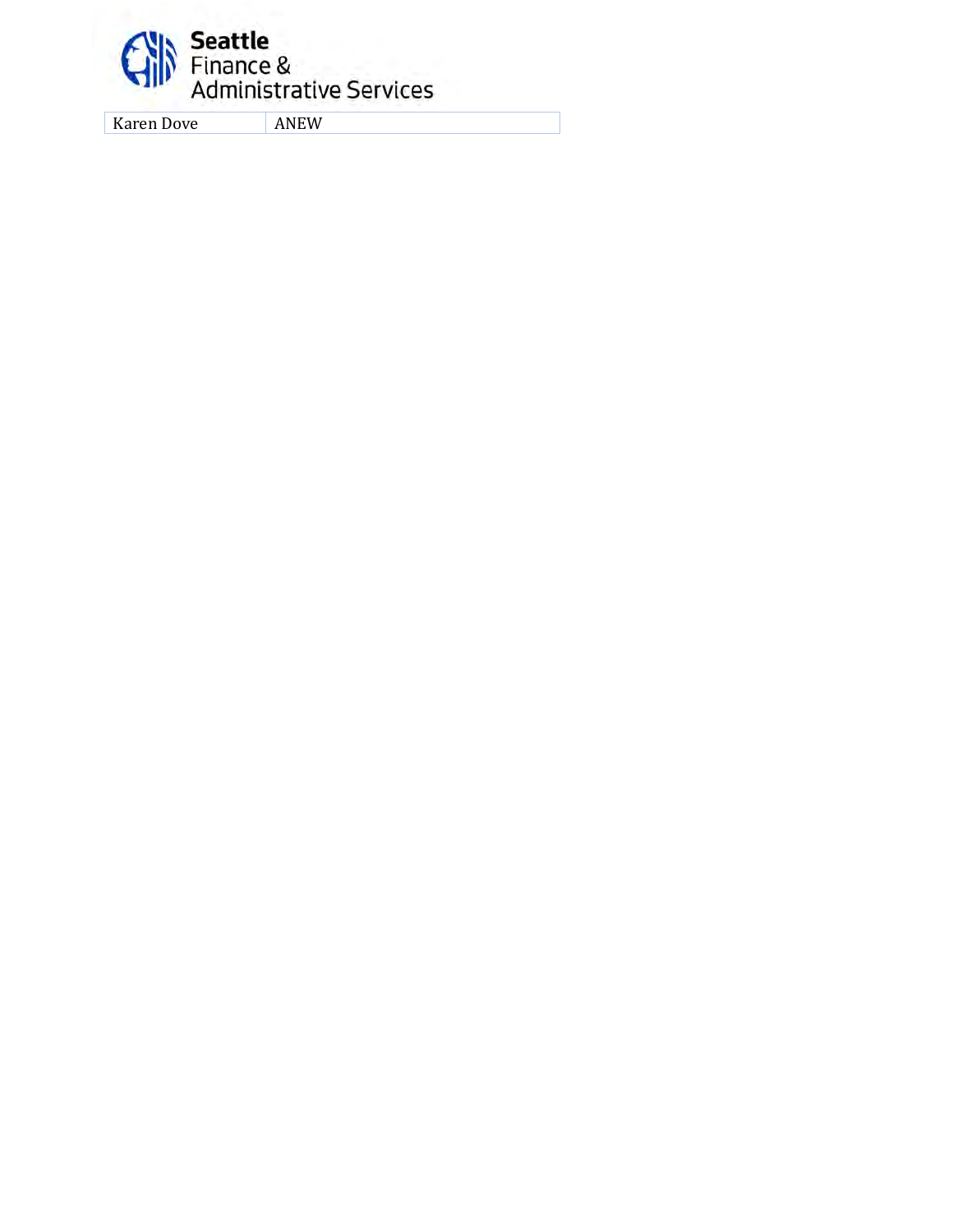<span id="page-43-0"></span>

#### **City of Seattle CWA Joint Administrative Committee (JAC) December 2, 2020 10:00 a.m. – 11:00 a.m. Virtual Meeting, via Skype**

#### **Introductions**

The November meeting minutes were reviewed and approved with no edits.

#### **Update on Work Progress, Workforce Needs and Reports and Safety**

2019 AAC Package 1

Ceccanti is 80% complete. They are working on roadway panels and sidewalk curb ramps. No safety or COVID-19 matters. The project is meeting priority hire requirements. The City thanked Ceccanti for their work.

#### Delridge Way SW - Rapid Ride H Line

The project is 35% complete. Project performance is continuing to improve. They hired an apprentice yesterday. They will continue to perform underground utilities and roadway demo next month. There are no safety issues to report. An employee that was injured is on light duty and is anticipated to return to work next week.

#### Northgate Bridge & 1st Ave NE Protected Bike Lane

Kraemer is not in attendance. Rick Dimmer is working with Kraemer.

#### Pearl Street Drainage

The project is 36% complete. There are 7 subs on site. There are no safety incidents or COVID-19 outbreaks, and they're tracking all visitors. They recruited two new hires, one of which is priority hire, and they are seeking a preferred entry pipe layer.

#### Ship Canal Water Quality Project - Tunnel Storage

The project is at 21% physical completion and 13% for man hours. Majority of the work hasn't happened yet. By April/May 2021 they anticipate many laborers and operators once they start tunnel mining. They finished excavation of the west shaft site and are going to pour concrete. They are working on jet grouting on the 11th Ave. and Fremont side. There are almost no activities on the east shaft. There are no accidents or injuries. There were 2 cases of COVID-19. The two workers quarantined for 14 days and returned to work yesterday. One of the people who tested positive was a reinfection, they had tested positively previously on the project. Seattle Public Utilities was notified and they're installing a temperature monitor station today. They will confirm labor was notified. They are working on an updated SEP and project performance. The City thanked Lane for working together.

#### SMT Chiller Plant Replacement

The project is 99% done. They are wrapping up sheet metal work. The project has been extended. They're adding a smaller mechanical system and it may take 4-5 more months. Workforce is going up slightly. There are no COVID-19 cases and no workforce needs.

#### Waterfront Seattle Alaskan Way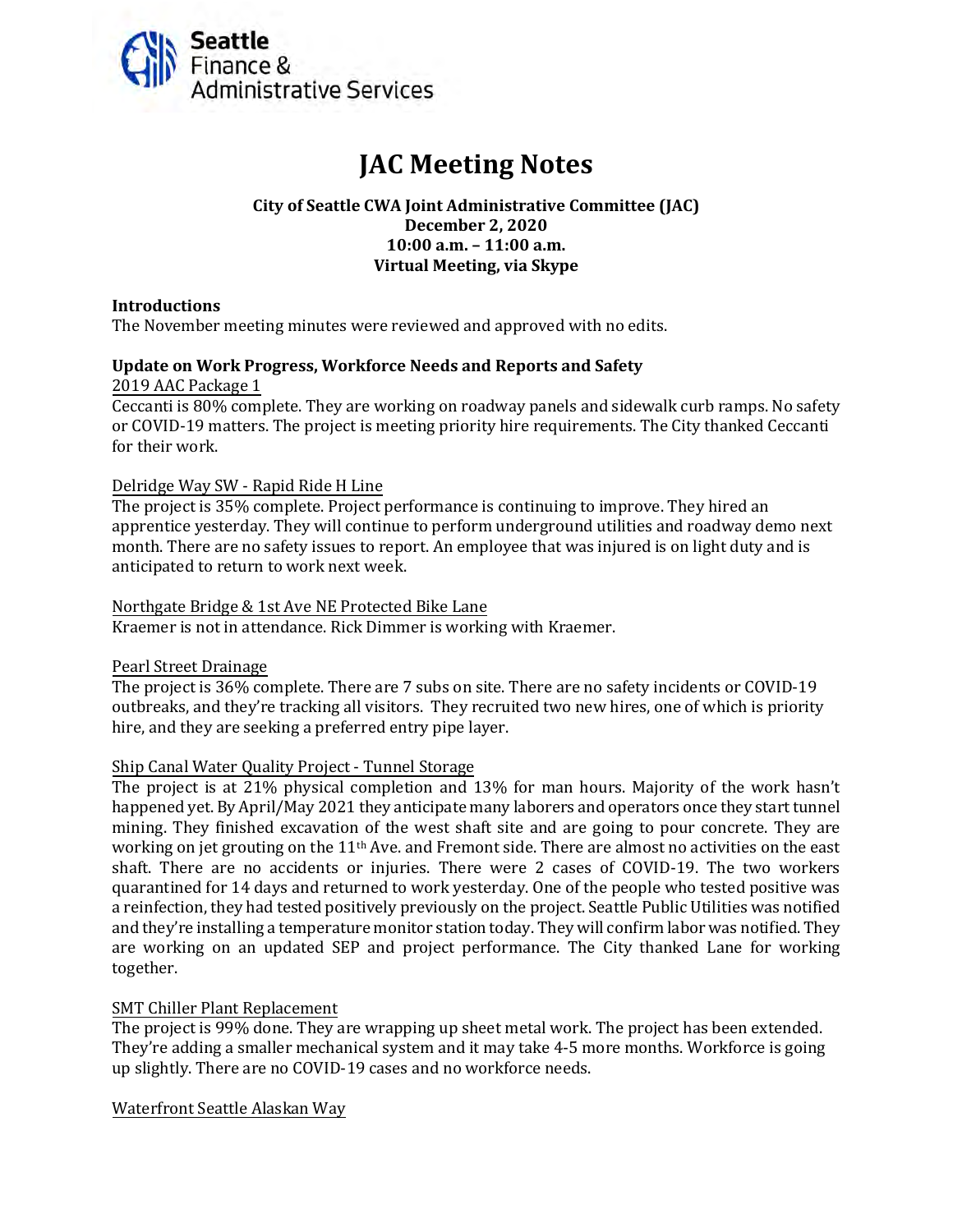

The project is 30% complete. Current work includes underground utility from king to pine street, concrete paving and flatwork and bridge structure work. There are no workforce needs. There was one injury and the employee has returned to work. There was 1 COVID-19 case and the employee has also returned to work. They are working towards project performance and are working with their subs. Waterfront Seattle group was notified of both incidents. They will confirm labor is notified.

#### South Park Pump Station

The project is 36% complete. Current work includes sheet pile and excavation, but is on hold right now while awaiting contaminated soil testing results. There are no safety issues. The City will reach out regarding performance and their plan. Prospect noted their scope hadn't fully began yet so there's still opportunity.

The City gave a reminder to cc the city when sending dispatch requests so they can be documented.

#### **Labor Compliance Issues**

Reminder for holiday pay.

#### **Grievances**

Jesse Scott-Kandoll with the Carpenters noted they are awaiting the result of the Laborers grievance before furthering a Carpenters grievance.

#### **Pre-Apprenticeship and Apprenticeship Updates**

ANEW is in week 2 of its 4-week Construction Boot Camp. There are 13 students enrolled. A recent grad, that has also graduated from the Cement Masons pre-apprenticeship program, is waiting for a dispatch if there are any contractors looking for a female, POC, preferred entry. Patricia Ramirez, a  $3<sup>rd</sup>$  period Sheet Metal apprentice who works for Hermanson won the Rising Star award during the 40th anniversary week of giving. She is working on the Climate Pledge Arena project. Classes will start back up January 11th with a women's cohort. PACE will begin in February and both PACE and ANEW will be running out of the Kent training center starting 2021.

The Carpenters have carpenters, pile drivers and interior systems apprentices looking for work. They emailed the spreadsheet of graduates to partners and contractors and will send an updated spreadsheet on the 15th. It will include the dispatch process and contact information along with the spreadsheet; however, you can place an open call with their dispatch for carpenter needs. They are running a pile driver pre-apprenticeship class at their Kent training Center. The class began on November 30 and is expected to graduate December18. They will be hosing interviews via zoom on December 12 at 9 am and openly invite partners.

PACT has 6 people interviewing for pipe trades, electricians, and laborers. Their current cohort is nearing graduation, and their next cohort will start January 6.

Jon shared a success story of a preferred entry priority hire worker named Duane, who is working with Lane. He is black and in his second year of apprenticeship. Duane completed the laborer's bootcamp, DALEC, and from there became a laborer apprentice with 242.

#### **Good of the Order**

#### **Next JAC Meeting January 6, 2020 – 10 a.m. – 11 a.m.**